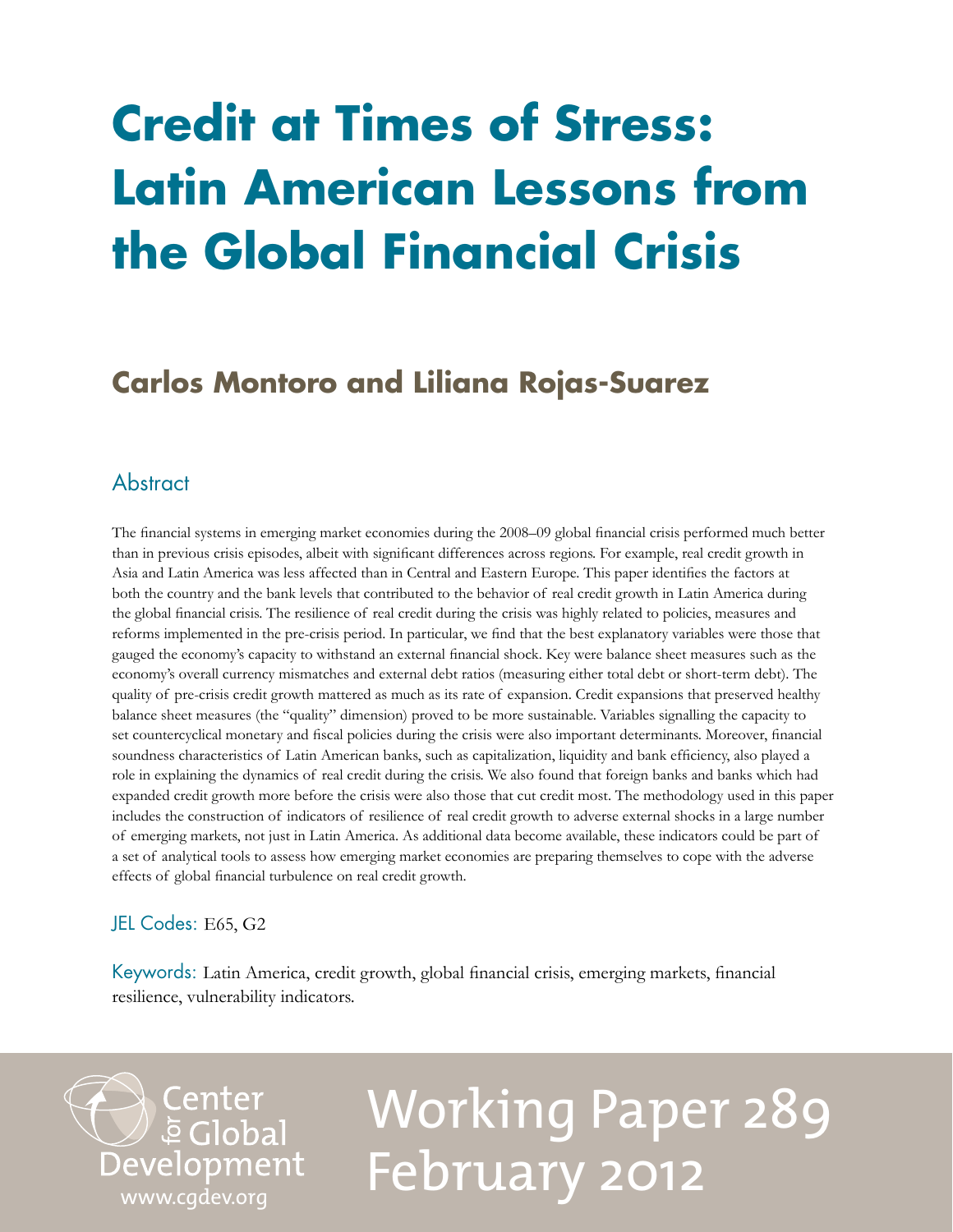## **Credit at Times of Stress: Latin American Lessons from the Global Financial Crisis**

Carlos Montoro Bank for International Settlements

Liliana Rojas-Suarez Center for Global Development

We would like to thank Leonardo Gambacorta, Ramon Moreno and Philip Turner for fruitful discussions and Alan Gelb, Benjamin Miranda Tabak, and participants in a CGD workshop for comments. Alan Villegas provided excellent research assistance. This paper has also been published by the as: BIS Working paper No. 370, Bank for International Settlements, February 2012.

CGD is grateful to its funders and board of directors for support of this work.

Carlos Montoro and Liliana Rojas-Suarez . 2012. "Credit at Times of Stress: Latin American Lessons from the Global Financial Crisis." CGD Working Paper 289. Washington, D.C.: Center for Global Development. http://www.cgdev.org/content/publications/detail/1425986

## **Center for Global Development 1800 Massachusetts Ave., NW Washington, DC 20036**

202.416.4000 (f) 202.416.4050

**www.cgdev.org**

The Center for Global Development is an independent, nonprofit policy research organization dedicated to reducing global poverty and inequality and to making globalization work for the poor. Use and dissemination of this Working Paper is encouraged; however, reproduced copies may not be used for commercial purposes. Further usage is permitted under the terms of the Creative Commons License.

The views expressed in CGD Working Papers are those of the authors and should not be attributed to the board of directors or funders of the Center for Global Development.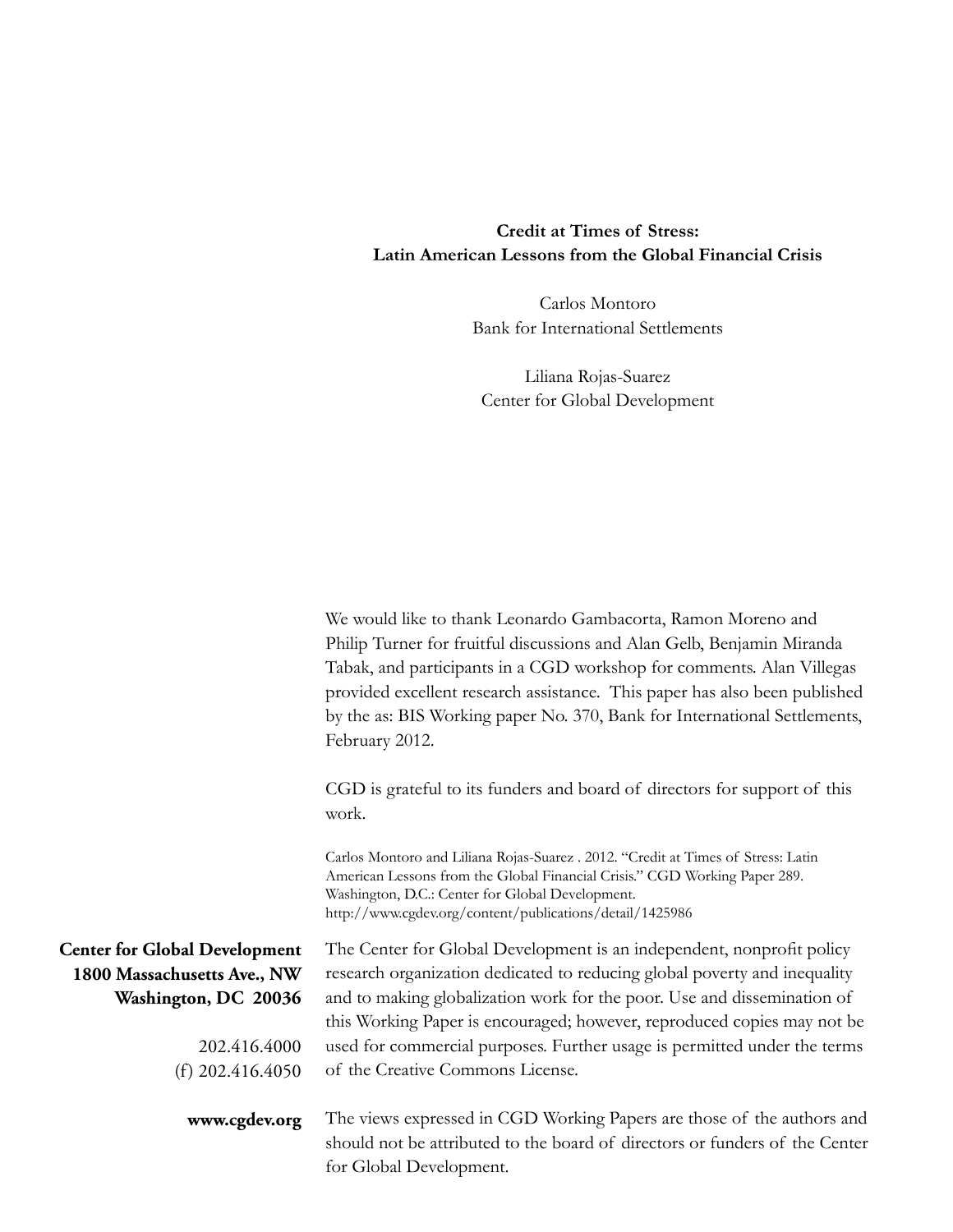## **Contents**

| 1. |      |                                                              |  |
|----|------|--------------------------------------------------------------|--|
| 2. |      | Real credit growth in emerging markets during the            |  |
|    |      |                                                              |  |
| 3. |      | The behavior of real credit growth in emerging               |  |
|    |      |                                                              |  |
| 4. |      | Indicators of real credit growth resilience to external      |  |
|    |      | financial shocks in emerging markets: analysis at the        |  |
|    |      |                                                              |  |
|    | 4.1. |                                                              |  |
|    | 4.2. |                                                              |  |
|    | 4.3. |                                                              |  |
|    | 4.4. |                                                              |  |
|    | 4.5. | Putting the indicators to work: how did they                 |  |
|    |      | correlate with real credit growth during the                 |  |
|    |      |                                                              |  |
| 5. |      | An econometric investigation on the behavior of real         |  |
|    |      | credit growth in Latin America during the crisis:            |  |
|    |      |                                                              |  |
|    | 5.1. |                                                              |  |
|    | 5.2. |                                                              |  |
|    | 5.3. |                                                              |  |
| 6. |      |                                                              |  |
|    |      |                                                              |  |
|    |      |                                                              |  |
|    |      | Appendix II: Values of the real credit growth and financial- |  |
|    |      |                                                              |  |
|    |      | Appendix III: Alternative methods for estimating the         |  |
|    |      |                                                              |  |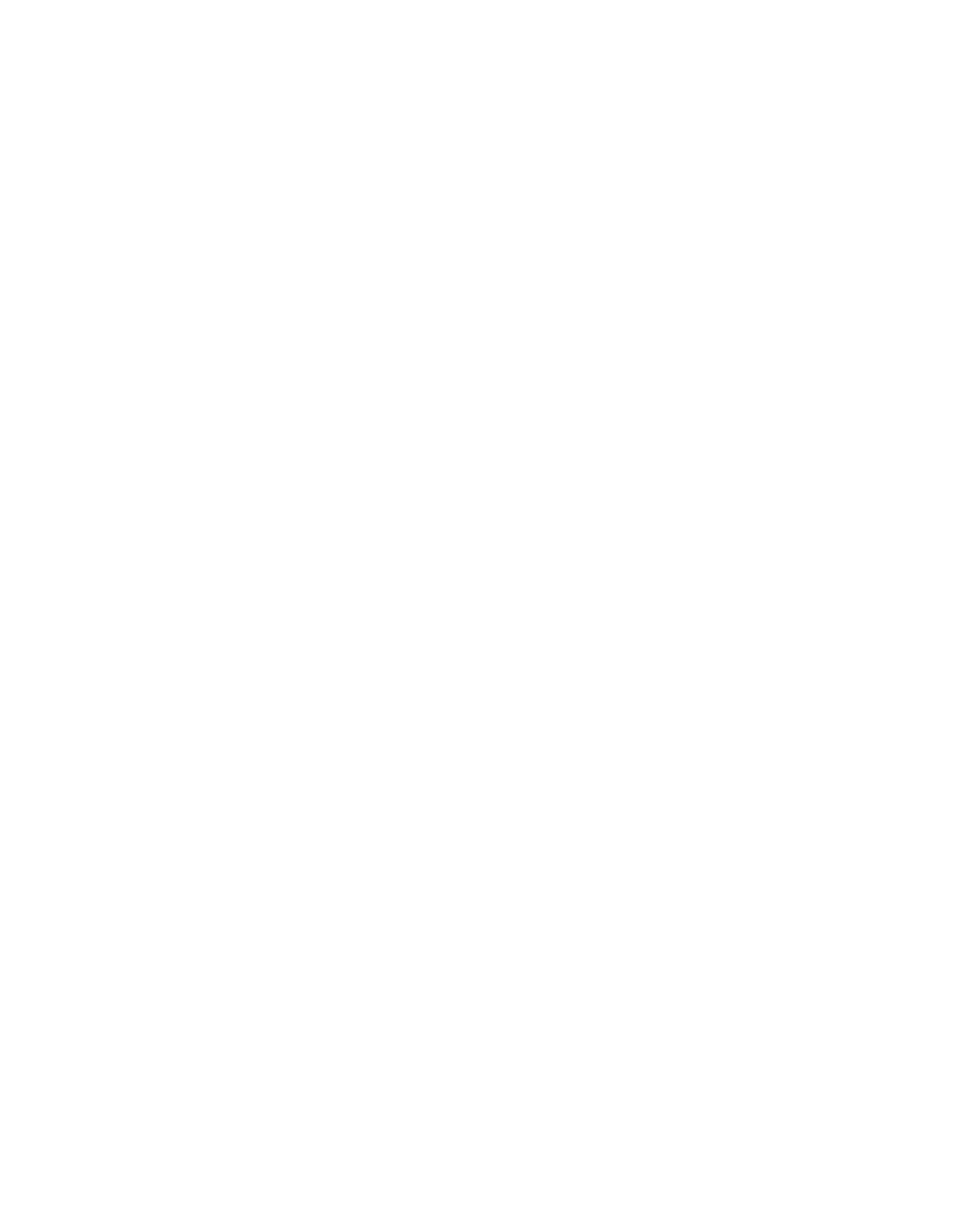## <span id="page-4-0"></span>**1. Introduction**

Since mid-2011, uncertainties in the global economy have increased significantly. A combination of unresolved sovereign debt problems in Europe and concerns about the lackluster behavior of the US economy have resulted in investors' increased perception of risk and a *flight to quality* towards assets considered the safest, especially US Treasuries. In the current environment, the possibility of a deep adverse shock affecting world trade and global liquidity cannot be discarded. Indeed, for a large number of emerging market economies, including many in Latin America, the largest threat to their economic and financial stability comes from potential disruptive events in developed countries.

The potential of a sharp and sustained decline in real credit growth stands out as a major concern for Latin American policymakers if a new international financial crisis were to materialize. The implications of a deep credit contraction for economic activity, financial stability and social progress are well known to Latin America in the light of its experience with financial crises in the 1980s and 1990s. Major external financial shocks, such as the oil crisis in the early 1980s and the Russian and East Asian crises in the 1990s, had severe and long-lasting financial impacts on the region.

However, and departing from the past, Latin America's good performance during the global crisis of 2008-09 set an important precedent about the region's ability to cope with adverse external shocks. As is well known, the crisis presented a major challenge to the financial stability and period of sustained growth that had characterized the region in 2004-07. Following the collapse of Lehman Brothers in September 2008, skepticism about the fortunes of Latin America ruled. This was not surprising given past events. But in contrast to previous episodes, while the external financial shock of 2008 had an important adverse impact on economic and financial variables in the region, these effects were short-lived. By early 2010, many Latin American countries were back on their path of solid economic growth, financial systems remained solvent, and real credit growth recovered rapidly.

The main objective of this paper is to identify the factors at both the country and the bank levels that contributed to the behavior of real credit growth in Latin America during the global crisis. In doing so, we also aim at contribute to the construction of indicators that can be useful in assessing the degree of resilience of real credit growth to adverse external shocks in a large number of emerging markets, not just in Latin America.

A central argument in this paper is that key factors explaining the behavior of real credit growth in emerging markets in general, and in Latin America in particular, *during* the crisis relate to policies, measures and reforms implemented *before* the crisis. Moreover, this paper argues that even the capacity to *safely* implement countercyclical policies to minimize credit contractions (such as the provision of central bank liquidity) *during* the crisis depended on the countries' initial economic and financial strength. That is, consistent with Rojas-Suarez (2010), this paper argues that initial conditions mattered substantially in defining the financial path followed by Latin America and other emerging markets during and after the external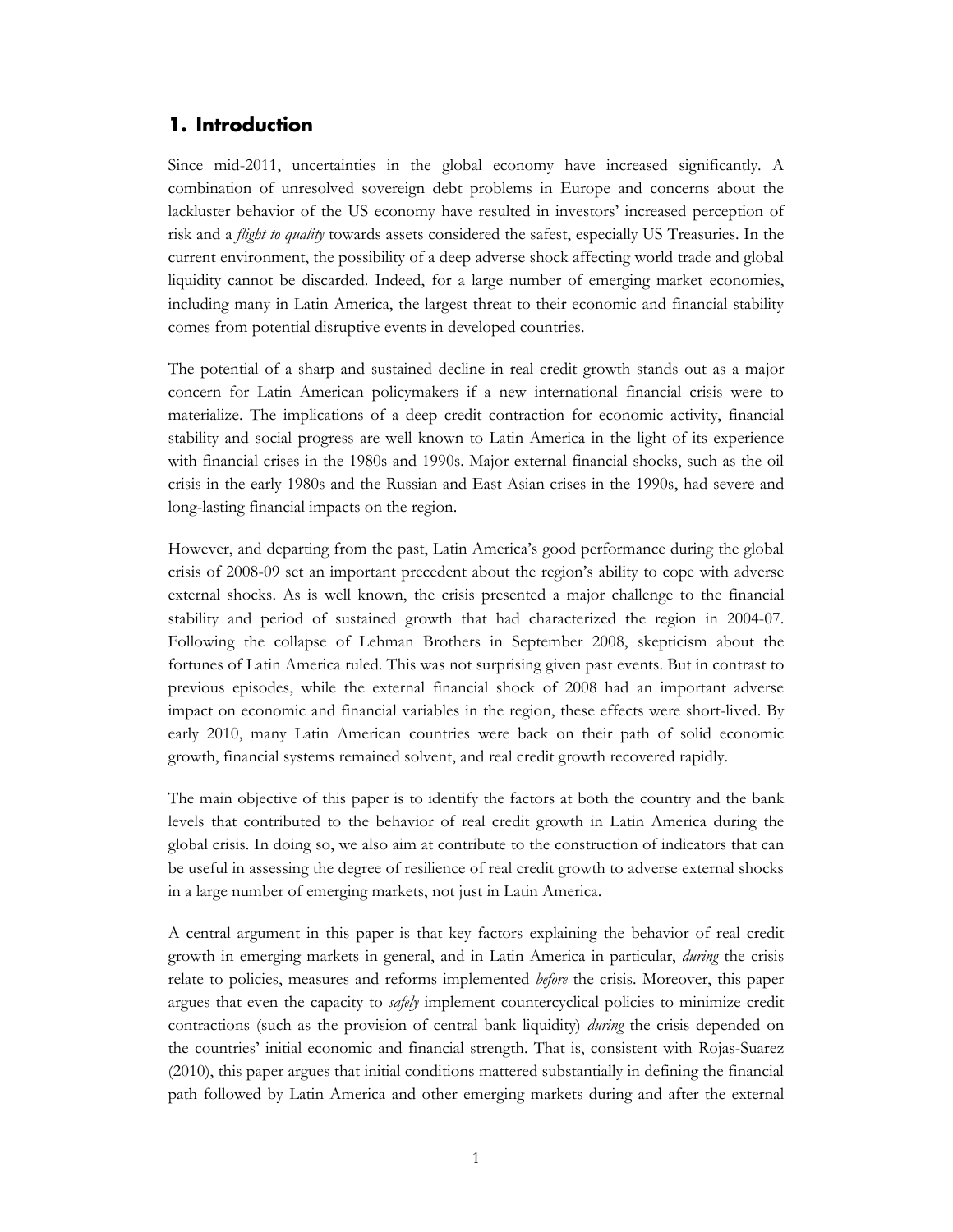shock.<sup>1</sup> The pre-crisis period is defined here as the year 2007. This was a relatively *tranquil*  year in Latin America and other emerging market economies, in the sense that no major financial crises took place.

To gain some understanding about the factors behind the behavior of real credit growth *at the country (aggregate) level*, we construct a number of indicators that can provide information about the *resilience* of real credit to a severe external financial shock. In identifying variables to form these indicators, a guiding principle was their relevance for emerging markets. Thus, the indicators include, among others, a number of variables that, while particularly important for the behavior of real credit in emerging markets, are not always pertinent for financial variables' behavior in developed countries. The indicators considered covered three areas: macroeconomic performance, regulatory/institutional strength and financial system soundness.

In calculating these indicators, we include not only Latin American countries but also a number of emerging market economies from Asia and Eastern Europe. Comparisons between regions of the developing world are extremely relevant since the impact of the financial crisis was quite different between regions. While real credit growth in Asia proved to be quite resilient to the international crisis, real credit growth in a number of Eastern European countries was severely affected. Latin American lay in the middle, with large disparities in the behavior of real credit growth between *countries* in the region. The discussion in this paper allows for the identification of differences and similarities across emerging regions that led to particular outcomes.

To deal with the behavior of real credit growth during the crisis at the *bank level*, we use bank-specific data to complement aggregate variables. The analysis here is restricted to Latin American countries due to the lack of comparable bank-level information from other regions. However, in contrast to the country-level analysis, the availability of a sufficiently large data set for banks operating in Latin America allowed us to use econometric techniques to assess the relative importance of factors contributing to banks' provision of credit during the crisis. The information derived from the analysis at the *country* level is used here to help identify the variables that enter the regression. A novel finding of the paper is that the strength of some key macroeconomic variables *at the onset of the crisis* (in particular, a ratio of overall currency mismatches and alternative measurements of external indebtedness), together with variables that measure the capacity to set countercyclical policies during the crisis, explained banks' provision of real credit growth during the crisis. We also found a positive impact of sound bank indicators on real credit. That is, banks with the highest ratios

<sup>&</sup>lt;sup>1</sup> Rojas-Suarez (2010), however, deals only with macroeconomic factors, while this paper tackles a number of other salient financial and structural characteristics of the countries as well as specific features of individual banks.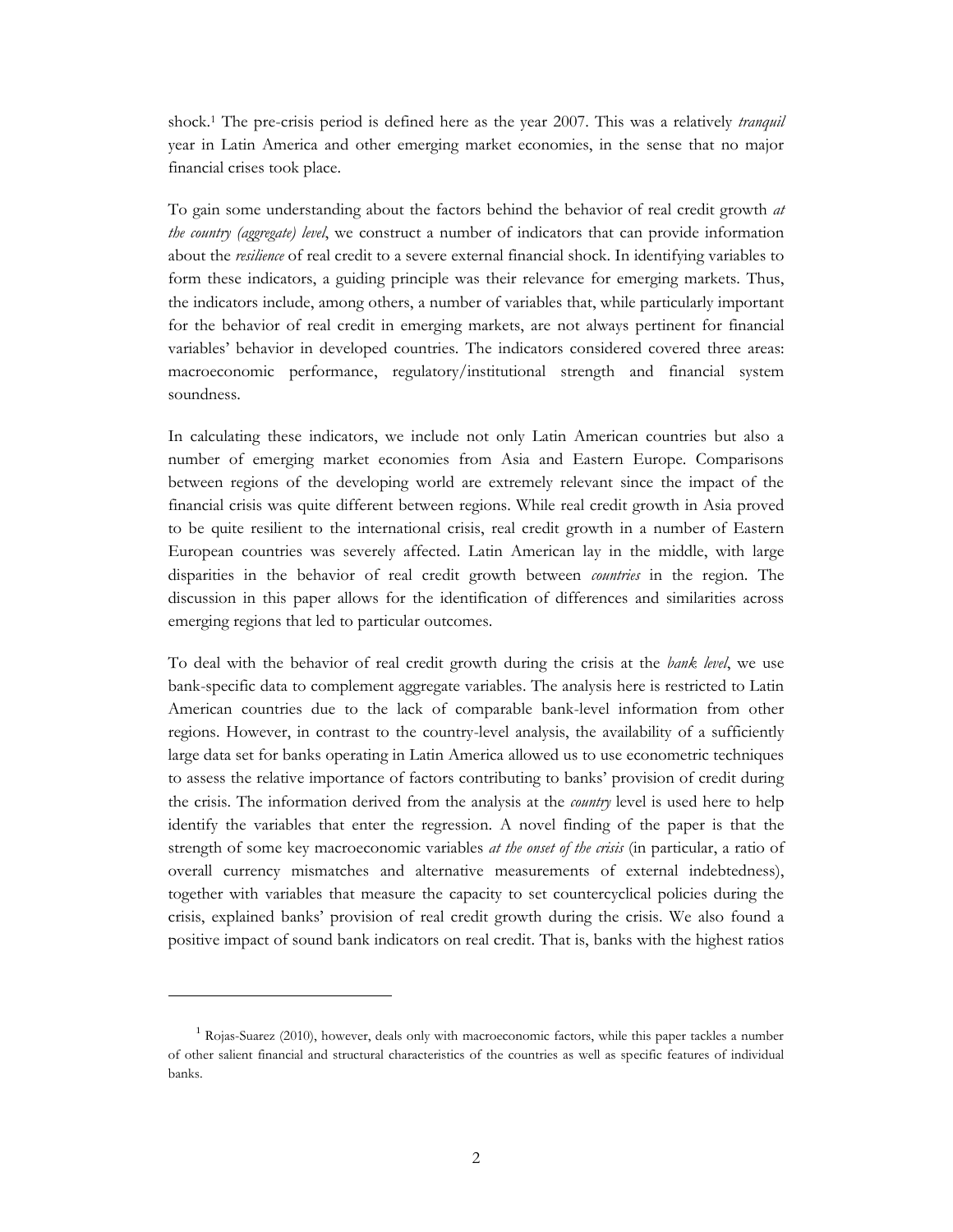of capitalization and liquidity *before* the crisis experienced the lowest decline in real credit growth during the crisis. An additional result is that foreign banks and those with larger initial credit growth rates were, after controlling for other factors, the most affected during the crisis in terms of credit behavior.

The rest of the paper is organized as follows. Section 2 briefly reviews the existing literature on determinants of real credit during the global crisis in order to better place the contribution of this paper in that context. Section 3 provides basic data on the behavior of real credit growth in selected emerging market economies in the periods before, during and after the crisis. Section 4 constructs indicators of *resilience* of real credit growth to external financial shocks and applies them to selected countries in Latin America, Emerging Asia and Emerging Europe. The indicators are formed by the three categories of variables specified above, measured at their values during the pre-crisis period. In this section we explore whether countries with lower values of the indicators during the pre-crisis period were also the countries where the provision of real credit was affected the most during the global crisis. This section also enables us to identify which specific variables of the indicators were most correlated to the behavior of real credit growth. Section 5 tackles the issues at the micro level by exploring bank-level information for a set of five Latin American countries. Informed by the results from the analysis in Section 4, econometric techniques are used to assess the relative importance of the alternative factors explaining the behavior of banks' real credit growth during the global crisis. Section 6 concludes the paper.

## <span id="page-6-0"></span>**2. Real credit growth in emerging markets during the global financial crisis: a brief literature review**

There is a growing literature on the effects of the global financial crisis in emerging market economies. Some of the existing research analyses the effects of pre-crisis conditions on the behavior of credit. To date, however, all of these studies have focused on analyzing countrylevel information. In the same vein, Hawkins and Klau (2000) report on a set of indicators the BIS has been using since the late 1990s to assess vulnerability in the EMEs based on aggregate information. To the best of our knowledge, ours is the first study that analyses the drivers of real credit growth during the crisis for some emerging market economies using bank-level information.

Aisen and Franken (2010) analyze the performance of bank credit during the 2008 financial crisis using country-level information for a sample of over 80 countries. They find that larger bank credit booms prior to the crisis and lower GDP growth of trading partners were among the most important determinants of the post-crisis credit slowdown. They also find that countercyclical monetary and liquidity policy played a critical role in alleviating bank credit contraction. Moreover, Guo and Stepanyan (2011) find that domestic and foreign funding were among the most important determinants of the evolution of credit growth in emerging market economies during the last decade, covering both pre-crisis and post-crisis periods.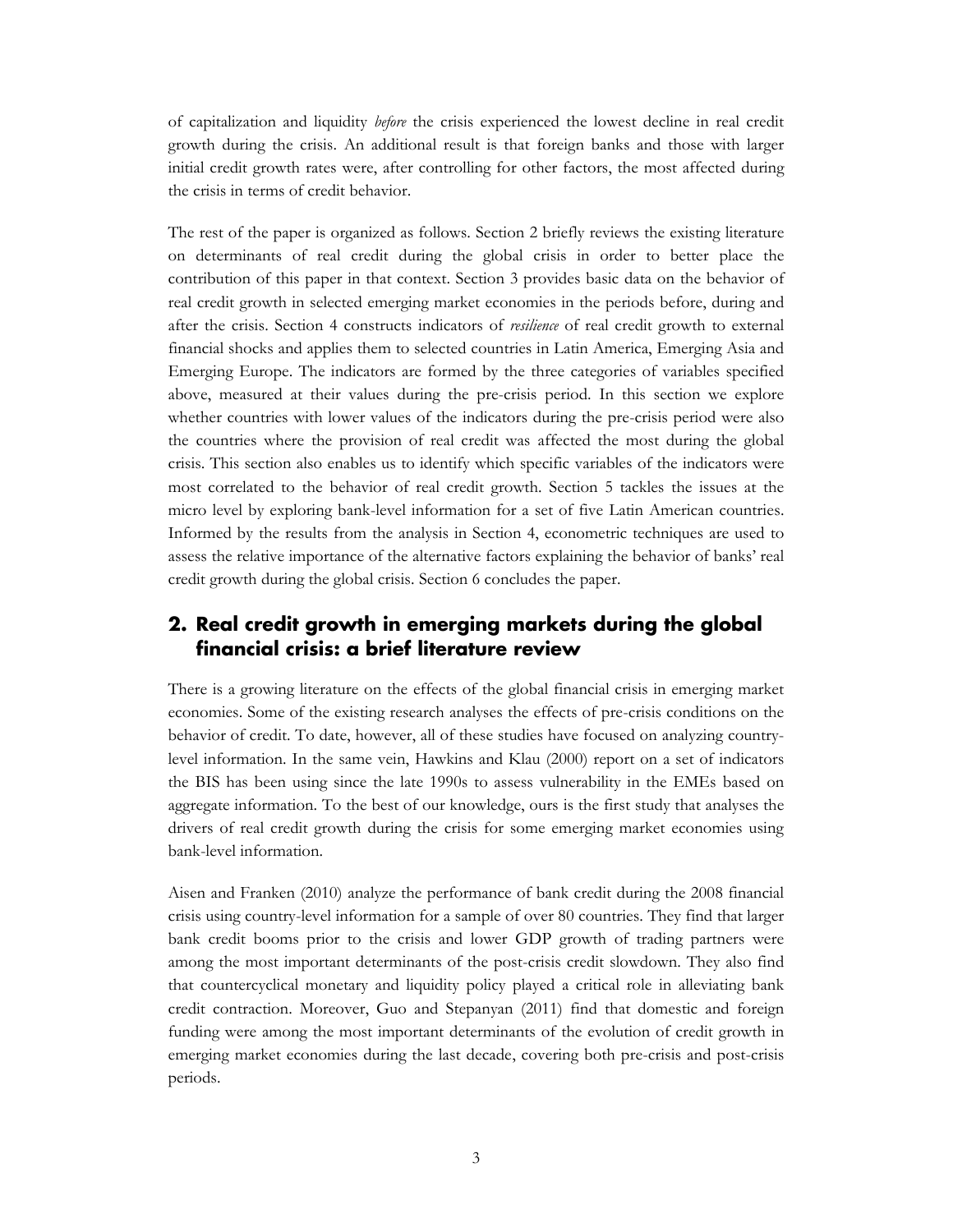Kamil and Rai (2010) analyze BIS data on international banks' lending to Latin American countries and found that an important factor in Latin America's credit resilience was its low dependence on external funding and high reliance on domestic deposits. Using similar data, Takáts (2010) analyses the key drivers of cross-border bank lending in emerging market economies between 1995 and 2009 and finds that factors affecting the supply of global credit were the main determinant of its slowdown during the crisis.

In studies of other regions, Bakker and Gulde (2010) find that external factors were the main determinants of credit booms and busts in new EU members, but that policy failures also played a critical role. Also, Barajas et al (2010) find that bank-level fundamentals, such as bank capitalization and loan quality, explain the differences in credit growth across Middle Eastern and North African countries during the pre-crisis period.

Some other studies have focused on the behavior of real GDP growth during the crisis in advanced and emerging market economies. For example, Cecchetti et al (2011) find that precrisis policy decisions and institutional strength reduced the effects of the financial crisis on output growth. Similarly, Lane and Milesi-Ferretti (2010) find that the pre-crisis level of development, changes in the ratio of private credit to GDP, current account position and degree of trade openness were helpful in understanding the intensity of the crisis' effect on economic activity. In contrast, Rose and Spiegel (2011) find few clear reliable pre-crisis indicators of the incidence of the crisis. Among them, countries with looser credit market regulations seemed to suffer more from the crisis in terms of output loss, whilst countries with lower income and current account surpluses seemed better insulated from the global slowdown.

## <span id="page-7-0"></span>**3. The behavior of real credit growth in emerging markets during the global financial crisis**

The analysis in this paper is based on a sample of 22 countries from three emerging market regions<sup>2</sup> . Countries were selected on the basis of availability of comparable information (not only on credit data, but also on the variables discussed in the next section). Countries from Latin America are: Argentina, Brazil, Chile, Colombia, Mexico and Peru. Emerging Asia is: China, Chinese Taipei, India, Indonesia, Korea, Malaysia, the Philippines and Thailand. Finally, Emerging Europe is: Bulgaria, the Czech Republic, Estonia, Hungary, Latvia, Lithuania, Poland and Romania.

<sup>2</sup> Economies like Hong Kong SAR and Singapore were not included in the sample because, as offshore centres, some macroeconomic indicators of real credit growth resilience have different relevance in comparison with other emerging market economies.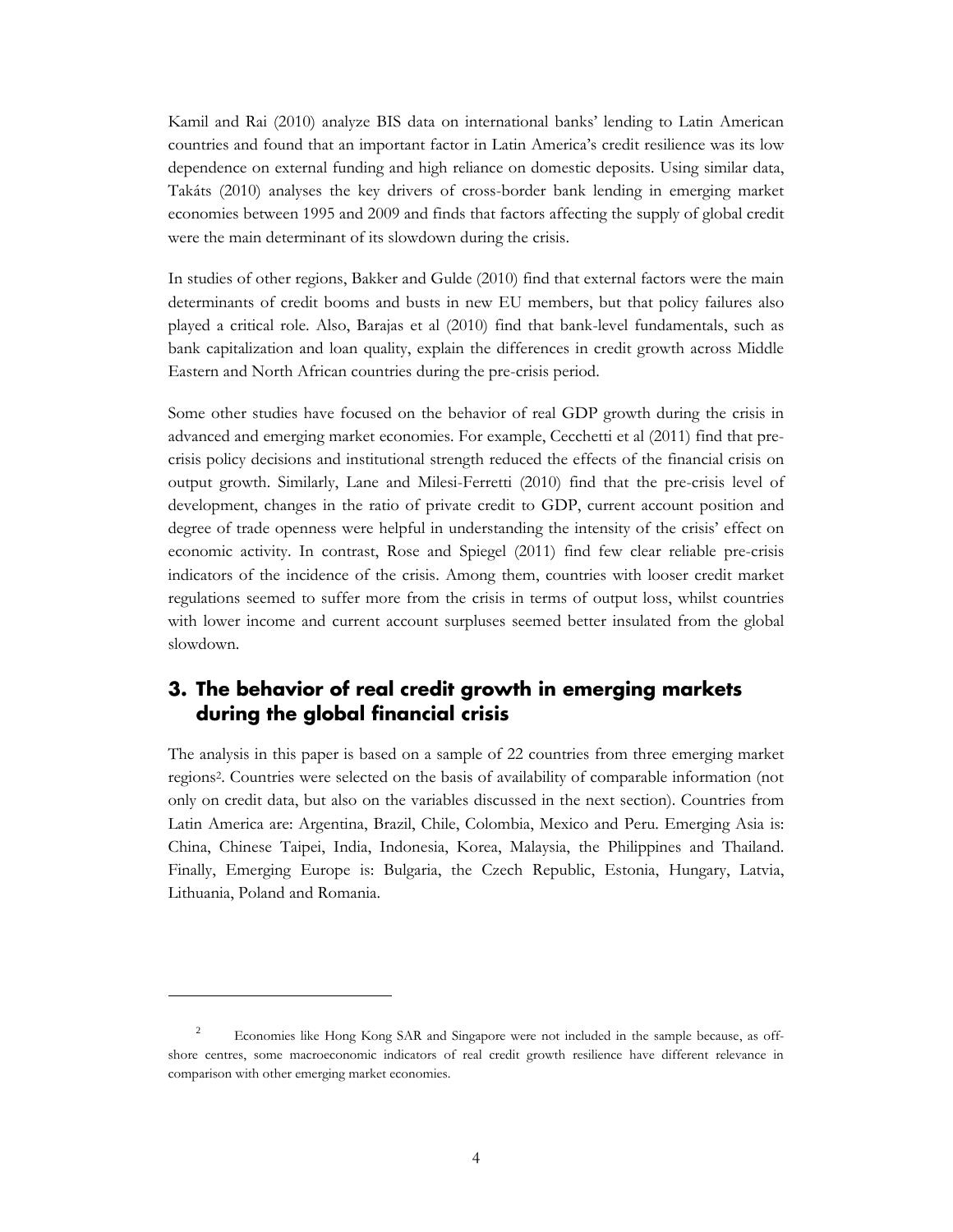#### **Graph 1: Real credit: growth and cycle by regions<sup>1</sup>**



<sup>1</sup> Domestic bank credit to the private sector; deflated by CPI. <sup>2</sup> Annual changes; in per cent. <sup>3</sup> Gap from Hodrick-Prescott estimated trend (lambda = 1600). <sup>4</sup> Weighted average based on 2009 GDP and PPP exchange rates of the economies listed. <sup>5</sup> Chinese Taipei, India, Indonesia, Korea, Malaysia, Philippines and Thailand. <sup>6</sup> Argentina, Brazil, Chile, Colombia and Peru. <sup>7</sup> Bulgaria, Czech Republic, Estonia, Hungary, Latvia, Lithuania, Poland and Romania.

Sources: IMF; national data; BIS calculations.

 $\ddot{\phantom{a}}$ 

Graph 1 shows the evolution of real credit growth and the real credit cycle during the crisis by region for the emerging market economies in our sample. There are some characteristics that are important to highlight: (i) The behavior of real credit in China and Mexico differs from those in the other countries in their respective regions. In particular, real credit expanded in China during the crisis while it decreased in the rest of Asia. In the case of Mexico, the recovery of real credit took longer than in the rest of the region. (ii) By the end of 2009, real credit growth and the real credit cycle experienced their lowest levels for most countries, with the exception of countries in Emerging Europe and Mexico. (iii) In most countries, with the exception of China, real credit displayed values below trend after the bankruptcy of Lehman Brothers.

Taking into account the characteristics of the evolution of real credit, the variable under analysis in the rest of this paper is defined as the change in the year on year real credit growth rate between the fourth quarter of 2007 and the fourth quarter of 2009. <sup>3</sup> We consider

At the country level, we also considered the difference between the year on year real credit growth for the fourth quarter of 2009 and the third quarter of 2008 (since the year on year real credit growth peaked in Q3 2008 in most countries at the *aggregate level*). However, there were insufficient reliable data at the bank level to use this period of analysis. Thus, consistency between the aggregate and bank-level analyses was a key criterion for the selection of the period.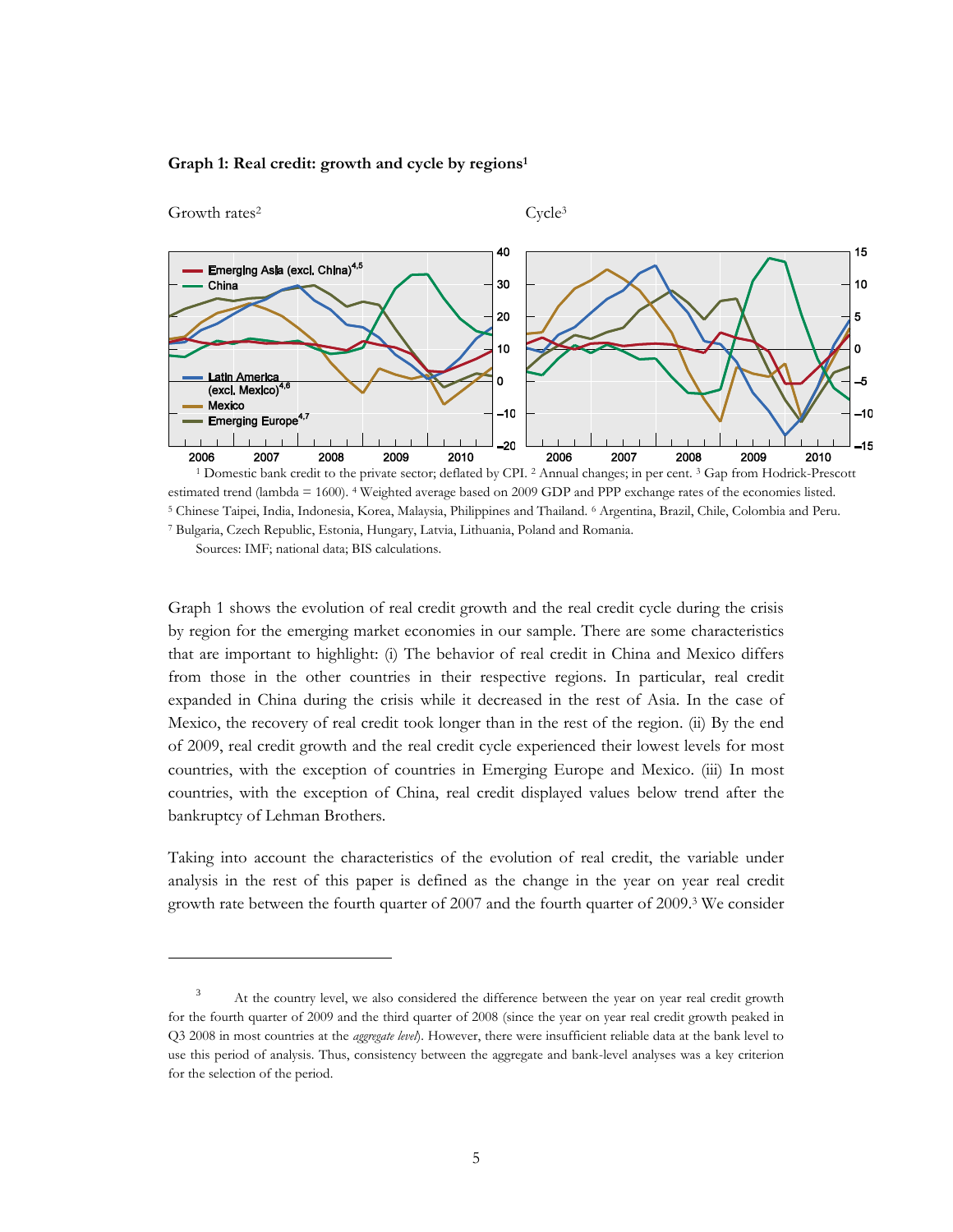this fixed period because for most countries in our sample, credit conditions resumed to normality by 2010, as shown in Graph 1. <sup>4</sup> The main advantage of this measurement is that it does not rely on the use of a filter to de-trend the time series. However, it is worth mentioning that this measure does not take into account the credit cycle position of each country. That is, it may be that a reduction in real credit growth could be a good thing, for example in a credit boom. Other caveats are that the measurement does not take into account the duration of the fall in credit, nor control for the effects of other shocks (beyond the crisis) that could affect credit. for example, because of countercyclical policies implemented earlier.

#### **Graph 2: Change in real credit growth during the crisis<sup>1</sup>**



In per cent

Estonia; HU = Hungary; ID = Indonesia; IN = India; KR = Korea; LT = Lithuania; LV = Latvia;  $MX =$  Mexico; MY = Malaysia; PE = Peru; PH = Philippines; PL = Poland; RO = Romania; TH = Thailand; TW = Chinese Taipei.

<sup>1</sup> Difference in year over year percentage change for Q4 2009 and Q4 2007.

Sources: IMF; Datastream; national data.

 $\overline{a}$ 

Graph 2 (and Table A1 in Appendix II) presents the change in real credit growth during the crisis, calculated as explained above, in order of magnitude. <sup>5</sup> The regional differences stand

<sup>4</sup> However, this is not the case for countries in Emerging Europe. An alternative indicator would be the difference between the maximum and minimum levels of real credit growth around the post-Lehman Brothers bankruptcy period. The indicator, however, does not take into account different durations of the effects of the crisis (thus, it does not penalise for longer durations of the crisis' effects).

<sup>5</sup> Table A1 in Appendix II also standardizes the real credit growth variable (second column in the table) by subtracting the cross-country mean and dividing by the standard deviation. The standardised values will be highly useful in the next section when we compare the behavior of real credit growth to a number of other calculated variables. The last column of Table A1 presents the ranking of countries according to the behavior of real credit growth. The countries where real credit growth declined the most during the crisis occupy the lowest positions in the ranking.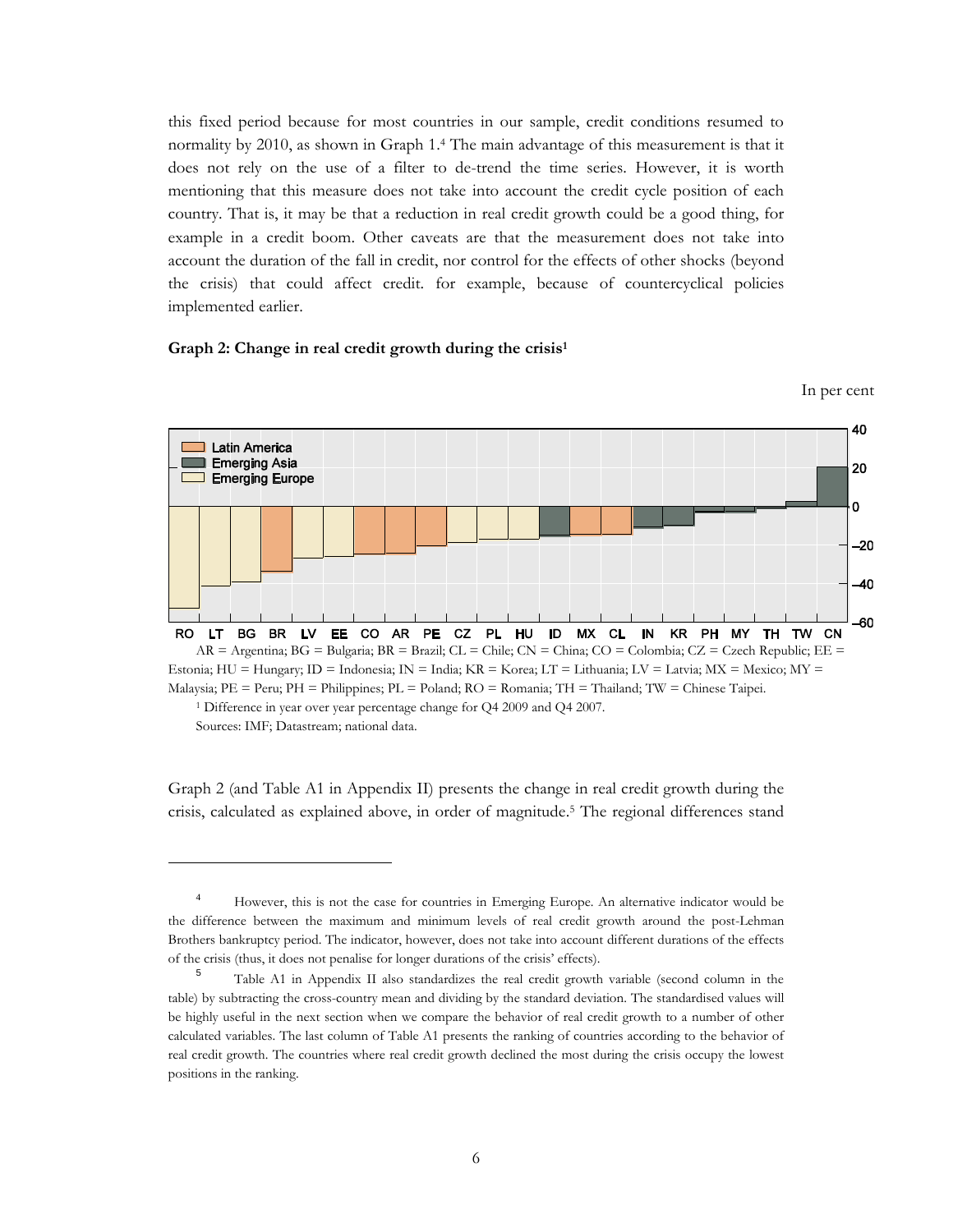out. Emerging Asia displays the lowest reductions in real credit growth during the crisis among the selected countries. Indeed, if we rank countries such that those where real credit growth declined the least occupy the highest positions in the ranking, the top nine positions in the ranking can be found in Emerging Asia. China and Chinese Taipei take the first two positions, with an increase in real credit growth due to a strong countercyclical fiscal expansion in the former country and a close relationship between the two countries. In contrast, the lowest positions in the ranking are occupied by countries in Emerging Europe. Latin American countries rank in the middle.

Why was real credit growth in some countries more resilient than in others? We turn to that question in the next sections.

## <span id="page-10-0"></span>**4. Indicators of real credit growth resilience to external financial shocks in emerging markets: analysis at the aggregate level**

In this section we construct three indicators at the country level signaling the relative capacity of financial systems to withstand the adverse effects of an external shock on real credit growth. In this sense these are *financial resilience indicators*. We claim that the financial systems of emerging market economies with the highest values of the resilience indicators *during the pre-crisis period* were best prepared to cope with the global financial crisis and were, therefore, relatively less affected in terms of the contraction of real credit growth during the crisis. 6, 7

The indicators cover three areas: (i) macroeconomic performance; (ii) financial regulatory/supervisory quality; and (iii) banking system soundness. Although many of the variables included in the indicators have been previously utilized in the literature to assess financial systems' strengths and vulnerabilities, our contribution regarding the construction of the indicators is twofold. First, *the criterion used in the selection of variables was, first and foremost, their relevance for emerging markets*. Second, and guided by the criterion above, we introduce a novel variable within the macroeconomic indicator: a measurement of the capacity of monetary policy to react promptly to adverse external shocks *without compromising* domestic financial stability (see discussion below).

Each of the indicators is constructed for the sample of 22 emerging market economies listed in the previous section. Since the indicators are examined at their values during the pre-crisis period, variables are calculated for 2007.

<sup>6</sup> As discussed above, China and Chinese Taipei were exceptions in that their rates of growth of real credit during the crisis were higher than the rates observed during the pre-crisis period.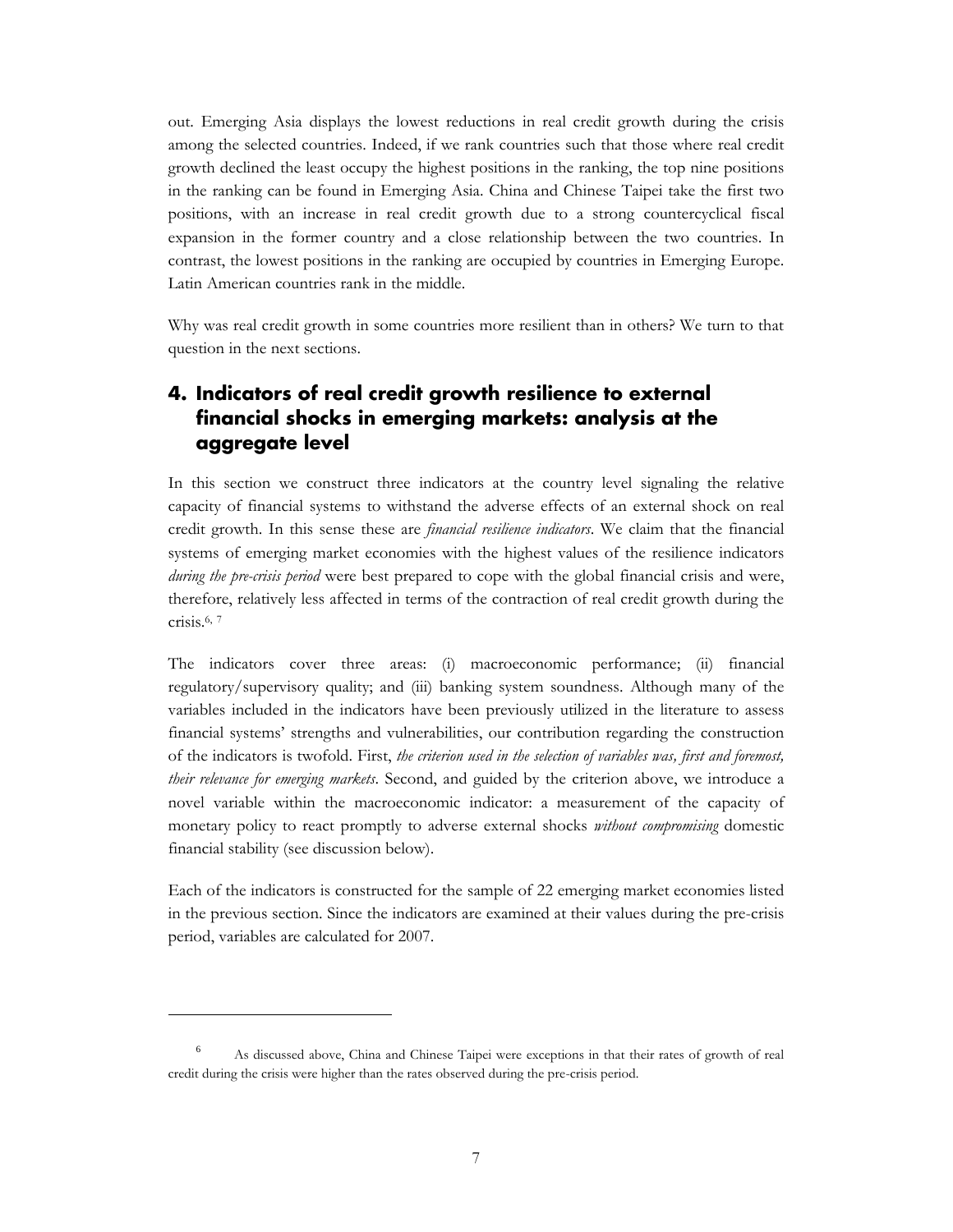The methodology for constructing each indicator is straightforward. First, to make the different variables within an indicator comparable, each variable is standardized, subtracting the cross-country mean and dividing by the standard deviation. Second, variables whose increase in value signals a reduction in financial strength (an increase in vulnerability) are multiplied by -1. Finally, the indicator is simply the average value of the standardized variables. 8 9 . This methodology, of course, implies that we analyze *relative* financial resilience among countries in the sample.

We now turn to the construction of each specific indicator.

#### <span id="page-11-0"></span>**4.1.Macroeconomic performance**

 $\overline{a}$ 

As described in Section 2, there is a long list of macroeconomic variables that have been previously identified as providing useful signals of financial systems' strengths and vulnerabilities. To a significant extent, macro *resilience* translates into financial systems and, therefore, real credit growth *resilience*.

Thus, along the lines of this paper, the variables included here to compose the macroeconomic indicator have been chosen to potentially maximize the explanatory power of the evolution of real credit growth *in emerging markets* in the presence of an external financial shock.<sup>10</sup>

From a macroeconomic point of view, *resilience* can be described as having two dimensions: (i) the economy's capacity to *withstand* the impact of an external financial shock (and, therefore, minimize the impact on the provision of real credit); and (ii) the authorities' capacity to rapidly put in place policies to counteract the effects of the shock on the financial system (such as the provision of liquidity).

<sup>7</sup> As has been well documented, an adverse shock that weakens the banking system will result in capital losses and credit growth contractions.

<sup>8</sup> As shown by Stock and Watson (2010), a common explanatory factor (a scalar dynamic factor model) can be estimated by the cross-sectional average of the variables when there is limited dependence across series. Accordingly, the cross-sectional average of standardised variables provides the estimation of a common explanatory factor when the variables involved have different variability; that is, when the error terms of the scalar dynamic factor model have heteroskedasticity, as shown below.

<sup>9</sup> Alternatively, we could have formed the indicator by adding the standardised variables (as in Gros and Mayer, 2010).

<sup>10</sup> Note that even if an external shock does not have a significantly large *direct* effect on banks' funding conditions, there can be large *second round* effects on both the supply of and demand for credit by households and firms if the shock adversely affects real economic activity. This was the case in many emerging market economies during the crisis.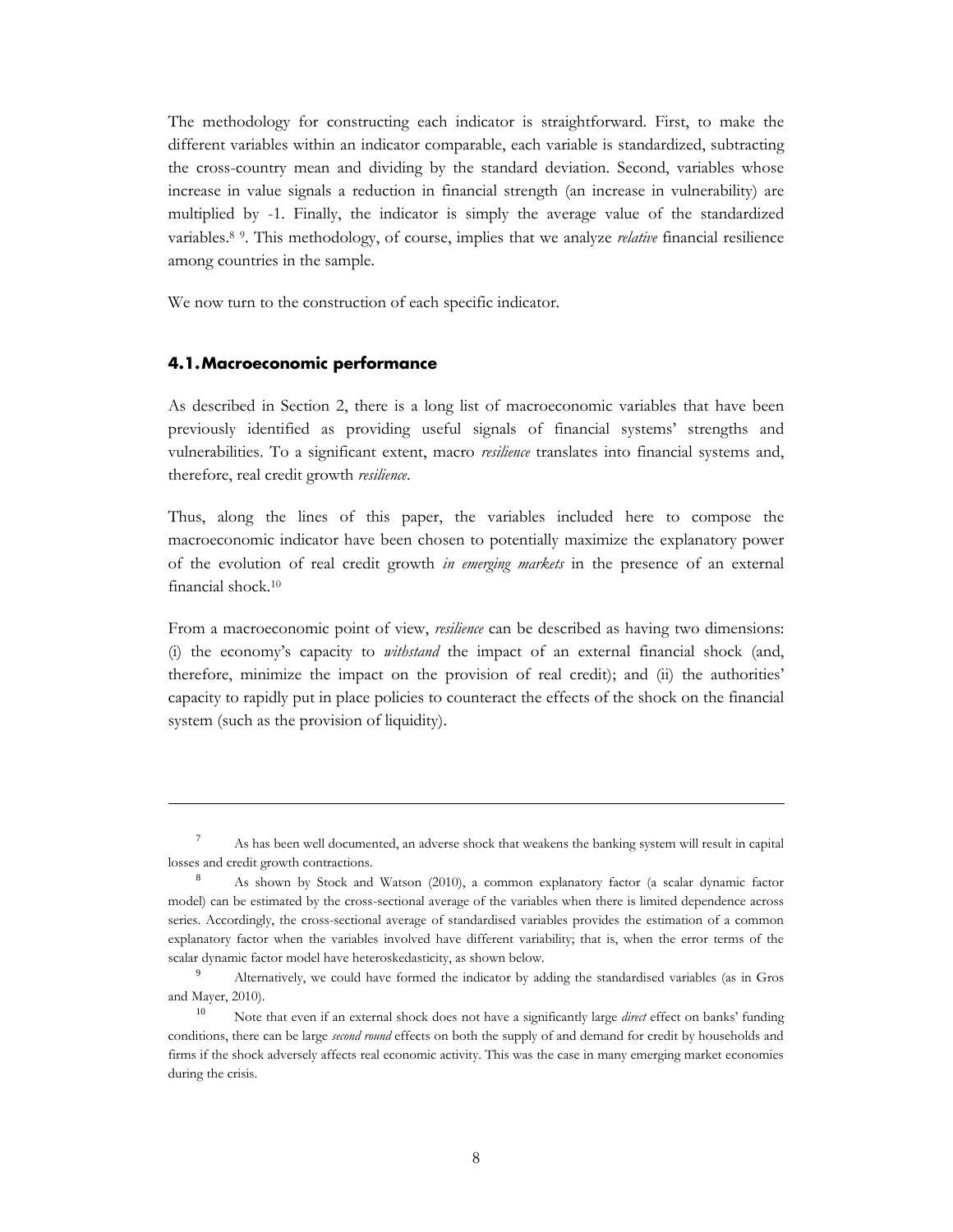As is well known, different regions in the world follow different economic growth models. Thus, it is expected that the effects of an external financial shock on local financial systems will differ between regions (and countries). Fully capturing differences between growth models involves analyzing not only economic differences, but also large variations in social and political factors. This is a huge task, well beyond the scope of this paper. Instead, we focus on a single question that can capture key economic and financial differences between growth models: How are investment and growth financed?

There are three major sources of financing investment and growth in emerging markets: foreign financial flows, export revenues and domestic savings.<sup>11</sup> While all regions use these three sources, differences in their growth models imply that the degree of reliance on each of them differs sharply. For example, facing low domestic savings ratios and relatively low trade openness, Latin American countries rely relatively more on foreign financial flows as a financing mechanism for growth than Asian countries that display high domestic savings ratios and a high ratio of trade flows to GDP. Table 1 summarizes the reliance of the emerging market regions considered here on alternative sources of funding by presenting average indicators for financial openness, trade openness and savings ratios.

As shown in Table 1, by 2007 – the pre-crisis year – Latin America was (and it still is) a highly financially open region in the developing sample, in the sense that it imposed few restrictions to the cross-border movements of capital. Indeed, excluding Argentina, the value of the index reached 1.6 (in an index whose value fluctuates between -2.5 (financially closed) and 2.5 (fully open financially). At the same time, Latin America is the least open region in terms of trade and displays an extremely low savings rate.

| (Regional percentage averages) |                    |                   |                     |  |  |  |
|--------------------------------|--------------------|-------------------|---------------------|--|--|--|
|                                |                    | Trade openness    | National savings    |  |  |  |
|                                | Financial openness | indicator         | rates as percentage |  |  |  |
|                                | index 20071        | $(X+M)/GDP$       | of GDP              |  |  |  |
|                                |                    | (average 2004-07) | (average 2004-07)   |  |  |  |
| Latin America                  | 1.16               | 48                | 25                  |  |  |  |
| Emerging Asia                  | 0.30               | 168               | 35                  |  |  |  |
| Central/Eastern                |                    |                   |                     |  |  |  |
| Europe                         | 2.20               | 120               | 20                  |  |  |  |

Table 1: Financial openness, trade openness and savings ratios in emerging markets

<sup>1</sup> Chinn and Ito (2008) index. The higher the value of the index, the lower the restrictions to crossborder movements of capital. The value of the index fluctuates between -2.5 and 2.5. Sources: Chinn and Ito (2008); Rojas-Suarez (2010); World Bank, World Development Indicators.

<sup>11</sup> See Birdsall and Rojas-Suarez (2004).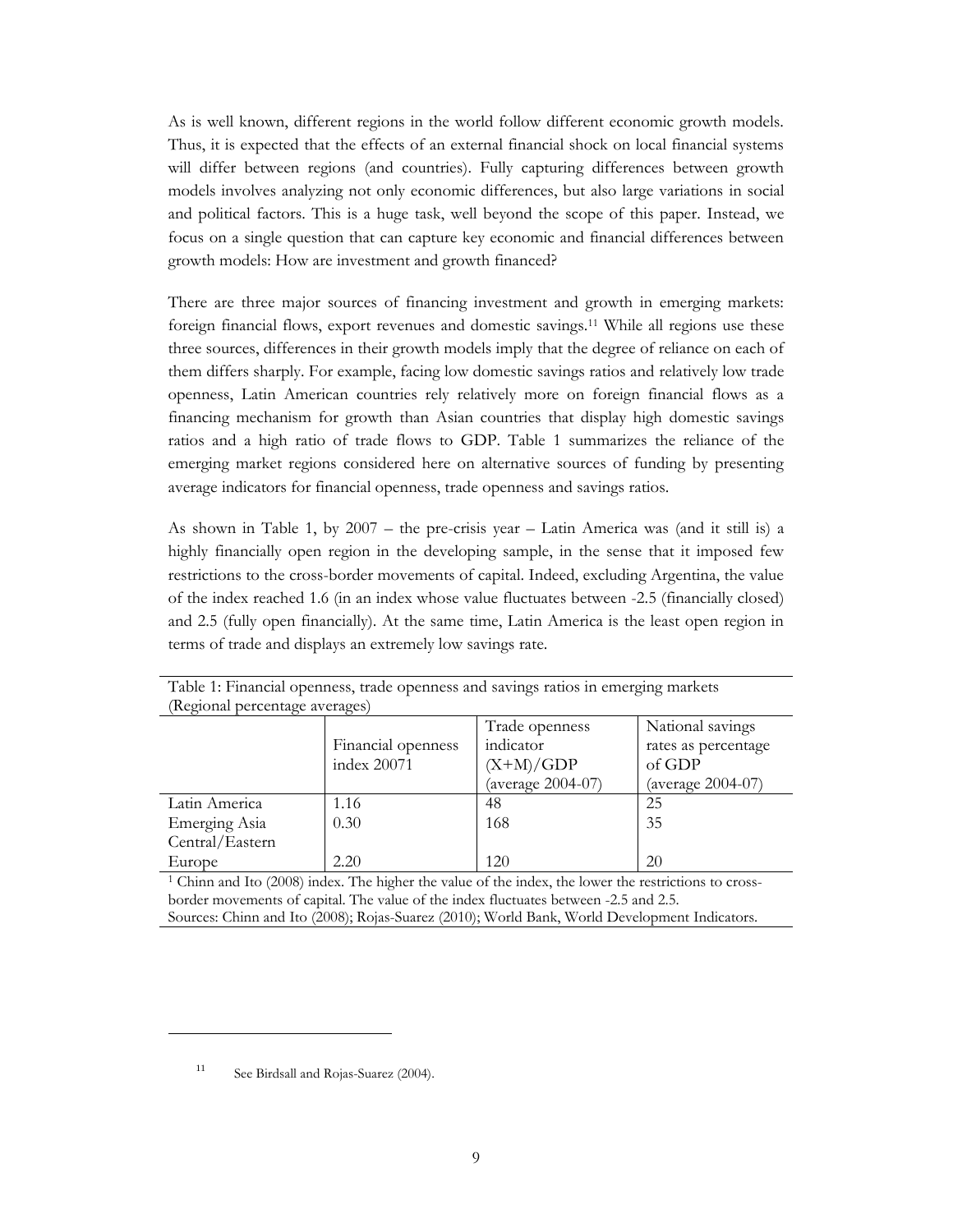Emerging Asia stands opposite to Latin America in terms of these indicators. The Asian region is the least financially open among the regions considered, while it is the most open region regarding trade transactions and shows the highest national savings ratios. The countries in the Central/Eastern Europe area are closer to Latin America than to Emerging Asia in their degree of financial openness and their very low savings ratio. In terms of trade openness, however, the region is closer to Emerging Asia.

In what follows we explain how these (varying) features of emerging markets translate into a set of macroeconomic variables that provides signals of resilience with respect to external financial shocks.

#### **4.1.1. The first dimension of resilience: the economy's capacity to withstand an external financial shock**

As has been well documented in the literature, <sup>12</sup> highly open financial economies tend to be very vulnerable to a sudden dry-up of external funding. However, as the global financial crisis demonstrated, economies that are highly open to trade are also quite vulnerable to the extent that trade finance is a key source of funding for this type of international transactions. In this regard, albeit with different degrees of intensity, *all financial systems in the emerging market regions under consideration are quite vulnerable to external financial shocks*.

Thus, at the macro level, following a sharp and adverse external financial shock, the destabilizing local economic and financial effects will depend on a country's current external financing needs (a flow measure) and on the country's external solvency and liquidity position (stock measures). The variables chosen in this paper as indicators of a country's external position are: (a) the current account balance as a ratio of GDP; (b) the ratio of total external debt to GDP; (c) the ratio of short-term external debt to gross international reserves; and (d) a measurement of currency mismatch proxied by the foreign currency share of total debt divided by the ratio of exports to GDP.

**(a) The current account balance as a ratio of GDP** is a customary indicator of a country's existing (at the time of the shock) external financing needs and represents the flow indicator. The other three indicators are intended to represent the country's external solvency and liquidity stance.

**(b) The ratio of total external debt to GDP** is used as an indicator of a country's overall capacity to meet its external obligations (a solvency indicator). Under this concept, the aggregate of public and private debt is included.

<sup>&</sup>lt;sup>12</sup> See, for example, Calvo and Reinhart (2000), Edwards (2004), and Hawkins and Klau (2000).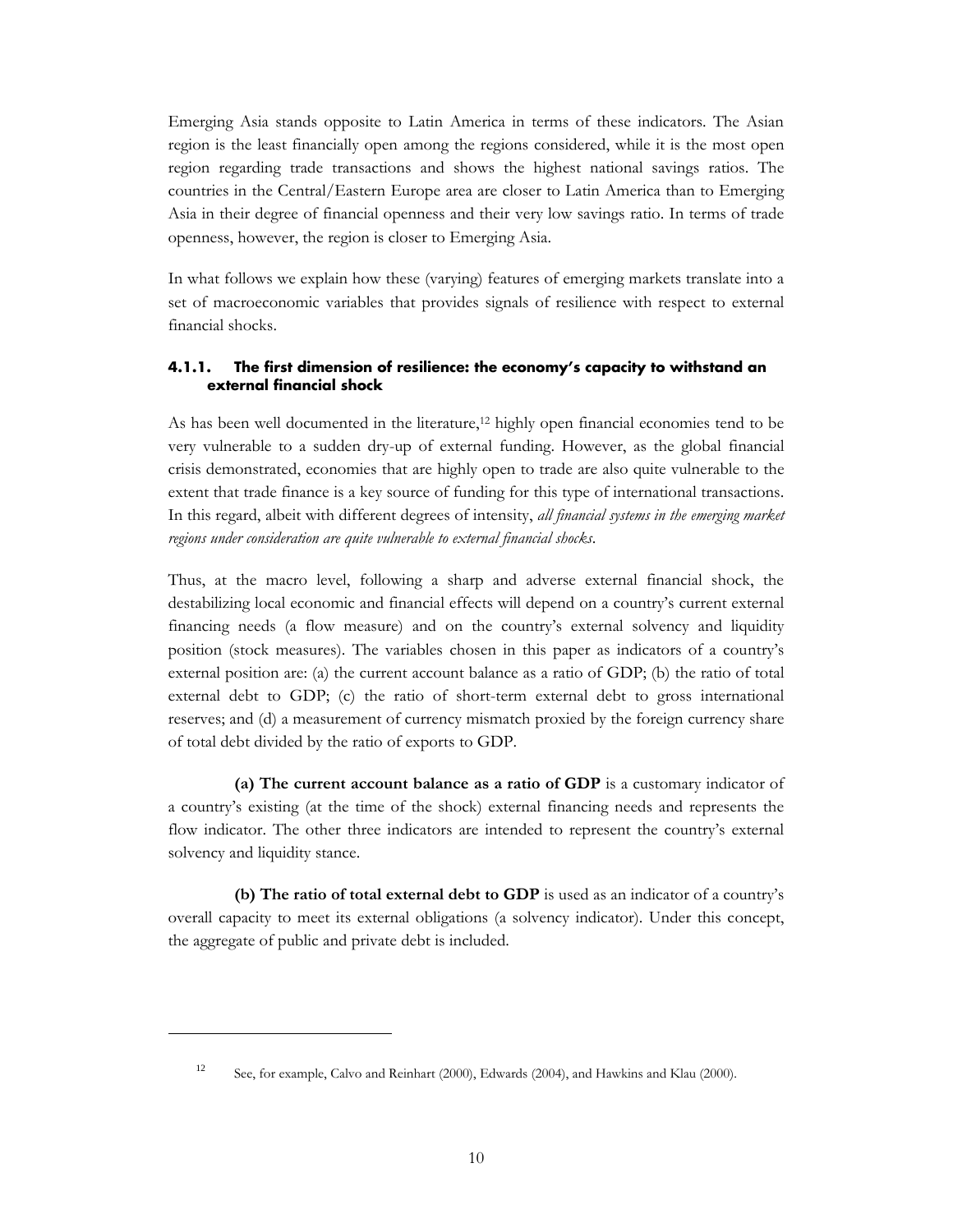**(c) The ratio of short-term external debt to gross international reserves** intends to capture the degree of a liquidity constraint. In the presence of a sharp adverse external shock, countries need to show that they have resources available to make good on payments due during the period following the shock. *Proof of liquidity* is particularly important for emerging market economies since they cannot issue *hard currencies* (i.e. currencies that are internationally traded in liquid markets). Lacking access to international financial markets at the time of the shock, large accumulations of foreign exchange reserves and limited amounts of short-term external debt serve these countries well in maintaining their international *creditworthiness* and, therefore, minimizing the impact of the shock. Recognition of this source of vulnerability by authorities in many emerging market economies, especially in Asia and Latin America, has been reflected in the recently observed huge accumulation of foreign exchange reserves. Notice that this source of vulnerability does not depend on the exchange rate regime. Facing a sudden stop of capital inflows, even a sharp depreciation of the exchange rate cannot generate sufficient resources (through export revenues) fast enough to meet external amortizations and interest payments due. This explains why Latin American countries, since the mid-1990s, have increased the flexibility of their exchange rate regimes and do not follow *purely* flexible exchange rate systems.<sup>13</sup>

**(d) The foreign currency share in total debt as a ratio of exports to GDP<sup>14</sup>** is a measurement of **currency mismatch** initially proposed by Goldstein and Turner (2004). The central idea is that financing consumption or investment in non-tradable goods with foreign currency-denominated debt exposes debtors to solvency problems in the presence of a severe shock leading to a depreciation of the currency. This vulnerability takes a number of forms. For example, cross-border borrowing in foreign currency (by the public or private sector) to finance a local project using local inputs generates a currency mismatch. Local banks lending in foreign currency to firms or individuals whose earnings are in local currency is another source of a currency mismatch. In either of these two examples, a sharp depreciation of the local currency might severely impede the financial position of the debtor. In the first example, the returns generated by the project (in local currency) might not suffice to cover the external debt in foreign currency. In the second example, banks' nonperforming loans might increase substantially (therefore deteriorating banks' solvency positions) as the local-currency earnings of borrowers might not be adequate to meet their foreign currency-denominated debt payments.

Note that, *similarly to the liquidity indicator previously discussed, the currency mismatch problem is an emerging market problem since these countries cannot issue hard currency*. With regard to the first

<sup>13</sup> See Rojas-Suarez (2010, 2003) for a full discussion of the restrictions on monetary/exchange rate policies in Latin America imposed by the volatility of capital inflows.

<sup>&</sup>lt;sup>14</sup> The time series for this and other measures of currency mismatches for 27 countries are available on request from Bilyana.Bogdanova@bis.org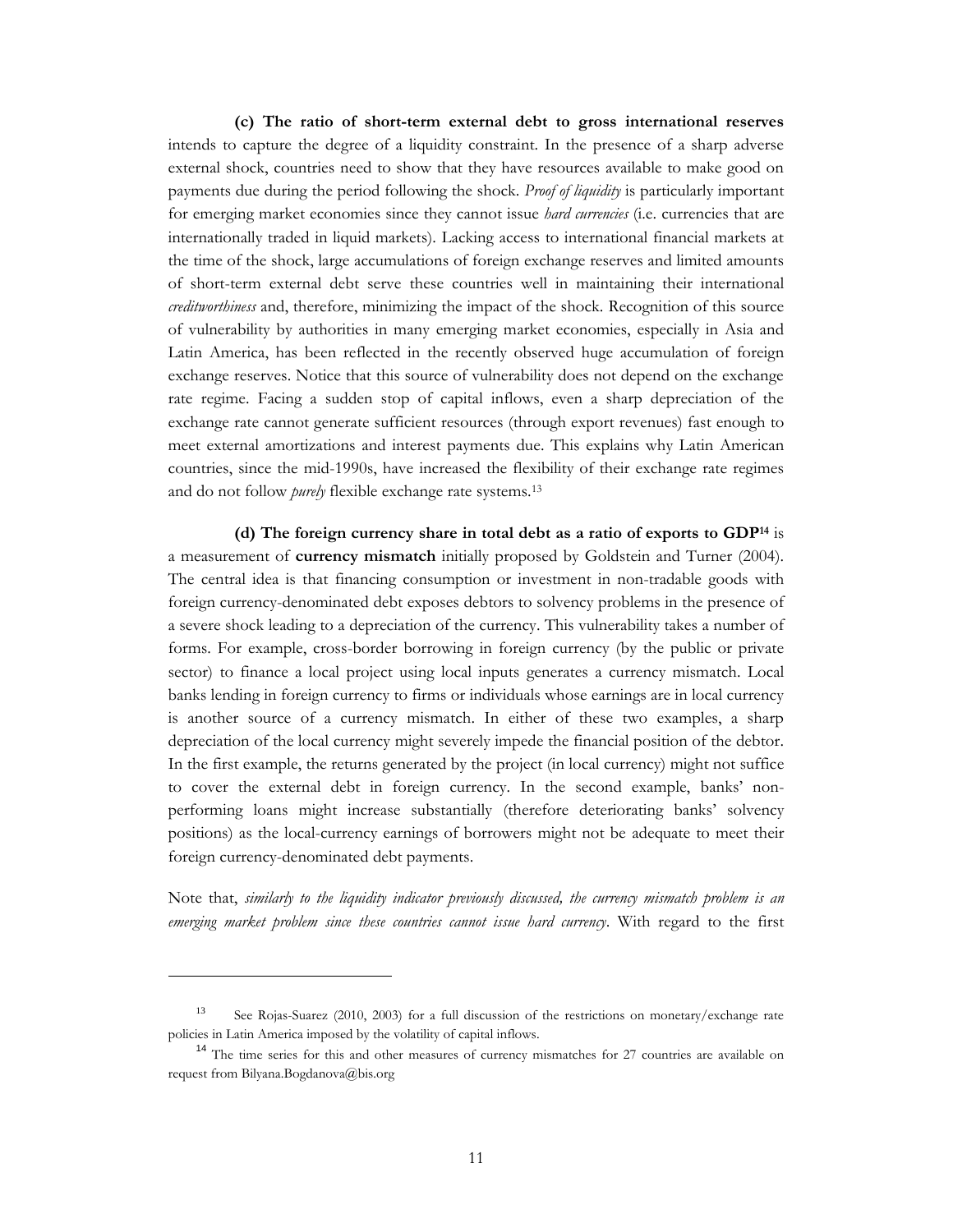example above, developed countries have the option of issuing *large* amounts of external debt denominated in their own currencies. <sup>15</sup> The second example is also not relevant for developed countries since earnings of banks' borrowers are also denominated in hard currencies.

#### **4.1.2. The second dimension of resilience: policymakers' capacity to rapidly put in place policies to counteract the effects of the external shock**

For all practical purposes, and from a macroeconomic perspective, this basically means the authorities' capacity to implement countercyclical fiscal and monetary policies. Thus, the two variables include here concern the: (e) fiscal and (d) monetary positions. While the fiscal variable is straightforward, we propose here a new indicator of monetary policy stance.

**(e) The ratio of general government fiscal balance to GDP** is the variable chosen here to represent a country's fiscal position. We chose a broader concept of the fiscal stance because of significant differences in definitions and aggregations of fiscal accounts between countries. The argument put forward by this paper is that countries with strong fiscal positions *before* an external shock are better prepared to implement countercyclical fiscal policies *without further deteriorating the macroeconomic landscape* affecting the local financial systems. In other words, while any government can technically increase expenditures and/or reduce taxes in the short run, only those with a sound fiscal stance can comfortably undertake these policies and maintain fiscal solvency. As an example, we can think of the active countercyclical role played by Banco del Estado, a public bank in Chile, during the crisis. While the lending activities of this bank contributed to deterioration in the consolidated fiscal stance and a large fiscal deficit in 2009, the Chilean authorities reversed the fiscal expansion after the crisis, and by 2011 Chile's overall fiscal balance had returned to a surplus position.

**(f) The financial-pressures-adjusted monetary policy stance** is the monetary variable used in this paper and, due to its novelty, requires a more extended explanation than the other macro variables considered.

Monetary policy frameworks in emerging markets have put a lot of emphasis in the control of inflation. However, inflation under control and output close to its potential do not rule out the build-up of pressures that can destabilize financial markets, especially because these pressures are accumulated at longer horizons than those taken into account by traditional monetary policy frameworks.

<sup>&</sup>lt;sup>15</sup> It is important to clarify that the issue of currency mismatches in emerging markets remains valid even if these countries can issue *some* external debt denominated in their own currencies (as is the case of Mexico and Chile, for example). The problem is that the markets for this type of debt are still highly illiquid and, therefore, highly volatile.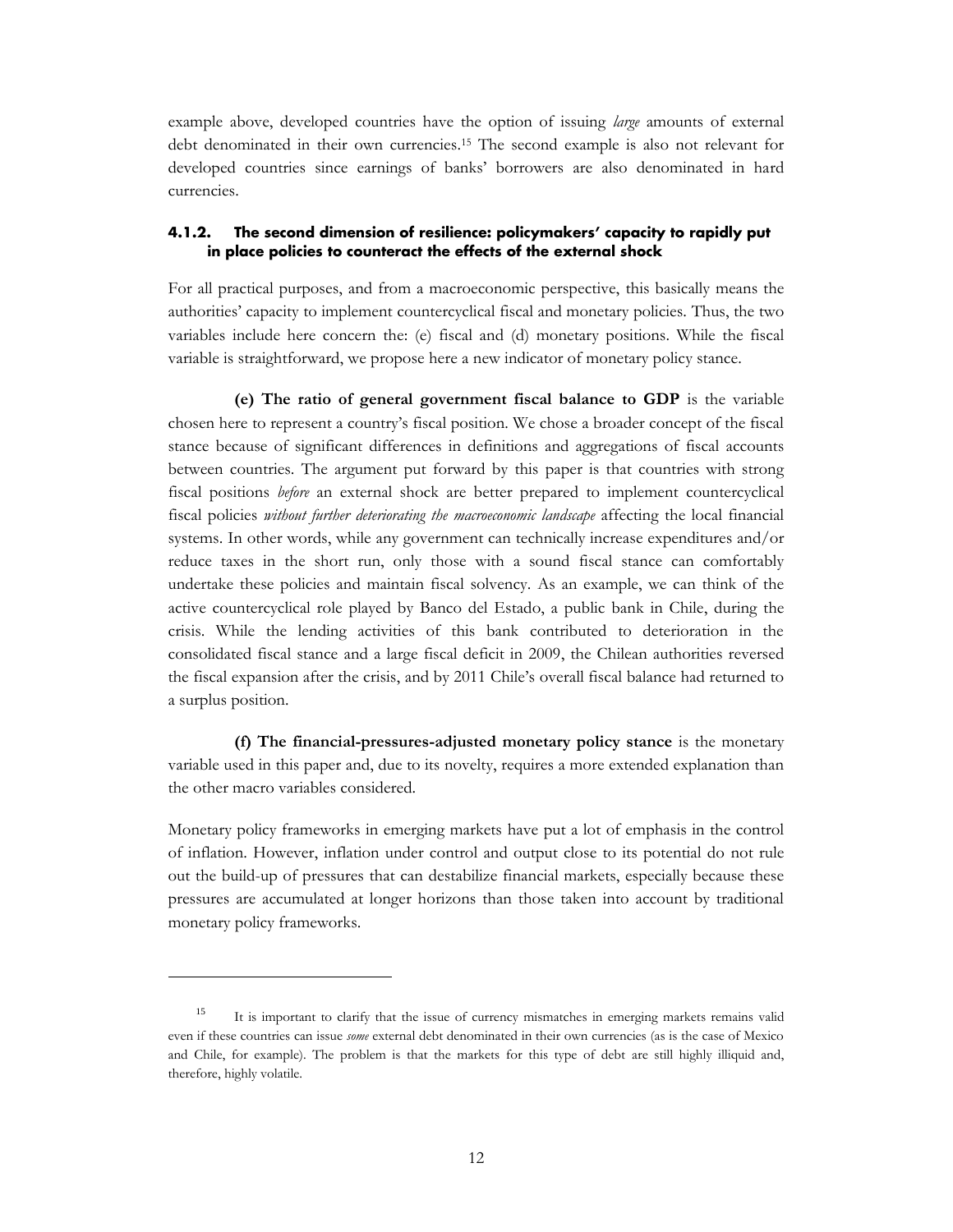For this reason, we assess the monetary policy stance taking into account two factors: the "pure" monetary policy conditions and the degree of financial instability pressures. For the former we consider an interest gap, calculated as the deviation of the policy rate from a benchmark rate. For the latter we develop a simple *signal* of unsustainable credit growth; that is, we try to identify the potential presence of a credit boom. These two factors are combined to obtain a *financial-pressures-adjusted monetary policy stance*. The indicator attaches a greater risk of financial instability to an expansionary monetary policy when it is taking place in the context of a credit boom.

To calculate the interest gap, we estimate a benchmark rate based on a Taylor rule with interest rate smoothing. <sup>16</sup> Therefore, a negative interest gap corresponds to an expansionary monetary policy stance. To assess the presence of a credit boom, we estimate a threshold on the real credit growth rate above which the growth of real credit is deemed to be unsustainable.

The financial-pressures-adjusted monetary stance indicator is calculated as the standardized version of the following:

$$
\left(\Delta RC_{t} - \Delta RC^{boom}\right) \times \left(R_{t} - R_{t}^{TR}\right)
$$

 $\overline{a}$ 

Where  $\Delta RC_t$  is the growth rate of real credit,  $\Delta RC^{boom}$  is the threshold on credit growth for credit boom and  $R_t - R_t^{TR}$  is the interest rate gap.

The indicator is negative when either a signal of a credit boom is combined with an expansionary monetary policy or there is no credit boom and monetary policy is contractionary. Positive values of the indicator imply that either monetary policy is expansionary but there is no signal of a credit boom or there is a credit boom but monetary policy is adjusting (contractionary policy stance). Its limitations notwithstanding, this indicator provides a first approximation for assessing how well positioned (resilient) a

The Taylor rule estimated has the following form:

 $R_t^{TR} = \rho R_{t-1}^{TR} + (1-\rho)[R^n + \overline{\Pi}) + \gamma_{\pi}(\Pi_{t+4} - \overline{\Pi}) + \gamma_{\gamma}(Y_t - \overline{Y}_t)],$  where  $R_t^{TR}$  is the nominal benchmark rate at quarter t,  $R^n$  is the long term real interest rate,  $\overline{\Pi}$  is the inflation target level,  $\prod_{t+4}$  is the inflation rate one year ahead and  $Y_t - \overline{Y}$  is the output gap calculated as the deviation of output with respect to its potential level. Lacking sufficient data for country differentiation, we use the same coefficients for all the countries:  $\rho$ =0.75,  $\gamma$ <sub>π</sub>=1.5 and  $\gamma$ <sub>v</sub>=0.5. The coefficients for inflation and output gap are the same used by Taylor (1993) as benchmark. The long-term real interest rate is estimated as the average real ex-post interest rate for each country over the longest available period (which varies across countries). When no inflation target is available we use the average inflation level (over the same period used for estimating the long-term interest rate). We calculate the potential output using the HP (Hodrick-Prescott) filter.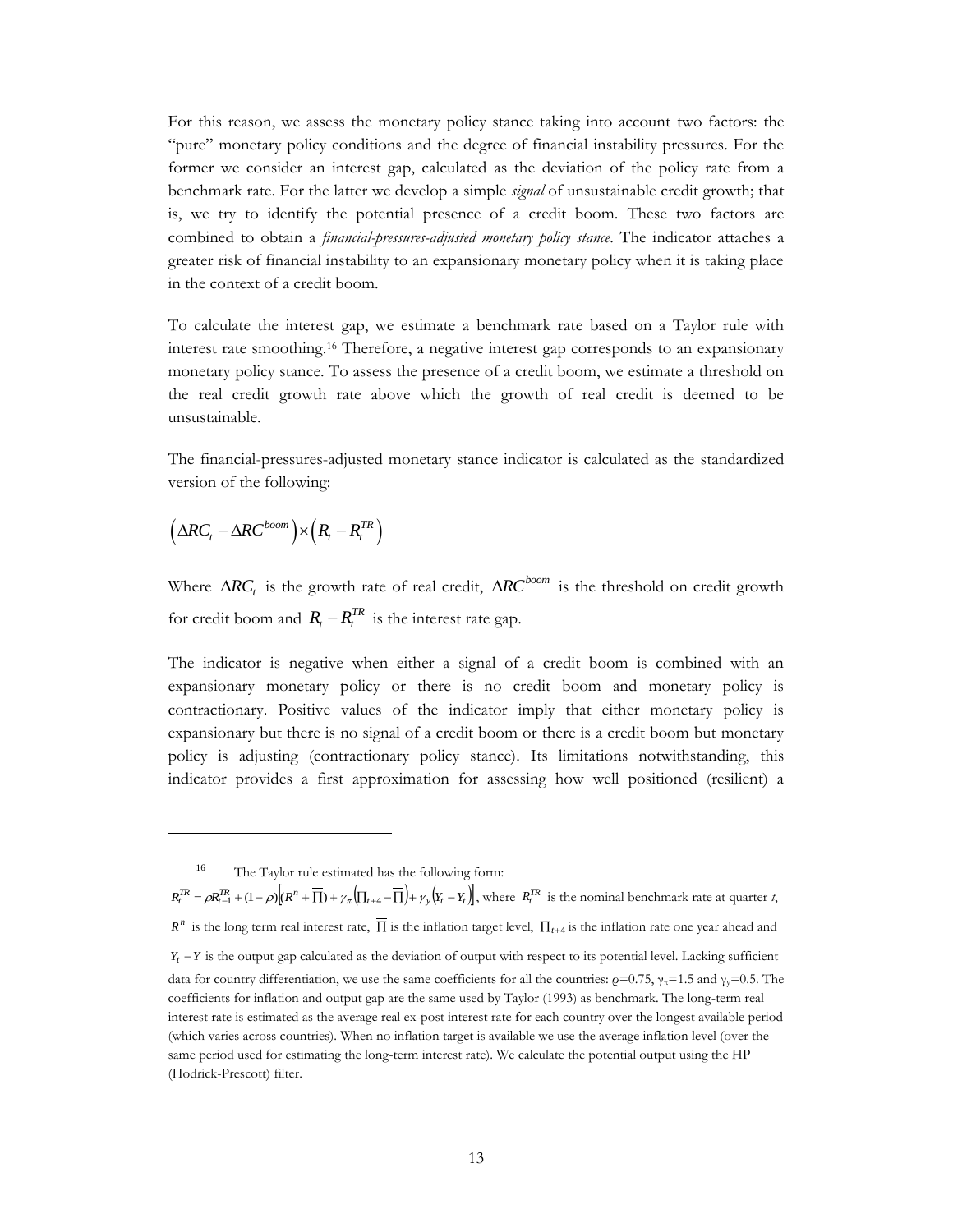country is in terms of its monetary policy to deal with an adverse external financial shock. For example, easy monetary policy in the context of a credit boom could fuel the boom further, weakening the financial system. This would expose financial fragilities, inducing a contraction in real credit growth, if an adverse external shock were to materialize.

The threshold on the real credit growth rate for a credit boom is calculated as the median real credit growth rates for episodes of credit booms in Latin America and Emerging Asia, where credit booms are identified following the Mendoza and Terrones (2008) methodology. The resulting threshold equals 22%. Using a common threshold has the advantage that the measure does not rely on the use of a filter to de-trend the time series. However, it has the disadvantage that it does not take into account each country's cyclical variability of credit.<sup>17</sup> We say that there is a *signal* of a credit boom if the rate of growth of real credit is above 22%.

Graph 3 shows separately the two variables that form the financial-pressures-adjusted monetary stance variable for 2007, the year previous to the crisis. The vertical axis shows the pure monetary stance, i.e. the interest rate gap. The calculations show that in the pre-crisis period the policy stance in all countries in the sample was expansionary; that is, the policy rate implied by a Taylor rule was higher than the actual policy rates. In contrast, countries differed significantly regarding the behavior of real credit growth (horizontal axis). While there were no signals of credit booms in the Asian countries in the sample, there was evidence of credit booms in several countries in Latin America and Emerging Europe. In particular, the growth rates of real credit in Argentina, Brazil, Colombia, Bulgaria, Estonia, Latvia, Lithuania, Poland and Romania were above the 22% threshold.

Countries that are further southeast in Graph 3 had larger negative values of the financialpressures-adjusted monetary stance variable, while countries in the southwest quadrant of the graph had a positive value of this indicator. As shown, the countries with larger negative values of the financial-pressures-adjusted monetary stance variable were those in Eastern/Central Europe. For example, in Bulgaria, Latvia, Lithuania and Romania (the countries in the furthest southeast positions in the graph), very accommodative monetary policies in the context of credit booms resulted in severe fragilities in these country's financial systems. These four countries also experienced sharp reductions in real credit growth during the crisis.<sup>18</sup> The situation in Latin America was mixed. While monetary policy was not as expansionary as in most countries in Emerging Europe, our methodology indicates the presence of credit booms in Argentina, Brazil and Colombia, which increased the vulnerability of these countries' financial systems to an external shock. On an overall basis, Chile, followed by Peru, was the country within Latin America best positioned according to this indicator. Emerging Asia was the least vulnerable region according to the

<sup>&</sup>lt;sup>17</sup> Further research is needed to compare alternative measures of the credit boom indicator.

Hungary is a notable exception among countries in Emerging Europe.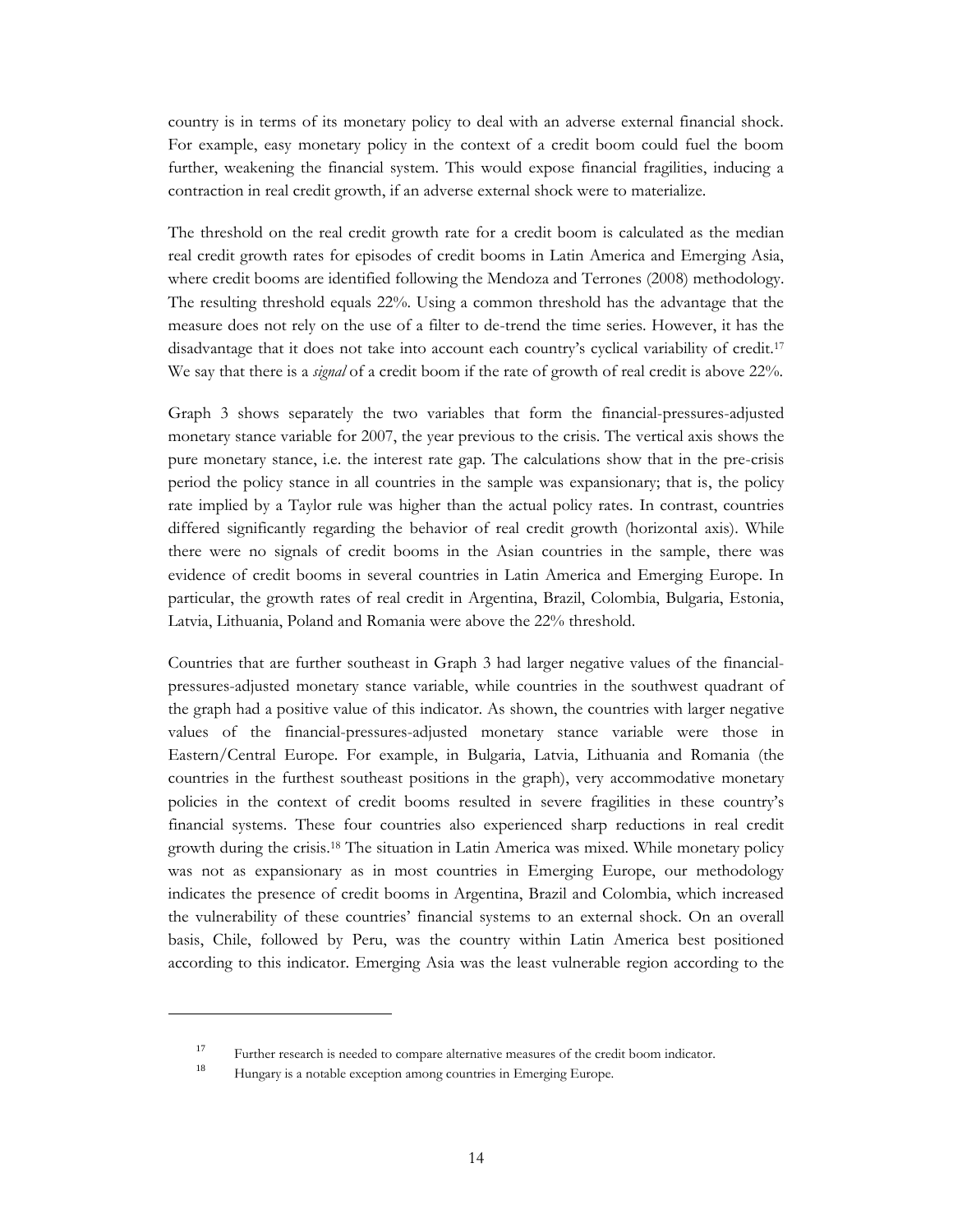variable, with Chinese Taipei, Philippines and Thailand standing out for their strength. Table A2 in Appendix II presents the actual values of the financial-pressures-adjusted monetary policy variable and its components.

#### **Graph 3: Financial-pressures-adjusted monetary policy stance**

In per cent



AR = Argentina; BG = Bulgaria; BR = Brazil; CL = Chile; CN = China; CO = Colombia; CZ = Czech Republic; EE = Estonia; HU = Hungary; ID = Indonesia; IN = India; KR = Korea; LT = Lithuania; LV = Latvia; MX = Mexico; MY = Malaysia; PE = Peru; PH = Philippines; PL = Poland; RO = Romania; TH = Thailand; TW = Chinese Taipei.

<sup>1</sup> For 2007; based on quarterly data. Sources: IMF; Datastream; national data.

#### **4.1.3. The values of the macroeconomic indicator and its components**

Table 2 presents the values of the six variables discussed above  $((a)$  to  $(f))$  and the aggregate macroeconomic indicator, constructed following the methodology described above. Note that the values of the variables – total external debt to GDP, short-term external debt to gross international reserves and the mismatch ratio – have been multiplied by (-1) since the larger the values, the lower the contribution of these variables to sound macroeconomic performance.

How were emerging market economies positioned with regard to the macroeconomic indicator and its components? The last column of the table shows the countries' relative position according to the value of the indicator. For example, China ranks 1<sup>st</sup> among the countries in the sample and Latvia last (in the 22th position).

Not surprisingly, a number of countries in Emerging Europe were very badly positioned to face an unexpected external shock. A variety of factors, especially unrealistic expectations of a speedy entrance into the euro area (and the associated expected reduction in exchange rate risk and expected increase in net worth) led to excessive risk taking by both the public and private sectors. This translated into excessively high indebtedness ratios, huge and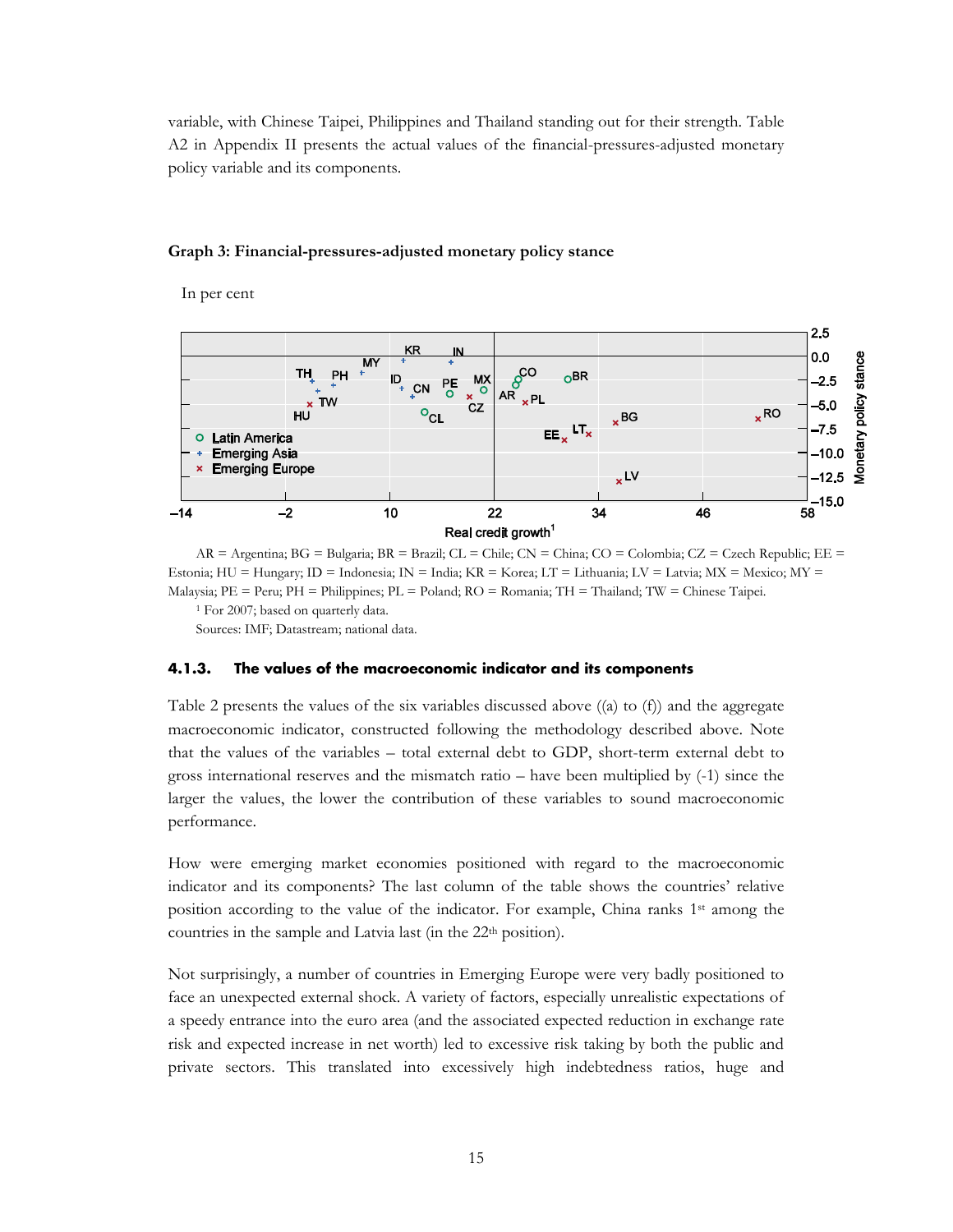unwarranted reliance on short-term external debt, and unsustainable fiscal and current account deficits.

At the regional level, the pre-crisis situation in Emerging Asia and Latin America contrasted with that of Eastern Europe. For example, debt ratios (including both total and short-term external debt) were much smaller in the former regions than in the latter. Moreover, while all European countries in the sample displayed current account deficits (and many in the double digits), the large majority of Asian and Latin American countries experienced current account surpluses. With plenty foreign exchange reserves (as a ratio of short-term external liabilities) and well contained external financing needs, most of the Asian and Latin American countries were well positioned to show financial *resilience* to the external shock of 2008. Specifically, given the solid external positions in these two regions, the shock did not raise significant concerns about these countries' capacity to meet their external obligations. As such, authorities were able to undertake countercyclical policies.

Among Latin American countries, Chile, followed by Peru, was the best positioned in terms of its fiscal and monetary stance. Indeed, authorities in these two countries were able not only to undertake countercyclical fiscal and monetary expansions during the shock but also to quickly reverse the expansion once the worst of the crisis was over. As of mid-2011, these two countries were once again strong enough to deal with a new unexpected shock.

The countries' ranking position in the macroeconomic indicator is consistent with the discussion above. Most of the strongest positions are held by Asian countries, with Chile (ranking 2nd) joining the group of the most resilient countries. In contrast, the six lowest positions in the ranking are occupied by Emerging European countries, with Argentina (ranking 16th) closer to the weakest performers.<sup>19</sup>

It is interesting to note the role that limited trade openness plays in determining the relative position of Latin American countries in the macroeconomic indicator. By construction, the lower the ratio of exports to GDP, the higher the mismatch ratio. This partly explains the relatively high mismatch ratios in a number of Latin American countries. In other words, the resilience of Latin American countries to external financial shocks could benefit from efforts to increase the region's degree of trade openness.

Argentina displayed the weakest ratios of debt and currency mismatch among Latin American countries in 2007.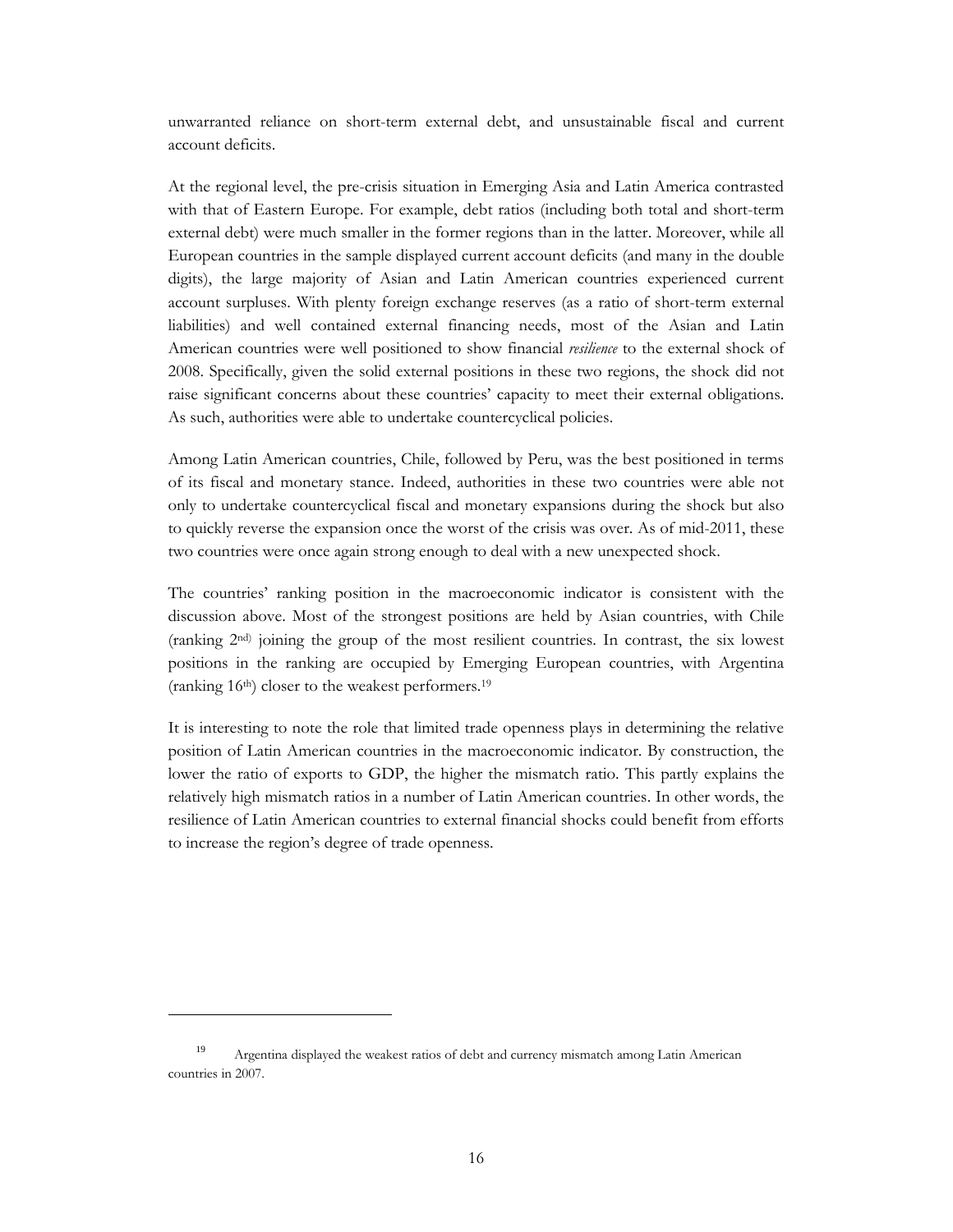Table 2: Macroeconomic performance: variables and indicators

|                                                | Variables <sup>1</sup>                  |                                                                            |                                                   |                                        |                                                  |                                                              |                                          |                         |
|------------------------------------------------|-----------------------------------------|----------------------------------------------------------------------------|---------------------------------------------------|----------------------------------------|--------------------------------------------------|--------------------------------------------------------------|------------------------------------------|-------------------------|
|                                                | Total external<br>$debt / GDP$ (-<br>1) | Short-term<br>external debt /<br>gross<br>international<br>reserves $(-1)$ | Currency<br>mismatch<br>ratio <sup>2</sup> $(-1)$ | Current<br>account<br>balance /<br>GDP | General<br>government<br>fiscal balance /<br>GDP | Financial-<br>pressures-<br>adjusted<br>monetary<br>variable | Macroeconomi<br>c indicator <sup>3</sup> | Country<br>ranking      |
| Latin America                                  |                                         |                                                                            |                                                   |                                        |                                                  |                                                              |                                          |                         |
| Argentina                                      | $-47.5$                                 | $-75.2$                                                                    | $-148.0$                                          | 2.3                                    | $-2.1$                                           | $-7.5$                                                       | $-0.4$                                   | 16                      |
| Brazil                                         | $-16.0$                                 | $-27.5$                                                                    | $-58.6$                                           | 0.1                                    | $-2.6$                                           | $-20.5$                                                      | 0.2                                      | 13                      |
| Chile                                          | $-35.4$                                 | $-65.7$                                                                    | $-46.8$                                           | 4.5                                    | 8.4                                              | 46.3                                                         | 0.8                                      | $\overline{2}$          |
| Colombia                                       | $-21.5$                                 | $-26.4$                                                                    | $-113.2$                                          | $-2.8$                                 | $-1.0$                                           | $-6.6$                                                       | 0.0                                      | 14                      |
| Mexico                                         | $-18.7$                                 | $-29.5$                                                                    | $-50.2$                                           | $-0.8$                                 | $-1.3$                                           | 4.2                                                          | 0.3                                      | 9                       |
| Peru                                           | $-30.8$                                 | $-28.9$                                                                    | $-108.2$                                          | 1.3                                    | 3.2                                              | 20.1                                                         | 0.3                                      | $\overline{7}$          |
| Emerging Asia                                  |                                         |                                                                            |                                                   |                                        |                                                  |                                                              |                                          |                         |
| China                                          | $-11.1$                                 | $-17.6$                                                                    | $-6.5$                                            | 10.6                                   | 0.9                                              | 39.6                                                         | 0.9                                      | $\mathbf{1}$            |
| Chinese Taipei                                 | $-24.0$                                 | $-31.3$                                                                    | $-10.6$                                           | 8.9                                    | $-1.4$                                           | 73.1                                                         | 0.7                                      | $\overline{3}$          |
| India                                          | $-19.0$                                 | $-20.9$                                                                    | $-44.5$                                           | $-0.7$                                 | $-4.0$                                           | 2.8                                                          | 0.2                                      | 12                      |
| Indonesia                                      | $-31.8$                                 | $-38.1$                                                                    | $-57.3$                                           | 2.4                                    | $-1.2$                                           | 35.3                                                         | 0.3                                      | $8\,$                   |
| Korea                                          | $-37.9$                                 | $-63.5$                                                                    | $-23.5$                                           | 0.6                                    | 4.2                                              | 3.9                                                          | 0.5                                      | 6                       |
| Malaysia                                       | $-30.5$                                 | $-17.3$                                                                    | $-12.8$                                           | 15.9                                   | $-2.6$                                           | 26.5                                                         | 0.6                                      | $\overline{5}$          |
| Philippines                                    | $-46.0$                                 | $-39.4$                                                                    | $-67.8$                                           | 4.9                                    | $-1.5$                                           | 55.6                                                         | 0.3                                      | 10                      |
| Thailand                                       | $-30.1$                                 | $-46.3$                                                                    | $-9.5$                                            | 6.3                                    | 0.2                                              | 54.8                                                         | 0.7                                      | $\overline{4}$          |
| <b>Emerging Europe</b>                         |                                         |                                                                            |                                                   |                                        |                                                  |                                                              |                                          |                         |
| Bulgaria                                       | $-94.3$                                 | $-105.0$                                                                   | $-64.3$                                           | $-26.9$                                | 3.5                                              | $-95.7$                                                      | $-0.7$                                   | 18                      |
| Czech Republic                                 | $-43.6$                                 | $-72.7$                                                                    | $-22.9$                                           | $-3.3$                                 | $-0.7$                                           | 11.9                                                         | 0.2                                      | 11                      |
| Estonia                                        | $-108.4$                                | $-248.3$                                                                   | $-58.3$                                           | $-17.2$                                | 2.9                                              | $-70.6$                                                      | $-0.8$                                   | $20\,$                  |
| Hungary                                        | $-103.1$                                | $-134.5$                                                                   | $-40.6$                                           | $-6.5$                                 | $-5.0$                                           | 106.6                                                        | $-0.4$                                   | 17                      |
| Latvia                                         | $-127.6$                                | $-342.7$                                                                   | $-102.2$                                          | $-22.3$                                | 0.6                                              | $-187.3$                                                     | $-1.8$                                   | 22                      |
| Lithuania                                      | $-71.9$                                 | $-121.5$                                                                   | $-87.4$                                           | $-14.6$                                | $-1.0$                                           | $-88.2$                                                      | $-0.7$                                   | 19                      |
| Poland                                         | $-48.4$                                 | $-112.1$                                                                   | $-47.3$                                           | $-4.8$                                 | $-1.9$                                           | $-17.5$                                                      | $-0.2$                                   | 15                      |
| Romania                                        | $-51.0$                                 | $-80.7$                                                                    | $-143.6$                                          | $-13.4$                                | $-3.1$                                           | $-198.1$                                                     | $-1.1$                                   | 21                      |
| Correlation with                               |                                         |                                                                            |                                                   |                                        |                                                  |                                                              |                                          |                         |
| credit growth <sup>4</sup><br>100071<br>$\sim$ | 0.45<br>2 <sub>0</sub>                  | 0.38                                                                       | 0.71<br>11.11.11                                  | 0.76                                   | 0.05<br>$\cap$ nn 2                              | 0.73<br>$\sim$ $\sim$ $\sim$<br>$\mathbf{1}$                 | 0.75                                     | $\cdot$ $\cdot$ $\cdot$ |

<sup>1</sup> 2007 data; in per cent. <sup>2</sup> Foreign currency share of total debt divided by the ratio of exports to GDP. <sup>3</sup>Average of the standardized version of the variables shown. <sup>4</sup> Difference in year on year percentage change for Q4 2009 and Q4 2007.

Sources: IMF; Datastream; Moody's; national data; BIS.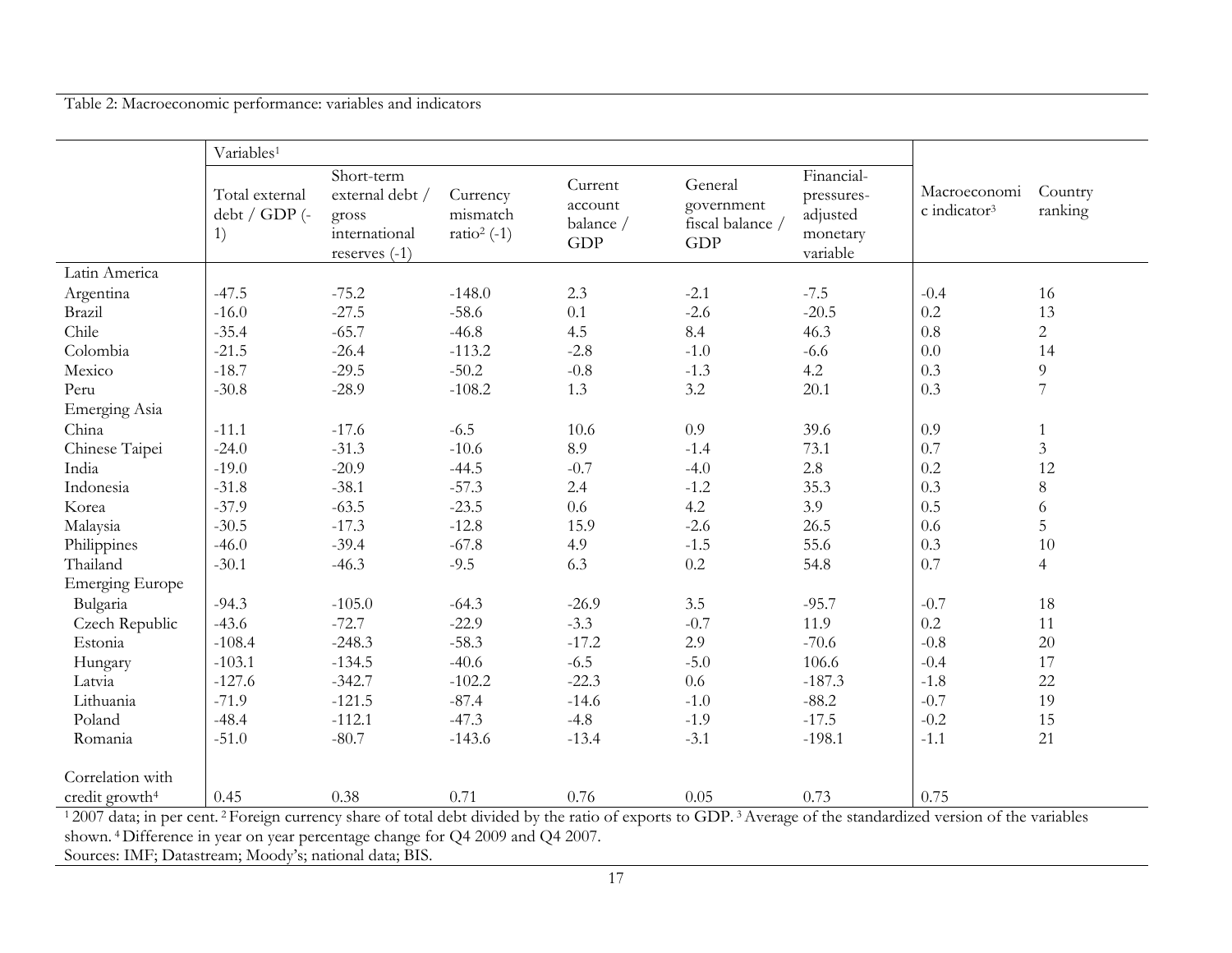#### <span id="page-21-0"></span>**4.2.Regulatory/institutional strength**

In the years previous to the crisis, a number of emerging market economies had made significant progress in improving their financial regulatory and supervisory frameworks. The severe financial crises of the 1990s and early 2000s that affected Asian and Latin American countries, in particular, were a major factor conducive to strengthening rules and regulations governing the functioning of the financial system. The conjecture, of course, is that countries with stronger regulatory and supervisory frameworks are better prepared to withstand adverse shocks to the local financial systems and, therefore, to the provision of credit.

Cross-country comparable data on the quality of regulation/supervision, however, are lacking. Although the country coverage of the IMF's comprehensive analysis of a country's financial sector through the FSAPs (Financial System Analysis Program) has been increasing, many of the country reports are not published. <sup>20</sup> Moreover, among the published reports, presentation of the assessments makes cross-country comparisons extremely difficult in many cases. Thus, while the trend in information provision in this area is positive, it was not adequate at the time of this writing.

To date, the most comprehensive cross-country survey on financial regulation/supervision issues is the one originally designed by Barth et al (2006) and regularly updated by the World Bank, most recently in 2007, the pre-crisis year.<sup>21</sup> The survey respondents are country authorities. Because of existing imperfections with the data set (most importantly with interpretation problems in answering some of the survey questions), in this paper we have selected a few representative variables from the survey's questions that are straightforward to answer (to minimize the interpretation problem). These variables cover two key areas of the regulatory framework. The first area relates to the regulatory permissiveness regarding banks' involvement in fee-based bank activities (such as securities, insurance and real state); that is, activities beyond the traditional deposit taking/lending operations. The second area relates to the quality of accounting procedures and transparency of banks' financial statements.

The construction of these variables from the Barth et al survey is described in Appendix I. Each variable has been re-scaled in such a way that their values fluctuate between 0 and 1. The first two columns of Table 3 show the resulting re-scaled values for the countries in our

 $\ddot{\phantom{a}}$ 

<sup>&</sup>lt;sup>20</sup> FSAPs are undertaken on a voluntary basis. Under current arrangements, publication of the assessment results remains at the discretion of each country's authorities.

<sup>&</sup>lt;sup>21</sup> The entire data set and the original (and updated publication) can be found at:

[http://econ.worldbank.org/WBSITE/EXTERNAL/EXTDEC/EXTRESEARCH/0,,contentMDK:2034503](http://econ.worldbank.org/WBSITE/EXTERNAL/EXTDEC/EXTRESEARCH/0,,contentMDK:20345037~pagePK:64214825~piPK:64214943~theSitePK:469382,00.html) [7~pagePK:64214825~piPK:64214943~theSitePK:469382,00.html](http://econ.worldbank.org/WBSITE/EXTERNAL/EXTDEC/EXTRESEARCH/0,,contentMDK:20345037~pagePK:64214825~piPK:64214943~theSitePK:469382,00.html)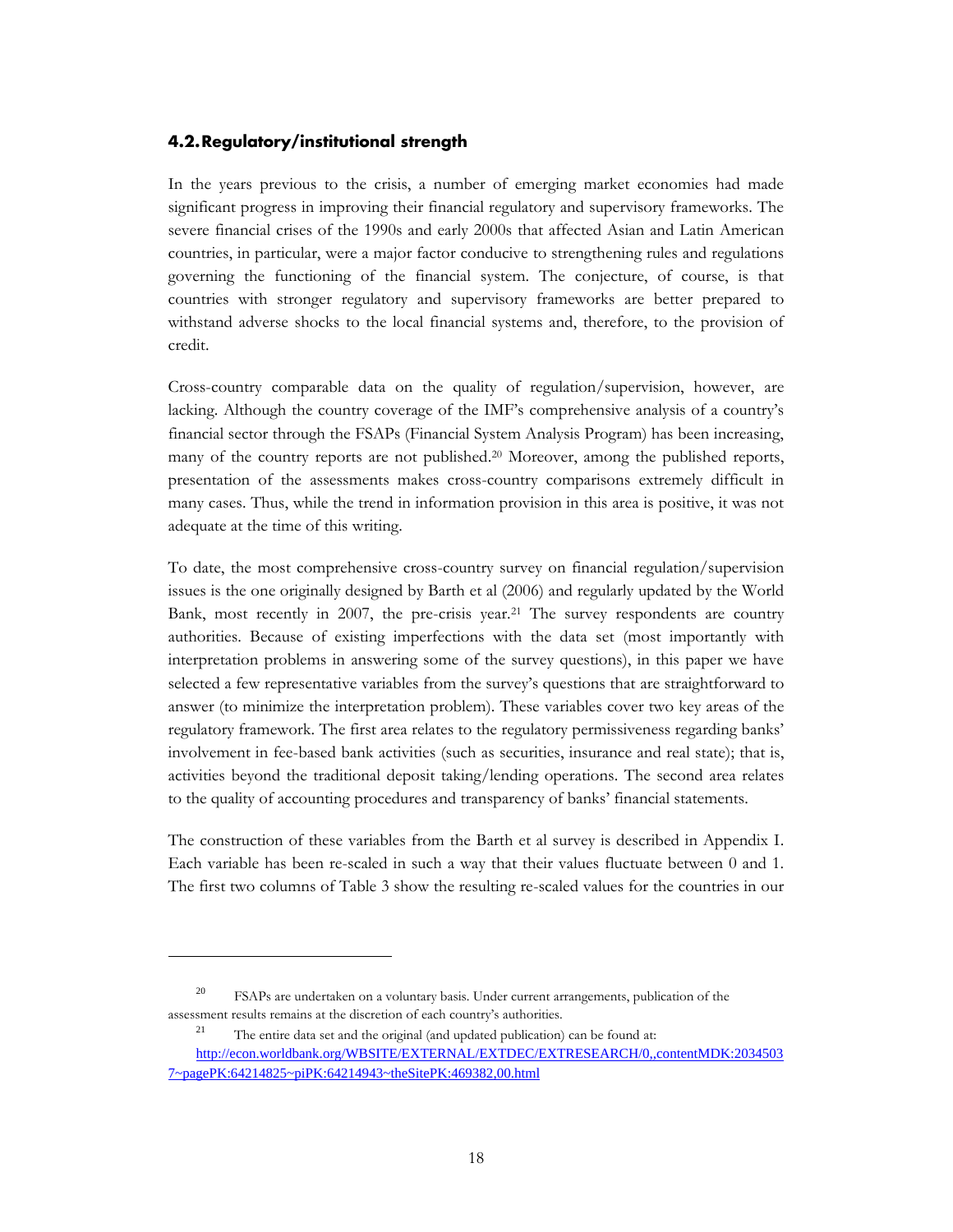|                | Variables <sup>1</sup>                                         |                                        |                                   |                                     |                        |                    |
|----------------|----------------------------------------------------------------|----------------------------------------|-----------------------------------|-------------------------------------|------------------------|--------------------|
|                | Overall<br>activities and<br>bank<br>ownership<br>restrictions | Accountin<br>g and<br>transparen<br>cy | Aggregate<br>scoring <sup>2</sup> | Governm<br>ent<br>effectiven<br>ess | Indicator <sup>3</sup> | Country<br>ranking |
| Latin America  |                                                                |                                        |                                   |                                     |                        |                    |
| Argentina      | 0.6                                                            | 0.6                                    | 0.6                               | 0.5                                 | $-1.1$                 | 20                 |
| Brazil         | 0.4                                                            | 0.8                                    | 0.6                               | 0.5                                 | $-1.0$                 | 19                 |
| Chile          | 0.8                                                            | 0.6                                    | 0.7                               | 0.8                                 | 1.3                    | $\mathfrak{Z}$     |
| Colombia       | 0.8                                                            | 0.8                                    | 0.8                               | 0.5                                 | 0.1                    | 9                  |
| Mexico         | 0.1                                                            | 0.8                                    | 0.4                               | 0.5                                 | $-1.6$                 | 21                 |
| Peru           | 0.9                                                            | 0.6                                    | 0.8                               | 0.4                                 | $-0.8$                 | 18                 |
| Emerging Asia  |                                                                |                                        |                                   |                                     |                        |                    |
| China          | 0.9                                                            | 0.4                                    | 0.7                               | 0.5                                 | $-0.5$                 | 14                 |
| Chinese Taipei | 0.8                                                            | 1.0                                    | 0.9                               | 0.7                                 | 1.8                    | $\mathbf{1}$       |
| India          | 0.6                                                            | 0.8                                    | 0.7                               | 0.5                                 | $-0.4$                 | 13                 |
| Indonesia      | 1.0                                                            | 0.8                                    | 0.9                               | 0.4                                 | 0.0                    | 12                 |
| Korea          | 0.4                                                            | 0.8                                    | 0.6                               | 0.7                                 | 0.4                    | 8                  |
| Malaysia       | 0.6                                                            | 1.0                                    | 0.8                               | 0.7                                 | 1.7                    | $\overline{2}$     |
| Philippines    | 0.3                                                            | 1.0                                    | 0.6                               | 0.5                                 | $-0.7$                 | 17                 |
| Thailand       | 0.8                                                            | 1.0                                    | 0.9                               | 0.6                                 | 0.8                    | 6                  |
| Emerging       |                                                                |                                        |                                   |                                     |                        |                    |
| Europe         |                                                                |                                        |                                   |                                     |                        |                    |
| Bulgaria       | 0.5                                                            | 0.8                                    | 0.7                               | 0.5                                 | $-0.6$                 | 15                 |
| Czech Republic | 0.7                                                            | 0.8                                    | 0.7                               | 0.7                                 | 0.8                    | $\overline{7}$     |
| Estonia        | 0.3                                                            | 0.8                                    | 0.6                               | 0.7                                 | 0.0                    | 10                 |
| Hungary        | 0.6                                                            | 1.0                                    | 0.8                               | 0.7                                 | 1.1                    | $\overline{4}$     |
| Latvia         | 0.3                                                            | 1.0                                    | 0.7                               | 0.6                                 | 0.0                    | 11                 |
| Lithuania      | 0.6                                                            | 1.0                                    | 0.8                               | 0.7                                 | 1.0                    | 5                  |
| Poland         | 0.3                                                            | 0.8                                    | 0.6                               | 0.6                                 | $-0.7$                 | 16                 |
| Romania        | 0.6                                                            | 0.4                                    | 0.5                               | 0.5                                 | $-1.6$                 | 22                 |
|                |                                                                |                                        |                                   |                                     |                        |                    |

sample. In that table, column 3 averages the scorings to obtain a broad indicator of regulatory quality.<sup>22</sup>

Table 3: Regulatory/institutional strength: variables and indicators

<sup>1</sup> All variables adjusted to be in 0-1 range.<sup>2</sup> Average of "overall activities" and "accounting and transparency".<sup>3</sup> Standardized version of the "aggregate scoring" adjusted by "Government effectiveness". Sources: Barth et al (2006); http://info.worldbank.org/governance/wgi/index.asp.

<sup>&</sup>lt;sup>22</sup> Given existing data, the variables presented for this indicator correspond to the pre-crisis year 2007.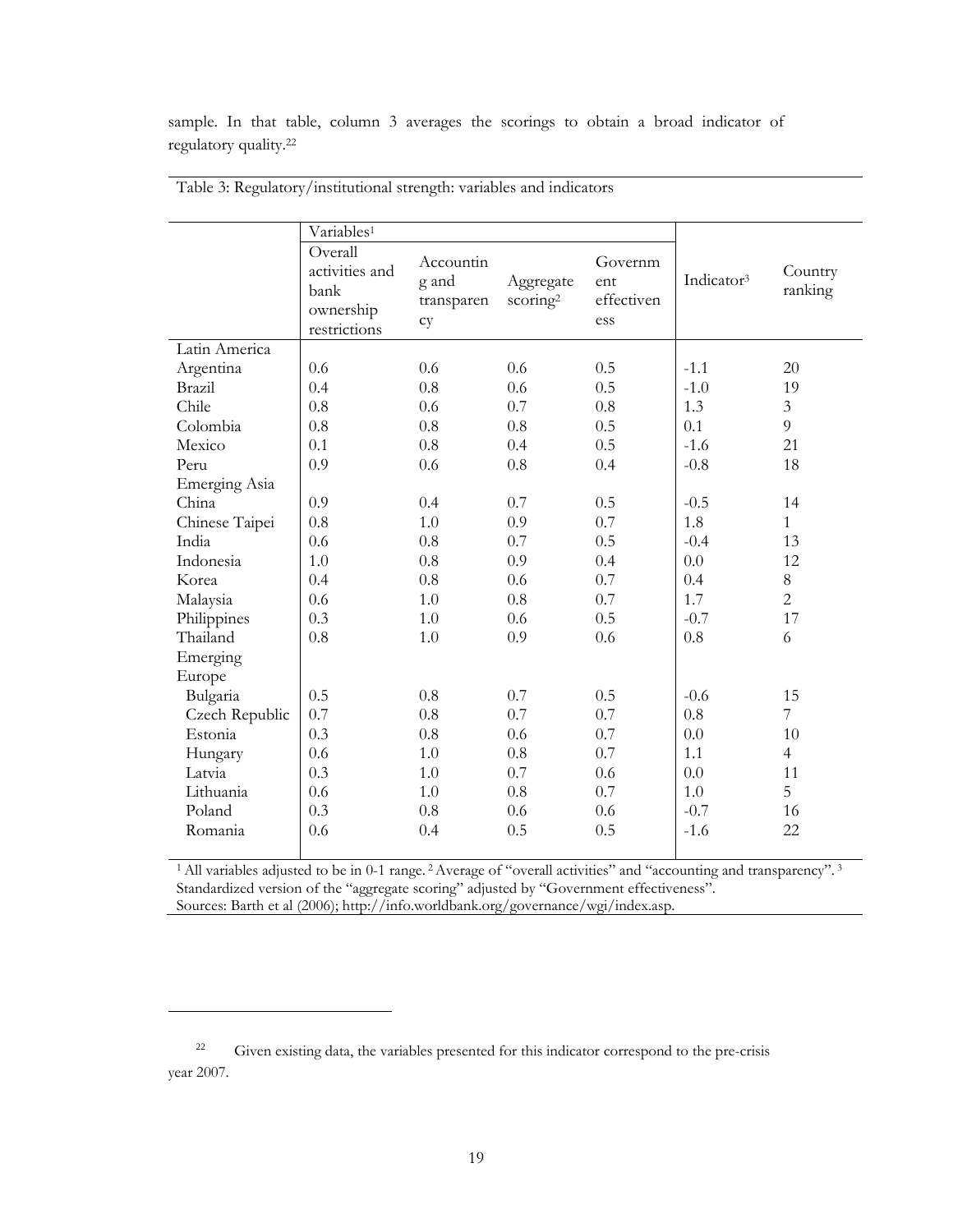As with the macroeconomic indicators, it is important to incorporate here features that are particularly relevant for emerging markets. In this case, consideration of the quality of institutions, which varies significantly among emerging market economies, is highly pertinent. As is widely recognized, notwithstanding the quality of the regulatory framework, a country's institutional strength is determinant in ensuring the enforcement of rules and regulations. For example, countries with weak institutions may experience severe political interference during times of difficulties in the banking system that will prevent an appropriate implementation of banking laws.

To correct for the above problem, the aggregate scoring in column 3 is multiplied by a wellknown measurement of institutional quality: the *Government Effectiveness* component of the World Bank *Governance Indicators*. This measurement is designed to "captur[e] perceptions of the quality of public services, the quality of the civil service and the degree of its independence from political pressures, the quality of policy formulation and implementation, and the credibility of the government's commitment to such policies" (Kaufmann et al, 2010). Column 4 in the table presents the values of the Government Effectiveness variable for 2007, re-scaled so that these values fluctuate between 0 and 1. Column 5 multiplies columns 3 and 4 and applies the standardization procedures followed in this paper to produce the regulatory/institutional strength indicator. The relative position of each country with respect to this indicator is presented in the last column.

In contrast to the macroeconomic indicators discussed above, a number of the countries in Emerging Europe obtain relatively high rankings among emerging markets (Romania is one of the exceptions). This result signals that the deep financial problems experienced by many countries in this region during the crisis cannot be attributed (at least not to a large extent) to deficiencies in compliance with regulatory standards or severe institutional weaknesses. The results for Asia are quite mixed, and it is not possible to make an assessment for the region as a whole. While the best two positions in the ranking are held by Chinese Taipei and Malaysia, the Philippines is close to the bottom of the ranking. The Latin American situation is somewhat less diverse since most of the countries in the region occupy very low positions in the ranking. Chile is the notable exception, since it ranks close to the Emerging European countries.

Among the three groups of indicators constructed in this paper, the regulatory/institutional indicator is the most subjective one. This indicator is based on survey data and is subject to interpretation in answering survey questions. Not surprisingly, as will be discussed below, this indicator is the least correlated with the behavior of real credit growth during the crisis.

#### <span id="page-23-0"></span>**4.3.Financial soundness**

A characteristic of most financial systems in emerging market economies is that they are bank-dominated. Capital market development is generally low relative to developed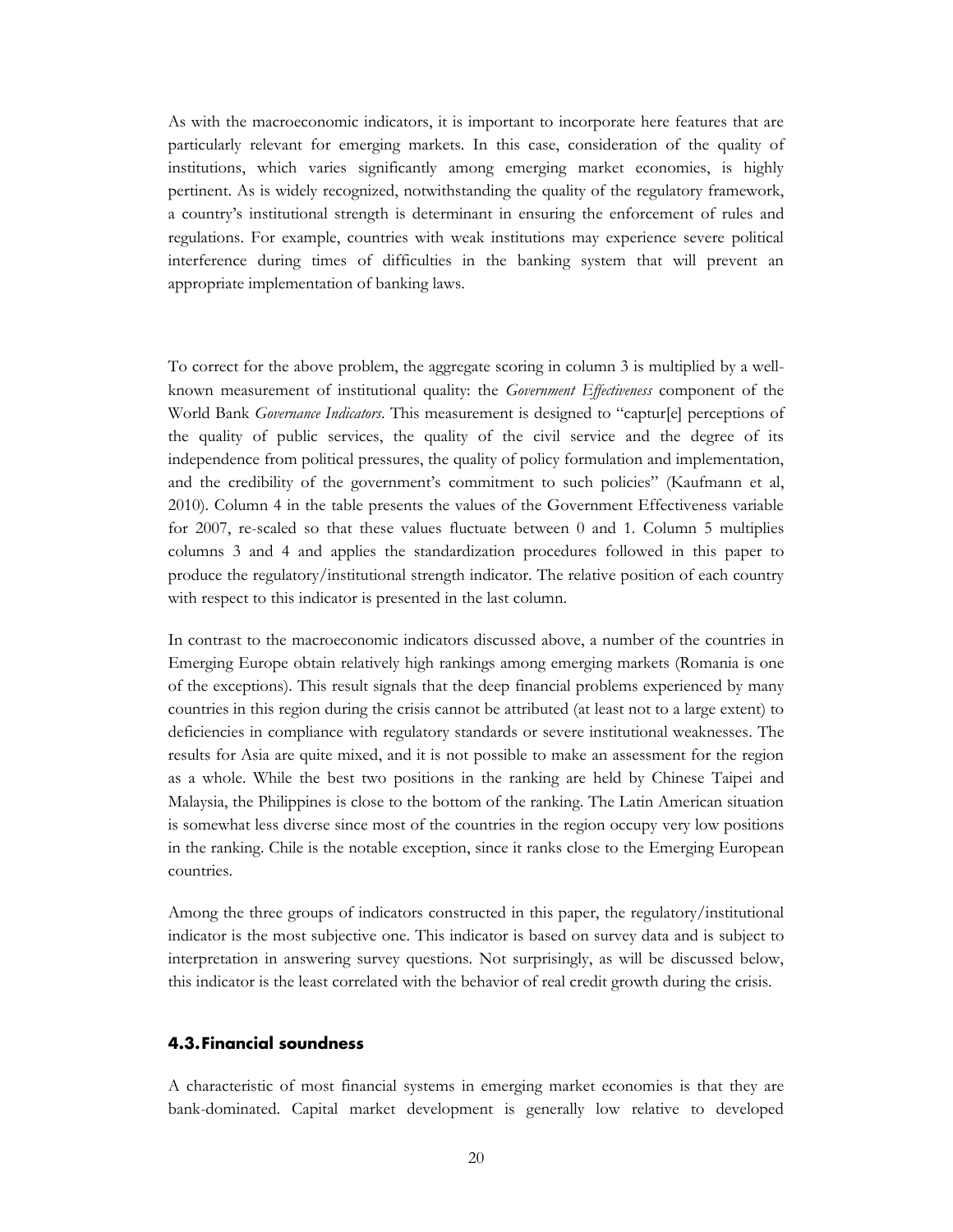countries, although there are some exceptions, including Brazil. In this context, assessing the financial soundness of banks provides, in general, a good evaluation of the strength of the overall financial system and, therefore, the resilience of real credit growth in the presence of an adverse external shock.

To construct the indicator of financial soundness we include four variables. The first is a capitalization ratio. Ideally, we would have liked to use the ratio of bank capital to riskweighted assets. However, given the large country variation in accounting methodologies, including procedures for risk assessment, we decided to use the simplest and most straightforward ratio: the capital to assets ratio.

The second and third variables relate to the banking system liquidity position and are guided by the Basel III recommendations on stable funding. <sup>23</sup> These variables are the ratio of bank deposits to bank credit and the ratio of short-term international bank claims to domestic credit to the private sector. The idea is that real credit growth will be less affected by adverse external financial shocks the higher the proportion of credit financed with domestic deposits and the lower the proportion of credit financed by short-term international claims (which tend to be a more volatile source of funding).

The last variable included in the indicator of financial soundness is a commonly used ratio of banking system efficiency: the ratio of non-interest expenses to gross income.

Following our procedure to construct the indicators, the ratio of short-term international claims to domestic credit and the ratio of non-interest expenses to gross income were multiplied by -1 since larger values of these two values reduce the overall resilience of the financial system and, therefore, adversely affect real credit growth.

The financial soundness indicator and the variables used to construct it are presented in Table 4. Regional conclusions are similar to those for the macroeconomic indicator: The lowest positions in the ranking are held by Emerging Europe and (most of) the highest by Asian countries. However, most Latin American countries are better positioned in this indicator than in the macroeconomic indicator, with Brazil ranking 2nd among all countries in the sample.

To a significant extent, the relative weaknesses of Emerging European countries was due to banks' high dependence on external sources of funding and relatively low funding through local deposits. For example, in Latvia's banking system, deposits funded only 42% of credit, while the ratio of deposits to credit was around 200% in the Philippines. Moreover, while the ratio of short-term international bank claims to domestic credit to the private sector

 $\ddot{\phantom{a}}$ 

<sup>23</sup> Cecchetti et al (2011) follow a similar criterion in the selection of bank liquidity variables relevant to the behavior of real economic growth.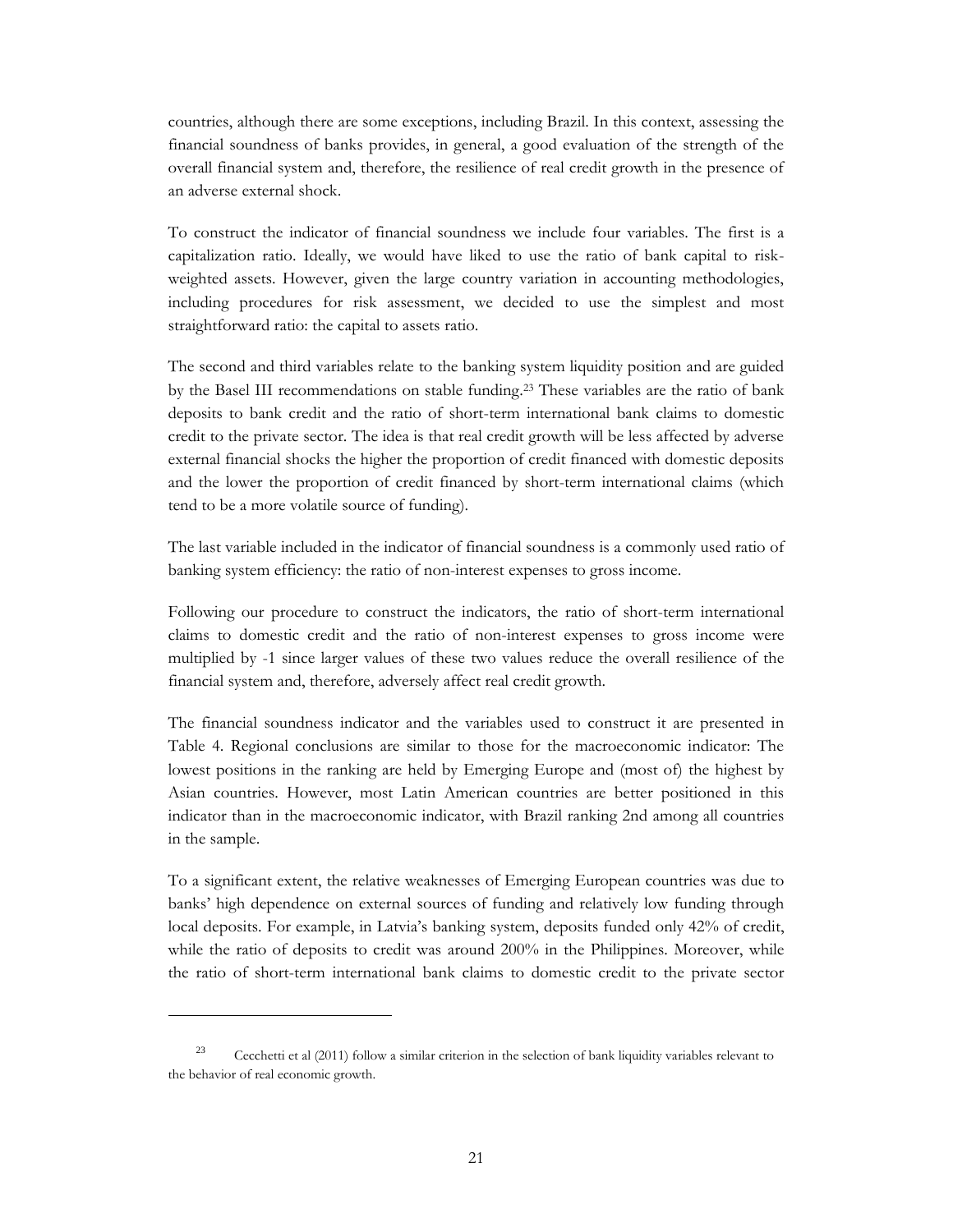|                    | Variables <sup>1</sup><br>Bank<br>capital to<br>total<br>assets | Non-<br>interest<br>expenses<br>$\frac{\text{cross}}{\text{cases}}$<br>income (-<br>1) | Bank<br>deposits /<br>bank credit | Short-term<br>international<br>bank claims /<br>domestic credit<br>to the private<br>sector $(-1)$ | Indicator <sup>2</sup> | Country<br>ranking |
|--------------------|-----------------------------------------------------------------|----------------------------------------------------------------------------------------|-----------------------------------|----------------------------------------------------------------------------------------------------|------------------------|--------------------|
| Latin America      |                                                                 |                                                                                        |                                   |                                                                                                    |                        |                    |
| Argentina          | 13.7                                                            | $-67.6$                                                                                | 161.6                             | $-32.8$                                                                                            | 0.3                    | 8                  |
| Brazil             | 11.3                                                            | $-58.6$                                                                                | 138.7                             | $-8.7$                                                                                             | 0.5                    | $\overline{2}$     |
| Chile              | 7.1                                                             | $-48.6$                                                                                | 73.1                              | $-13.7$                                                                                            | $-0.1$                 | 15                 |
| Colombia           | 12.9                                                            | $-51.8$                                                                                | 53.2                              | $-14.1$                                                                                            | 0.3                    | $\overline{7}$     |
| Mexico             | 9.6                                                             | $-52.6$                                                                                | 123.1                             | $-13.7$                                                                                            | 0.3                    | 6                  |
| Peru               | 8.8                                                             | $-51.8$                                                                                | 122.1                             | $-32.8$                                                                                            | 0.0                    | 11                 |
| Emerging Asia      |                                                                 |                                                                                        |                                   |                                                                                                    |                        |                    |
| China              | 5.7                                                             | $-37.4$                                                                                | 125.6                             | $-3.0$                                                                                             | 0.6                    | $\mathbf{1}$       |
| Chinese Taipei     | 6.1                                                             | $-54.3$                                                                                | 80.0                              | $-5.6$                                                                                             | $-0.3$                 | 17                 |
| India              | 6.4                                                             | $-58.1$                                                                                | 134.3                             | $-12.2$                                                                                            | $-0.1$                 | 14                 |
| Indonesia          | 10.2                                                            | $-53.5$                                                                                | 147.1                             | $-25.7$                                                                                            | 0.4                    | 5                  |
| Korea              | 9.0                                                             | $-47.8$                                                                                | 59.4                              | $-11.3$                                                                                            | 0.1                    | 10                 |
| Malaysia           | 7.4                                                             | $-40.6$                                                                                | 110.3                             | $-10.5$                                                                                            | 0.5                    | $\overline{4}$     |
| Philippines        | 11.7                                                            | $-63.9$                                                                                | 196.5                             | $-26.2$                                                                                            | 0.5                    | $\overline{3}$     |
| Thailand           | 9.8                                                             | $-60.3$                                                                                | 106.1                             | $-4.4$                                                                                             | 0.1                    | 9                  |
| Emerging<br>Europe |                                                                 |                                                                                        |                                   |                                                                                                    |                        |                    |
| Bulgaria           | 7.7                                                             | $-51.7$                                                                                | 93.2                              | $-35.1$                                                                                            | $-0.3$                 | 19                 |
| Czech Republic     | 5.7                                                             | $-50.8$                                                                                | 134.1                             | $-20.4$                                                                                            | $-0.1$                 | 13                 |
| Estonia            | 8.6                                                             | $-40.7$                                                                                | 48.6                              | $-26.7$                                                                                            | 0.0                    | 12                 |
| Hungary            | 8.2                                                             | $-59.3$                                                                                | 75.0                              | $-29.1$                                                                                            | $-0.5$                 | 20                 |
| Latvia             | 7.9                                                             | $-48.7$                                                                                | 41.8                              | $-39.2$                                                                                            | $-0.6$                 | 21                 |
| Lithuania          | 7.9                                                             | $-51.1$                                                                                | 61.1                              | $-20.9$                                                                                            | $-0.3$                 | 18                 |
| Poland             | 8.0                                                             | $-59.6$                                                                                | 104.2                             | $-14.9$                                                                                            | $-0.2$                 | 16                 |
| Romania            | 10.7                                                            | $-60.6$                                                                                | 87.5                              | $-93.9$                                                                                            | $-1.1$                 | 22                 |

averaged 35% in Emerging Europe, this ratio averaged only 19% in Latin America and 12% in Emerging Asia.

Table 4: Financial soundness: variables and indicators

<sup>1</sup> 2007 data; in per cent. <sup>2</sup> Standardized version of the average of the variables shown. Sources: IMF; Bankscope; national data.

#### <span id="page-25-0"></span>**4.4.An overall resilience indicator**

For the sake of completeness, we construct an overall *resilience indicator*, which simply consists in averaging the values of the three indicators discussed above. The indicator and its components are presented in Table 5.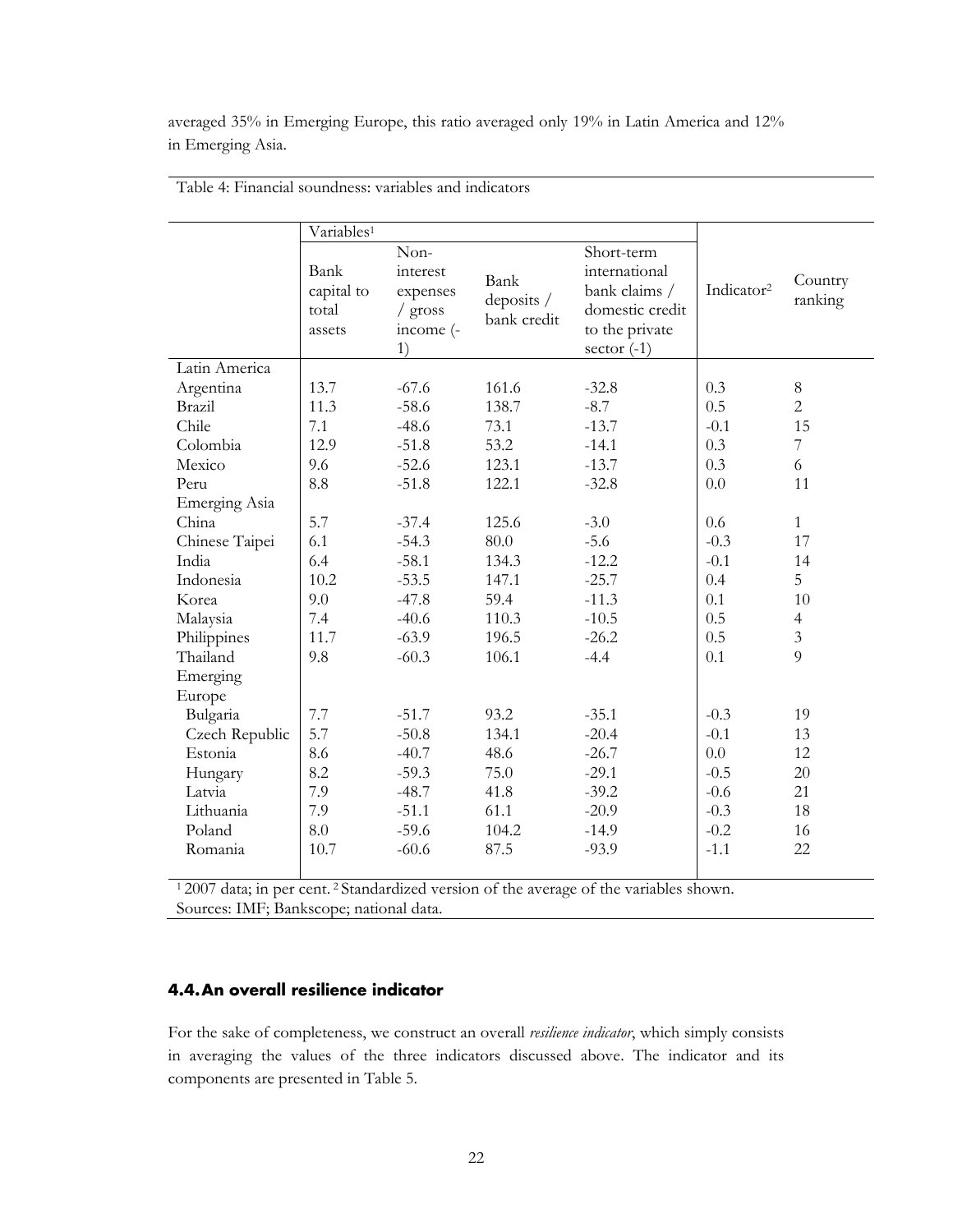|                            | Macro-<br>economic<br>performanc<br>e | Financial<br>soundness                                | Regulatory/<br>institutional<br>strength | Resilience<br>indicator <sup>1</sup> | Country<br>ranking |
|----------------------------|---------------------------------------|-------------------------------------------------------|------------------------------------------|--------------------------------------|--------------------|
| Latin America              |                                       |                                                       |                                          |                                      |                    |
| Argentina                  | $-0.4$                                | 0.3                                                   | $-1.1$                                   | $-0.40$                              | 19                 |
| Brazil                     | 0.2                                   | 0.5                                                   | $-1.0$                                   | $-0.11$                              | 14                 |
| Chile                      | 0.8                                   | $-0.1$                                                | 1.3                                      | 0.67                                 | 3                  |
| Colombia                   | 0.0                                   | 0.3                                                   | 0.1                                      | 0.12                                 | 9                  |
| Mexico                     | 0.3                                   | 0.3                                                   | $-1.6$                                   | $-0.31$                              | 17                 |
| Peru                       | 0.3                                   | 0.0                                                   | $-0.8$                                   | $-0.17$                              | 15                 |
| Emerging Asia              |                                       |                                                       |                                          |                                      |                    |
| China                      | 0.9                                   | 0.6                                                   | $-0.5$                                   | 0.34                                 | 6                  |
| Chinese Taipei             | 0.7                                   | $-0.3$                                                | 1.8                                      | 0.74                                 | $\overline{2}$     |
| India                      | 0.2                                   | $-0.1$                                                | $-0.4$                                   | $-0.10$                              | 13                 |
| Indonesia                  | 0.3                                   | 0.4                                                   | 0.0                                      | 0.21                                 | 8                  |
| Korea                      | 0.5                                   | 0.1                                                   | 0.4                                      | 0.35                                 | 5                  |
| Malaysia                   | 0.6                                   | 0.5                                                   | 1.7                                      | 0.92                                 | $\mathbf{1}$       |
| Philippines                | 0.3                                   | 0.5                                                   | $-0.7$                                   | $0.01\,$                             | 11                 |
| Thailand                   | 0.7                                   | 0.1                                                   | $0.8\,$                                  | 0.55                                 | $\overline{4}$     |
| Emerging                   |                                       |                                                       |                                          |                                      |                    |
| Europe                     |                                       |                                                       |                                          |                                      |                    |
| Bulgaria                   | $-0.7$                                | $-0.3$                                                | $-0.6$                                   | $-0.54$                              | 20                 |
| Czech Republic             | 0.2                                   | $-0.1$                                                | 0.8                                      | 0.33                                 | $7\overline{ }$    |
| Estonia                    | $-0.8$                                | 0.0                                                   | 0.0                                      | $-0.28$                              | 16                 |
| Hungary                    | $-0.4$                                | $-0.5$                                                | 1.1                                      | 0.05                                 | 10                 |
| Latvia                     | $-1.8$                                | $-0.6$                                                | 0.0                                      | $-0.77$                              | 21                 |
| Lithuania                  | $-0.7$                                | $-0.3$                                                | 1.0                                      | 0.00                                 | 12                 |
| Poland                     | $-0.2$                                | $-0.2$                                                | $-0.7$                                   | $-0.35$                              | 18                 |
| Romania                    | $-1.1$                                | $-1.1$                                                | $-1.6$                                   | $-1.25$                              | 22                 |
| Correlation<br>with credit |                                       |                                                       |                                          |                                      |                    |
| growth <sup>2</sup>        | 0.75                                  | 0.55                                                  | 0.35                                     | 0.71                                 |                    |
|                            |                                       | See previous tables for definitions of the variables. |                                          |                                      |                    |

Table 5: An overall resilience indicator and its components

See previous tables for definitions of the variables.

<sup>1</sup>Simple average of the indicators shown. <sup>2</sup>Difference in year on year percentage change for Q4 2009 and Q4 2007.

Sources: IMF; UN; Bankscope; Datastream; Moody's; national data; BIS.

The last column of Table 5 shows the ranking of the countries. Not surprisingly, according to this overall indicator, before the crisis, Emerging Asia was the region best prepared (most resilient) to minimize the adverse effects of an external shock on real credit growth. Indeed, from this region, Malaysia, Chinese Taipei and Thailand are within the first four positions in the ranking. Likewise, Emerging Europe was the least resilient region. The last two positions in the ranking (Romania and Latvia) are in this region. With the exception of Argentina,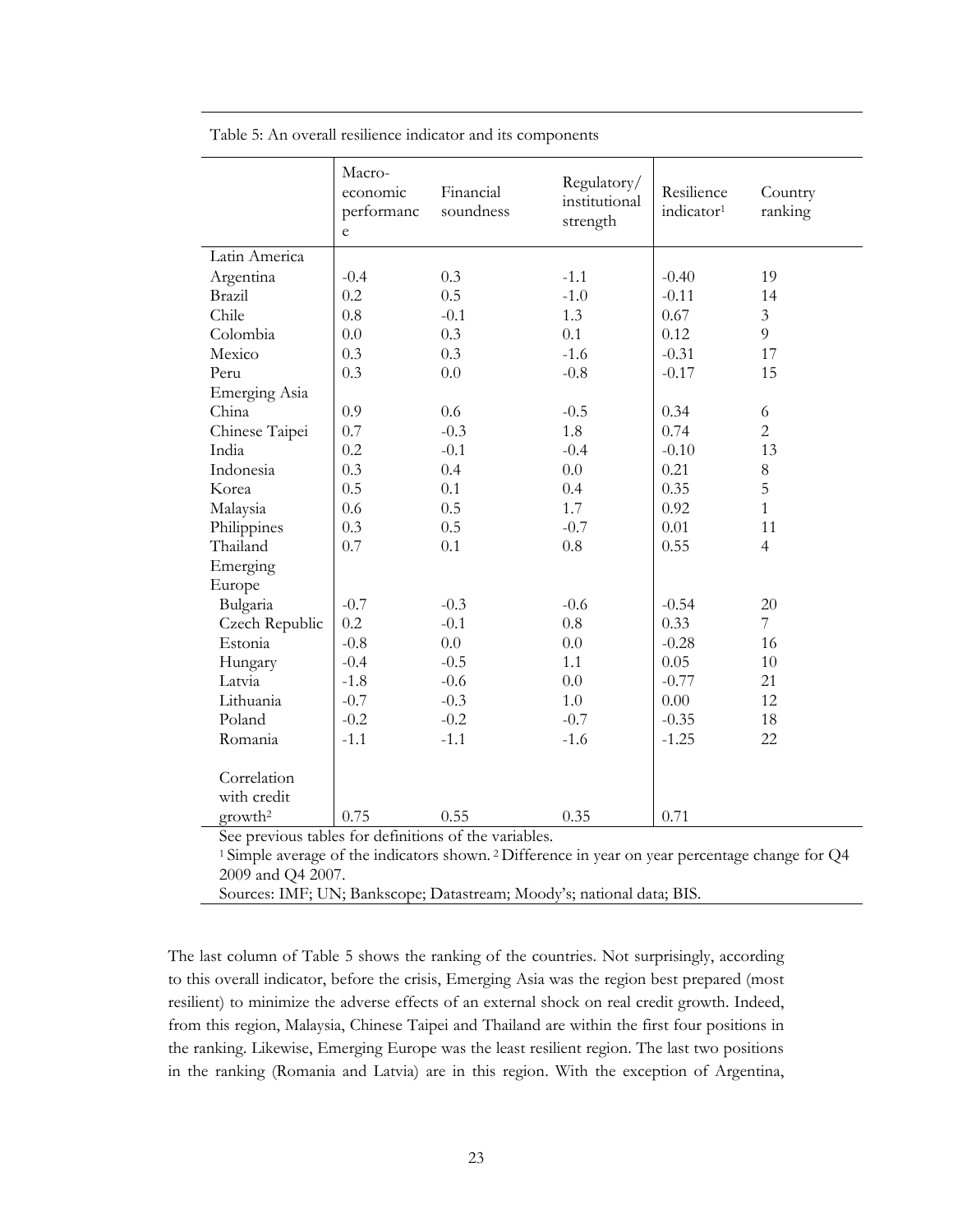which ranks very low, and Chile, which ranks third, the rest of the Latin American countries are positioned in the middle of the ranking.

## <span id="page-27-0"></span>**4.5.Putting the indicators to work: how did they correlate with real credit growth during the global financial crisis?**

We can now move on to tackling the questions posed in this paper: Did the pre-crisis indicators constructed in this section matter for the behavior of real credit growth during the crisis, and were some indicators more relevant than others? Ideally, we would like to address these questions using econometric techniques (as we will do in the next section using banklevel data). However, at the aggregate level, with 22 countries in our sample, there are no sufficient data points for any meaningful application of cross-section econometric analysis. Thus, at the aggregate level, we simply rely on calculating partial correlations. While no causality can be derived from these correlations, we find them extremely useful for two reasons. The first is that, as a first approximation, the exercise allows recognition of the factors that were associated with the behavior of real credit growth during the crisis. Thus, it can guide policymakers in emerging markets regarding the key factors that need to be in place to minimize the impact of an adverse external shock on real credit growth. The second reason is that this exercise helps to identify the most relevant indicators (variables) to be included in the econometric estimation of the equation explaining the behavior of real credit growth at the bank level.

The last row in Table 5 presents the correlations between the alternative indicators presented in this section and the growth of real credit during the crisis (as defined in Section 3 with data in Graph 2). With a value of 0.7, the correlation between the overall resilience indicator and real credit growth is, indeed, high. Among the more specific indicators, the macroeconomic indicator stands out as having the highest correlation with real credit growth, followed by the indicator of financial soundness.

The correlation coefficient associated with the indicator of regulatory/institutional strength is the lowest among the indicators (0.35). There are several explanations for this outcome. First, in contrast to the macro performance and financial soundness indicators, the regulatory/institutional indicator is better suited to explain long-term trends than short-term credit behavior associated with an external shock. Second, the inclusion of variables within this indicator was limited to the availability of comparable data between countries in the sample; this might have left out some key regulatory variables associated with the behavior of real credit. Finally, as discussed above, the *quality* of the regulatory/institutional indicator is lower than the others because of the high content of subjective information.

Among macroeconomic variables, the highest correlation coefficients (see last row of Table 2) were found for current account/GDP (0.76), the currency mismatch ratio (0.71) and financial-pressures-adjusted monetary policy stance (0.73). Thus, real credit growth resilience during the crisis was associated with the countries' external financing needs, their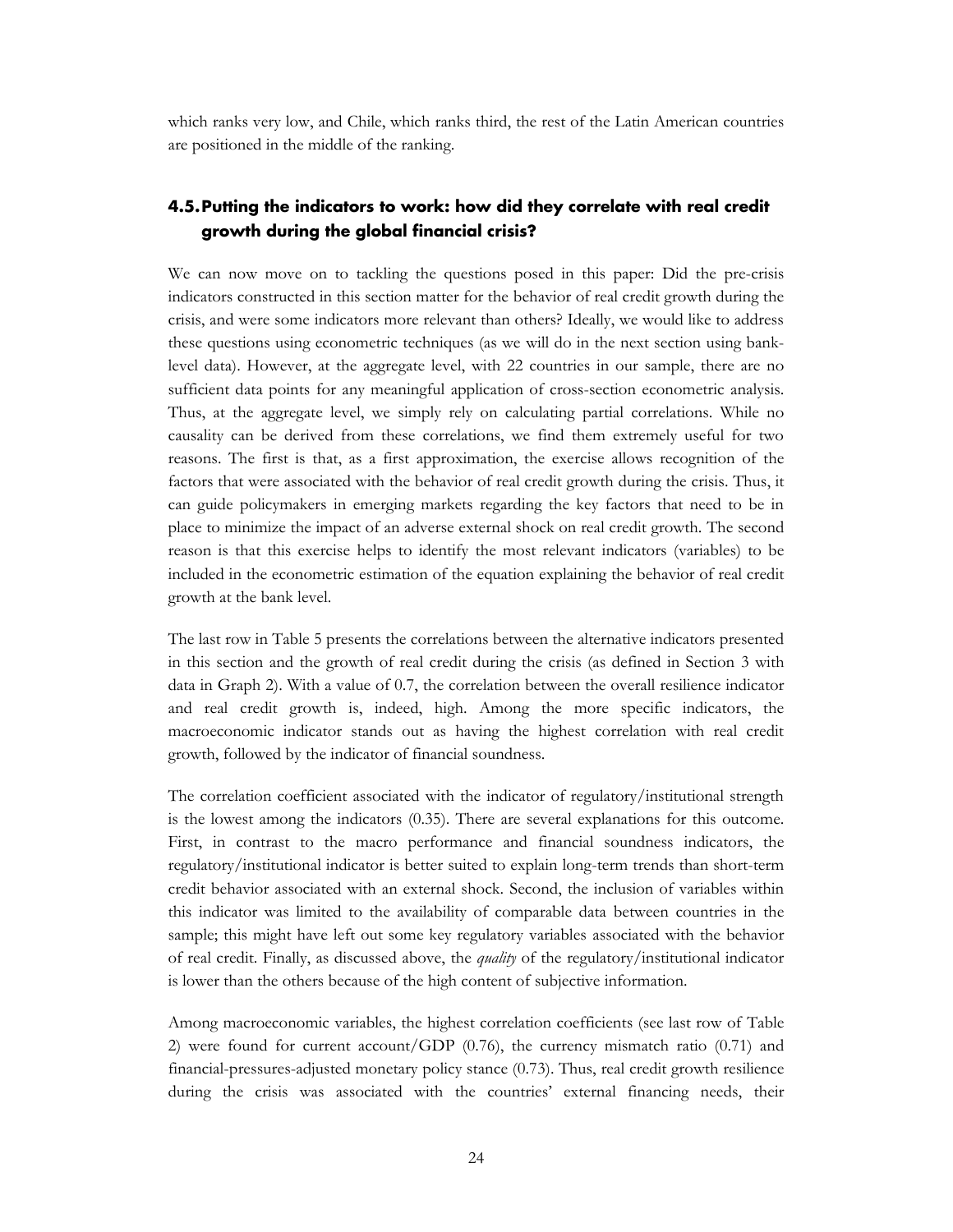indebtedness in foreign currency relative to the size of their tradable sectors (exports/GDP), and the capacity of monetary policy to provide liquidity without generating macroeconomic instability. The correlation coefficients for all the other macroeconomic variables were also positive, but at significantly lower levels.

The results so far are, therefore, indicative that initial conditions in the period *before the crisis*  regarding macroeconomic performance and financial strength mattered for the behavior of real credit growth during the crisis. Moreover, the results support the premise in this paper that there are a number of variables particularly relevant for emerging market economies when facing adverse external financial shocks. As discussed above, some of these variables relate to the inability of emerging market economies to issue *hard* currency. As such, the importance of avoiding large currency mismatches is particularly important. This factor could be determinant to the stability of financial systems if an adverse shock were to materialize.

To strengthen the results obtained so far, the next section turns to a more rigorous econometric analysis using bank-level data for the Latin American region.

## <span id="page-28-0"></span>**5. An econometric investigation on the behavior of real credit growth in Latin America during the crisis: analysis at the bank level**

This section complements the analysis conducted at the aggregate level by using bank-level data for the case of Latin America. The advantage of using data at the micro level is that now we have a sufficiently large data set to apply econometric techniques. The limitation, however, is that lacking comparable bank data across all countries discussed in the previous section, we restrict our analysis to the Latin American countries included in the sample: Argentina, Brazil, Chile, Colombia, Mexico and Peru.

#### <span id="page-28-1"></span>**5.1.Econometric strategy**

Continuing with the main theme in this paper, in this section we test whether initial conditions regarding country-specific variables (such as macroeconomic conditions) and bank-specific characteristics in the *pre-crisis year* (2007) help to explain the behavior of banks' real credit growth *during* the crisis. Thus, the specification of the benchmark equation estimated is as follows:

$$
Y_{i,j,t} = \alpha_j + \beta_x X_{j,t-1} + \beta_{z1} Z_{i,j,t-1}^1 + \beta_{z2} Z_{i,j,t-1}^2 + \varepsilon_t
$$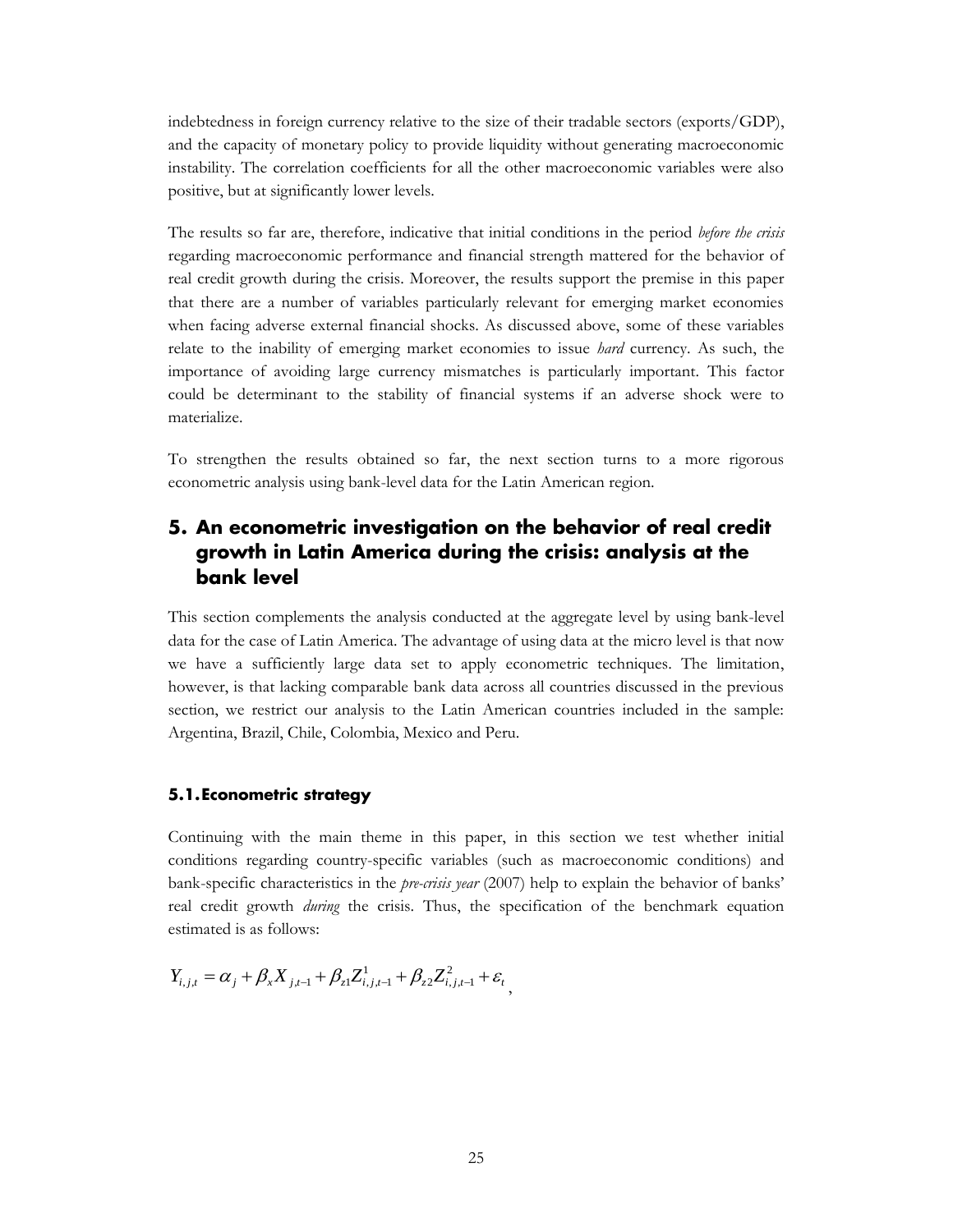The endogenous variable  $Y_{i,j,t}$  is defined as the change in the annual real growth rate of banking institution *i* in country *j* between 2009 and 2007.<sup>24</sup> The equation includes country dummies  $(\alpha_j)$  and the following variables measured in 2007: country-specific variables such as macroeconomic variables  $(X_{j,t-1})$ , bank-specific financial soundness variables  $(Z_{i,t-1}^1)$ , and bank-specific controls. Initially we estimate this specification by ordinary least squares, and then we test and correct for heteroskedasticity and endogeneity of the regressors.

This econometric specification is in line with other studies that analyze the behavior of bank credit in emerging market economies, such as Arena et al (2007) and Dages et al (2000). However, there are some differences with respect to previous studies: (i) we focus on the determinants of the change of real credit growth during a particular crisis period, while other studies focus on the growth of real credit across different periods; (ii) ours is a cross-section analysis, while previous studies have performed panel regression analysis; and (iii) we focus on pre-determined macroeconomic fundamentals as sources of differences in behavior of credit growth.

Since we are dealing with cross-section analysis, it is not possible to simultaneously include several of the country-specific variables in the regression. Doing so would result in problems of multicolinearity. Thus, we guide our selection of aggregate variables according to the results obtained in the previous section. According to that analysis, the performance of a small number of macroeconomic variables *before the crisis* was highly correlated with the behavior of real credit growth *during the crisis*. We therefore include one of each of those variables at a time in alternative regressions. That is, we have one specification of the benchmark equation for each macroeconomic variable to be tested. A limitation of this approach is that we cannot test for the effect of each macroeconomic variable after controlling for the others.<sup>25</sup>

A second group of variables shown in the previous section to be highly correlated with the change in real credit growth was formed by the components of the financial soundness indicator. We include these variables in the regression taking advantage of the availability of data at the bank level. The financial soundness variables included were capitalization, liquidity and efficiency ratios. Among other bank-specific controls, we include the real credit

 $\ddot{\phantom{a}}$ 

<sup>&</sup>lt;sup>24</sup> We choose to compare the annual 2009 real growth rate of credit with that of 2007 because quarterly data availability was limited and information for 2008 already takes into account some of the effects of the crisis. In addition, this is the same time period used in Section 4.

<sup>&</sup>lt;sup>25</sup> We also include in the regression some country dummies to capture any additional country-specific effect at the aggregate level. We would like to include dummies for all the countries, but this is not feasible because it would lead to perfect multicolinearity. Therefore, we chose to include the largest set of country dummies that does not generate multicolinearity with the macroeconomic variables. We end up including country variables for Brazil, Mexico and Peru.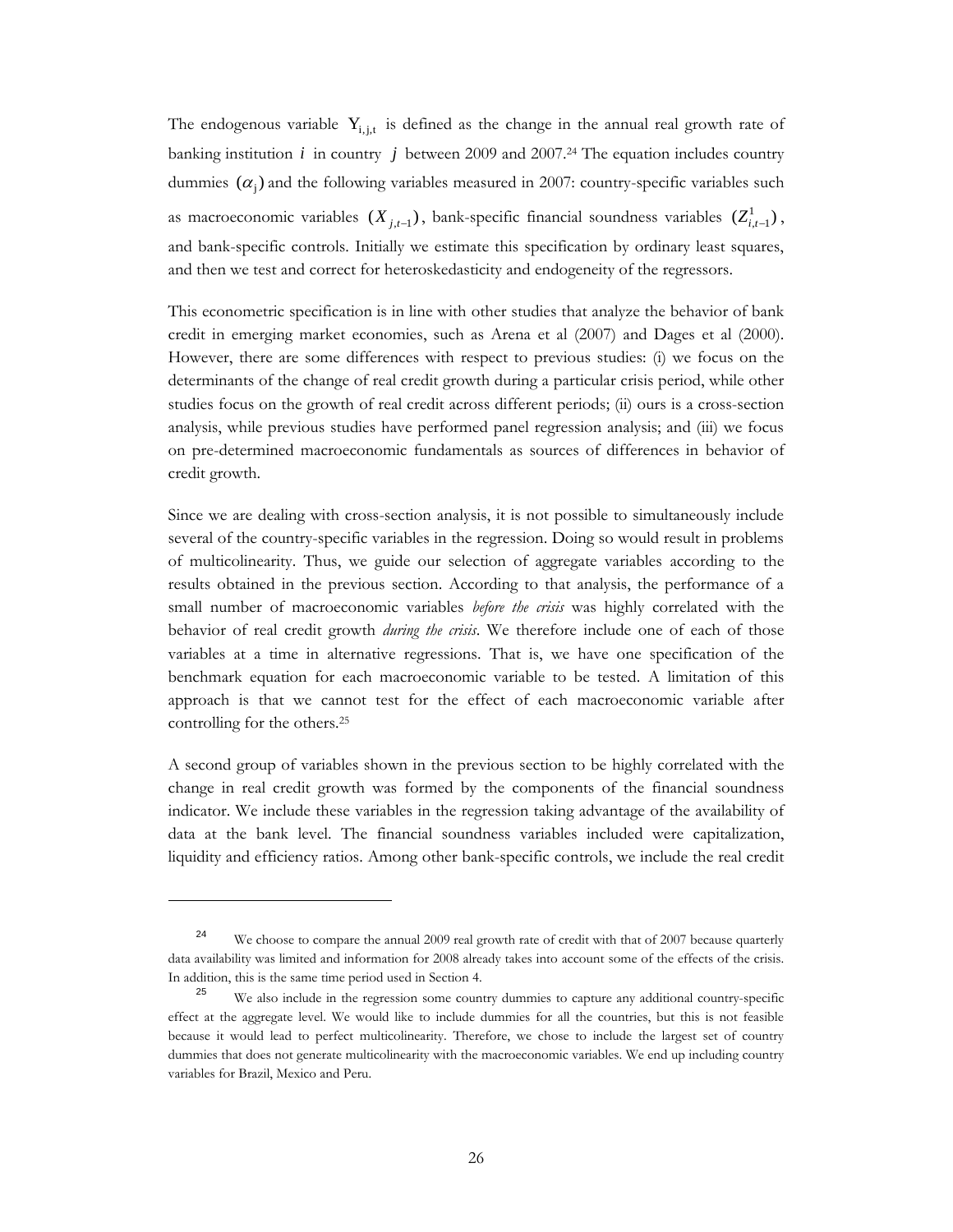growth rate in the pre-crisis period (2007), to take into account the credit cycle of each bank, and other bank-specific characteristics such as foreign ownership (where foreign banks are defined as those banks with foreign ownership larger than 50%).

According to the Breusch-Pagan test (Table 6), we found evidence of heteroskedasticity in the ordinary least squares (OLS) regression for some regressors and for the benchmark equation in general. We correct the heteroskedasticity by two methods: through heteroskedasticity-robust standard errors and cluster-robust standard errors considering country as the cluster. <sup>26</sup> The former method uses an estimate of the standard errors that are robust to heteroskedasticity and the latter uses clusters or groups of errors that are correlated within their cluster or group.

|                                                                                   | d.f.         | Equation number                                            |                                         |                                                                                          |                                        |                          |                                                              |  |
|-----------------------------------------------------------------------------------|--------------|------------------------------------------------------------|-----------------------------------------|------------------------------------------------------------------------------------------|----------------------------------------|--------------------------|--------------------------------------------------------------|--|
|                                                                                   |              |                                                            | 2                                       | 3                                                                                        | $\overline{4}$                         | 5                        | 6                                                            |  |
| Variable 'X'                                                                      |              | General<br>government<br>fiscal<br>balance /<br><b>GDP</b> | Total<br>external<br>debt/<br>$GDP(-1)$ | Short-term<br>external debt<br>$\sqrt{\text{gross}}$<br>international<br>reserves $(-1)$ | Current<br>account<br>balance /<br>GDP | Mismatch<br>ratio $(-1)$ | Financial-<br>pressures-<br>adjusted<br>monetary<br>variable |  |
| Variable                                                                          |              | Breusch-Pagan (p-value)                                    |                                         |                                                                                          |                                        |                          |                                                              |  |
| Lagged real                                                                       |              |                                                            |                                         |                                                                                          |                                        |                          |                                                              |  |
| credit growth                                                                     | $\mathbf{1}$ | 7.66                                                       | 7.78                                    | 7.70                                                                                     | 7.58                                   | 7.72                     | 7.65                                                         |  |
|                                                                                   |              | (0.01)                                                     | (0.01)                                  | (0.01)                                                                                   | (0.01)                                 | (0.01)                   | (0.01)                                                       |  |
| Foreign                                                                           | 1            | 9.36                                                       | 9.18                                    | 9.34                                                                                     | 9.59                                   | 9.22                     | 9.40                                                         |  |
|                                                                                   |              | (0.00)                                                     | (0.00)                                  | (0.00)                                                                                   | (0.00)                                 | (0.00)                   | (0.00)                                                       |  |
| Brazil dummy                                                                      | 1            | 31.10                                                      | 31.63                                   | 31.40                                                                                    | 30.94                                  | 31.29                    | 31.04                                                        |  |
|                                                                                   |              | (0.00)                                                     | (0.00)                                  | (0.00)                                                                                   | (0.00)                                 | (0.00)                   | (0.00)                                                       |  |
| Mexico dummy                                                                      | 1            | 4.39                                                       | 4.42                                    | 4.47                                                                                     | 4.51                                   | 4.36                     | 4.40                                                         |  |
|                                                                                   |              | (0.04)                                                     | (0.04)                                  | (0.03)                                                                                   | (0.03)                                 | (0.04)                   | (0.04)                                                       |  |
| Peru dummy                                                                        | 1            | 4.42                                                       | 4.44                                    | 4.45                                                                                     | 4.46                                   | 4.42                     | 4.43                                                         |  |
|                                                                                   |              | (0.04)                                                     | (0.04)                                  | (0.03)                                                                                   | (0.03)                                 | (0.04)                   | (0.04)                                                       |  |
| X                                                                                 | 1            | 13.49                                                      | 13.65                                   | 13.28                                                                                    | 12.93                                  | 13.75                    | 13.41                                                        |  |
|                                                                                   |              | (0.00)                                                     | (0.00)                                  | (0.00)                                                                                   | (0.00)                                 | (0.00)                   | (0.00)                                                       |  |
| Capitalization                                                                    | $\mathbf{1}$ | 0.11                                                       | 0.11                                    | 0.11                                                                                     | 0.10                                   | 0.11                     | 0.11                                                         |  |
|                                                                                   |              | (0.74)                                                     | (0.74)                                  | (0.74)                                                                                   | (0.75)                                 | (0.74)                   | (0.74)                                                       |  |
| Liquidity                                                                         | 1            | 46.53                                                      | 47.36                                   | 46.40                                                                                    | 45.20                                  | 47.17                    | 46.32                                                        |  |
|                                                                                   |              | (0.00)                                                     | (0.00)                                  | (0.00)                                                                                   | (0.00)                                 | (0.00)                   | (0.00)                                                       |  |
| Efficiency                                                                        | 1            | 12.13                                                      | 10.94                                   | 5.60                                                                                     | 1.11                                   | 4.88                     | 19.45                                                        |  |
|                                                                                   |              | (0.00)                                                     | (0.00)                                  | (0.02)                                                                                   | (0.29)                                 | (0.03)                   | (0.00)                                                       |  |
| Simultaneous                                                                      | 9            | 92.02                                                      | 92.82                                   | 91.77                                                                                    | 90.63                                  | 92.77                    | 91.78                                                        |  |
|                                                                                   |              | (0.00)                                                     | (0.00)                                  | (0.00)                                                                                   | (0.00)                                 | (0.00)                   | (0.00)                                                       |  |
| <sup>1</sup> Applied over benchmark equation; 2007 values. H0: constant variance. |              |                                                            |                                         |                                                                                          |                                        |                          |                                                              |  |

Table 6: Breusch-Pagan test for heteroskedasticity<sup>1</sup>

<sup>&</sup>lt;sup>26</sup> For a definition of both, see Cameron and Trivedi (2009), pp 82-83.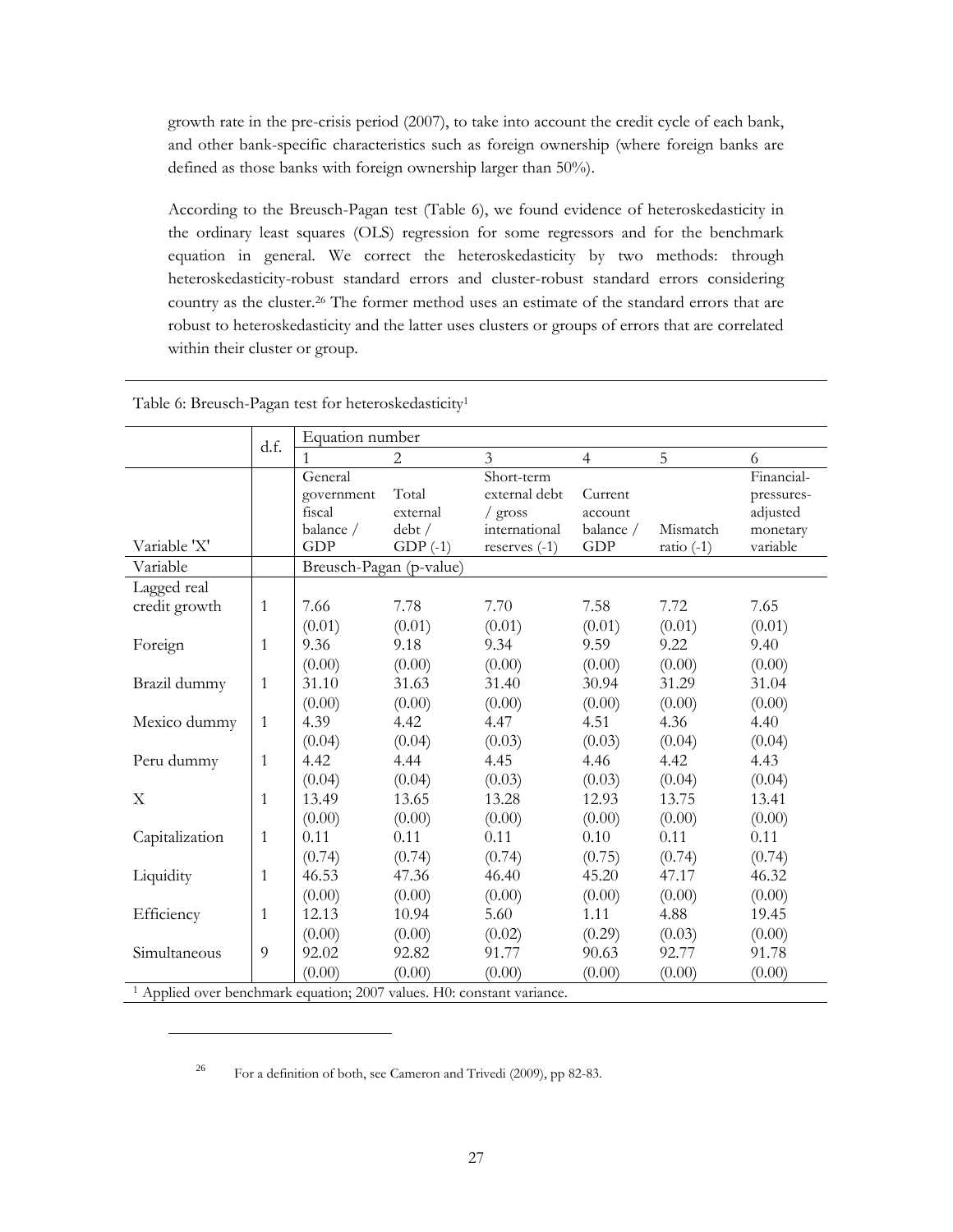Another potential econometric problem is the endogeneity of the regressors, which would derive into inconsistent estimates of the coefficients. We use the Wu-Hausman test to test for endogeneity of the bank-specific regressors (Table 7). The p-values of this test (last column of Table 7) show that it was possible to reject the endogeneity of the financial soundness variables in the regression but not for the initial credit growth rate. We address the endogeneity of this regressor with instrumental variables (IV) estimation. The instruments chosen were the one period lagged (2006) real credit growth rate and financial soundness variables. Moreover, as a measure of fit for the IV estimation we use the generalized R2 criterion as suggested by Pesaran and Smith (1994)

#### <span id="page-31-0"></span>**5.2.Data**

 $\overline{a}$ 

The econometric exercise is restricted to private banks, defined as those with more than 50% of non-government ownership, in the six Latin American countries in the sample. We use bank-specific information from 2006 to 2009 from Bankscope. <sup>27</sup> From a total sample of 269 banks, we were able to work with a sample of 124 banks after eliminating observations with missing variables. Brazil is the country with the largest number of banks in our sample (60), followed by Argentina (18), Mexico (17), Chile (15), Colombia (10) and Peru (9). There were 47 foreign banks in the sample.

The specific definition of the financial soundness variables used was chosen considering the largest set available and its significance in the regression. For capitalization, the ratio of equity to total assets was selected (Bankscope code 4009); for liquidity, we used the total deposits and borrowing to net loans ratio (Bankscope code 4034); for efficiency, the cost to income ratio was used (Bankscope code 4029). Also, for our robustness exercise we included a profitability ratio measured by the return on average assets (ROAA, Bankscope code 4024) and the ratio of loan loss provisioning to impaired performing loans (Bankscope code 4003). The definition of the financial soundness variables used in this section is very similar to the ones used in the previous section for the aggregate analysis, with the exception of liquidity and capitalization. <sup>28</sup> For these variables we previously used the bank deposits to bank credit ratio and the bank capital to total assets ratio, which are slightly different definitions of liquidity and capitalization, respectively.

<sup>&</sup>lt;sup>27</sup> Data from 2006 are needed to calculate the annual rate of growth of real credit in 2007 and as instruments for the IV estimation.

<sup>&</sup>lt;sup>28</sup> The liquidity ratio used in the econometric analysis also includes other forms of financing than deposits. Among Bankscope variables, this definition of liquidity was the closest to the variable used for the aggregate analysis in Section 4. In the case of capitalization, we use the equity to capital ratio instead of the capital to assets ratio because of the limited availability of the latter variable in the Bankscope database, in particular for banks from Argentina and Colombia.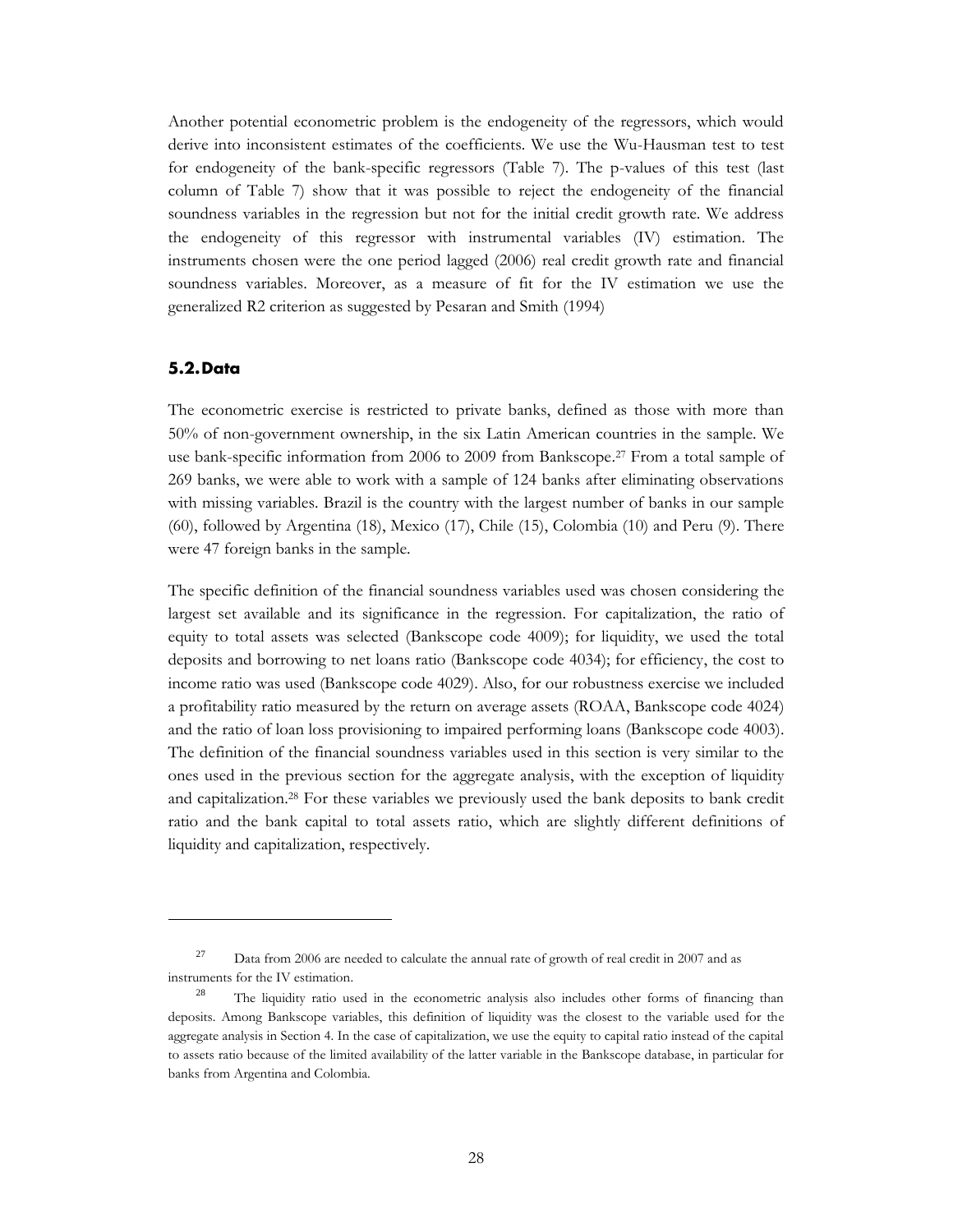|                          |                     |                                                                                                                                                   |            |       | Wu-          |         |
|--------------------------|---------------------|---------------------------------------------------------------------------------------------------------------------------------------------------|------------|-------|--------------|---------|
| Instrumented             |                     |                                                                                                                                                   | Error      |       | Hausma       |         |
| variable                 | Instruments         | Variable 'X'                                                                                                                                      | correction | d.f.  | n            | p-value |
|                          |                     |                                                                                                                                                   | $\rm No$   |       |              |         |
|                          |                     | General government                                                                                                                                | correction |       | 13.40        | 0.00    |
|                          |                     | fiscal balance / GDP                                                                                                                              | Robust     |       | 6.42         | 0.01    |
|                          |                     |                                                                                                                                                   | No         |       |              |         |
|                          |                     | Total external debt /                                                                                                                             | correction |       | 13.21        | 0.00    |
|                          |                     | $GDP(-1)$                                                                                                                                         | Robust     |       | 6.38         | 0.01    |
|                          |                     | Short-term external                                                                                                                               | No         |       |              |         |
|                          |                     | debt / gross                                                                                                                                      | correction |       | 13.12        | 0.00    |
| Real credit              | Real credit         | international reserves                                                                                                                            |            |       |              |         |
| growth, 2007             | growth,             | $(-1)$                                                                                                                                            | Robust     | 1,118 | 6.52         | 0.01    |
|                          | 2006                |                                                                                                                                                   | No         |       |              |         |
|                          |                     | Current account                                                                                                                                   | correction |       | 13.13        | 0.00    |
|                          |                     | balance / GDP                                                                                                                                     | Robust     |       | 6.67         | 0.01    |
|                          |                     |                                                                                                                                                   | No         |       |              |         |
|                          |                     |                                                                                                                                                   | correction |       | 13.45        | 0.00    |
|                          |                     | Mismatch ratio (-1)                                                                                                                               | Robust     |       | 6.32         | 0.01    |
|                          |                     | Financial-pressures-                                                                                                                              | No         |       |              |         |
|                          |                     | adjusted monetary                                                                                                                                 | correction |       | 13.38        | 0.00    |
|                          |                     | variable                                                                                                                                          | Robust     |       | 6.45         | 0.01    |
|                          |                     |                                                                                                                                                   | No         |       |              |         |
|                          |                     | General government                                                                                                                                | correction |       | 1.27         | 0.29    |
|                          |                     | fiscal balance / GDP                                                                                                                              | Robust     |       | 1.32         | 0.27    |
|                          |                     |                                                                                                                                                   | No         |       |              |         |
|                          |                     | Total external debt /                                                                                                                             | correction |       | 1.25         | 0.29    |
|                          |                     | $GDP(-1)$                                                                                                                                         | Robust     |       | 1.35         | 0.26    |
|                          |                     | Short-term external                                                                                                                               | No         |       |              |         |
|                          |                     | debt / gross                                                                                                                                      | correction |       | 1.28         | 0.29    |
|                          | Camel, <sup>2</sup> | international reserves                                                                                                                            |            |       |              |         |
| Camel, <sup>2</sup> 2007 | 2006                | $(-1)$                                                                                                                                            | Robust     | 3,115 | 1.36         | 0.26    |
|                          |                     |                                                                                                                                                   | No         |       |              |         |
|                          |                     | Current account                                                                                                                                   | correction |       | 1.31         | 0.28    |
|                          |                     | balance / GDP                                                                                                                                     | Robust     |       | 1.36         | 0.26    |
|                          |                     |                                                                                                                                                   | $\rm No$   |       |              |         |
|                          |                     |                                                                                                                                                   | correction |       | 1.25         | 0.29    |
|                          |                     | Mismatch ratio (-1)                                                                                                                               | Robust     |       | 1.31         | 0.27    |
|                          |                     | Financial-pressures-                                                                                                                              | $\rm No$   |       |              |         |
|                          |                     | adjusted monetary                                                                                                                                 | correction |       | 1.27<br>1.32 | 0.29    |
|                          |                     | variable<br><sup>1</sup> Applied over benchmark model. H0: variables are exogenous. <sup>2</sup> "Camel" comprises the following: capitalization, | Robust     |       |              | 0.27    |

### Table 7: Wu-Hausman test of endogeneity<sup>1</sup>

<sup>1</sup> Applied over benchmark model. H0: variables are exogenous. <sup>2</sup> "Camel" comprises the following: capitalization, liquidity and efficiency.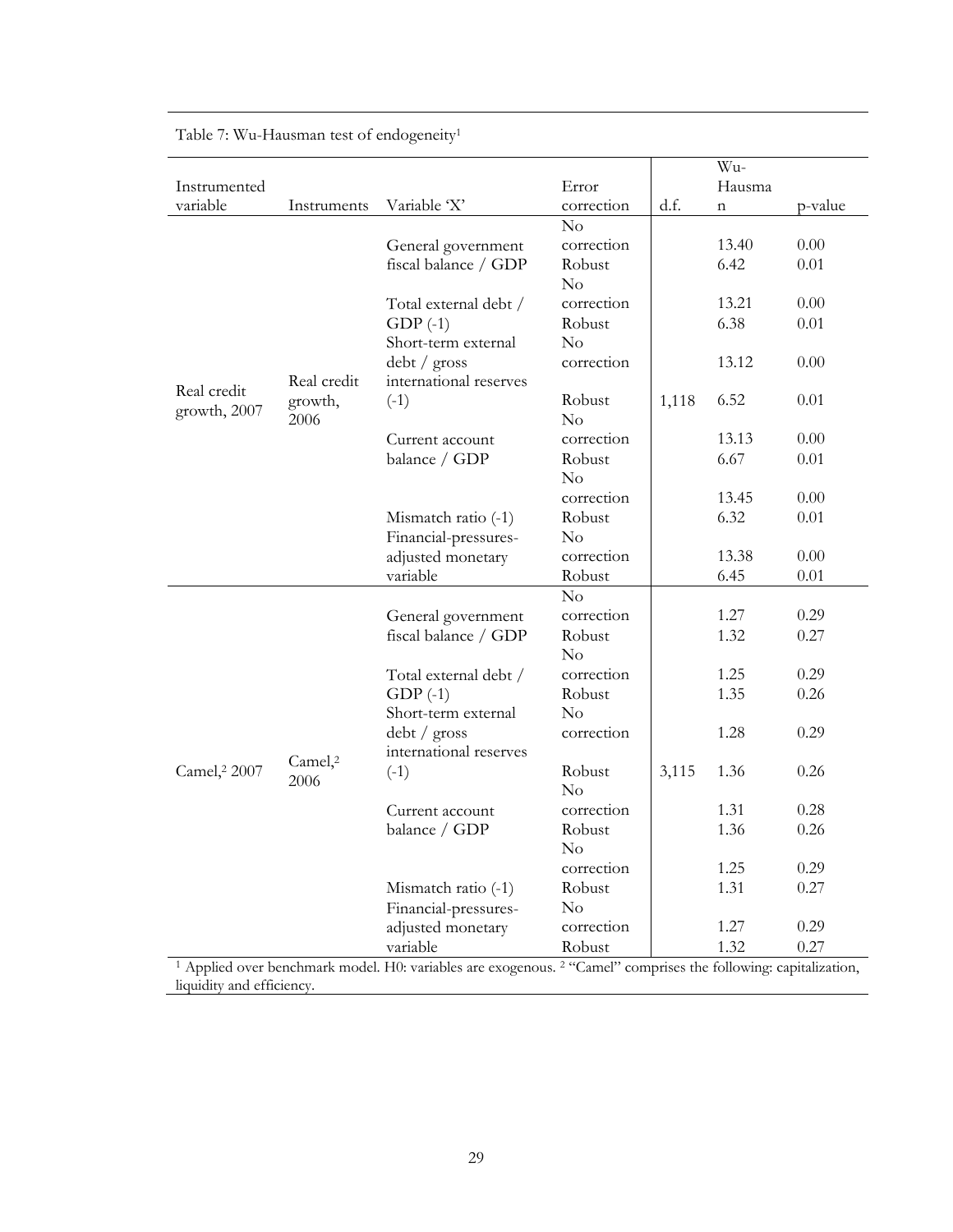#### <span id="page-33-0"></span>**5.3.Results**

 $\overline{a}$ 

Table 8 shows the estimation of the benchmark regression. As explained above, each column shows a regression including one of each macroeconomic variable at a time. Moreover, as in Table 2, some of the macroeconomic variables have been multiplied by -1, in such a way that a larger value implies better macroeconomic performance. <sup>29</sup> Therefore, the expected sign for the coefficients of each macroeconomic variable is positive. Given the econometric problems of heteroskedasticity and endogeneity of regressors reported above, we estimate the benchmark regression with instrumental variables correcting for heteroskedasticity by cluster-robust standard errors.<sup>30</sup>

A key result from this benchmark regression is that the macroeconomic variables that were most important in explaining the evolution of real credit growth during the crisis were the currency mismatch ratio, the ratio of total external debt to GDP and the ratio of short-term external debt to gross international reserves. All of these variables are related to the economy's capacity to withstand an external financial shock. Somewhat less statistically significant were the government fiscal balance to GDP and the financial-pressures-adjusted monetary variable,<sup>31</sup> which are related to the capacity to implement policies affecting the performance of real credit in Latin American banks during the crisis. On the other hand, the current account to GDP ratio did not show a significant effect on the evolution of credit in these countries.

Most of these results are in line with those found in the previous section. The macroeconomic solvency indicator measured by the ratio of total external debt to GDP and the mismatch ratio were highly important in both analyses to explain the evolution of credit during the crisis. However, there are also some differences. In the country-level analysis the current account to GDP ratio seemed to play a more important role, but this variable is not statistically significant in the bank-level study. This result suggests that this indicator of external financing needs at the time of the shock was more important in explaining the differences across regions than differences within Latin American countries. Similarly, the ratio of short-term external debt to gross international reserves showed a low correlation

<sup>&</sup>lt;sup>29</sup> Those variables that were multiplied by -1 were total external debt to GDP, short-term debt to gross international reserves and the mismatch ratio.

Also, Tables A3 to A8 in Appendix III show regressions of the benchmark equation estimated using alternative methods, such as OLS estimation, without correction of heteroskedasticy (BEN), robust standard error correction (HET) and cluster-robust standard error correction (CLU), and IV estimation using the same three strategies to deal with heteroskedasticity. The signs of the coefficients do not change when we correct for the endogeneity of the regressors; however, significance is affected when we correct for heteroskedasticity. IV-CLU is the regression that shows the largest significance of regressors (last column).

The significance of these variables is considerable less than the previous ones, the p-values are respectively 0.07 and 0.16.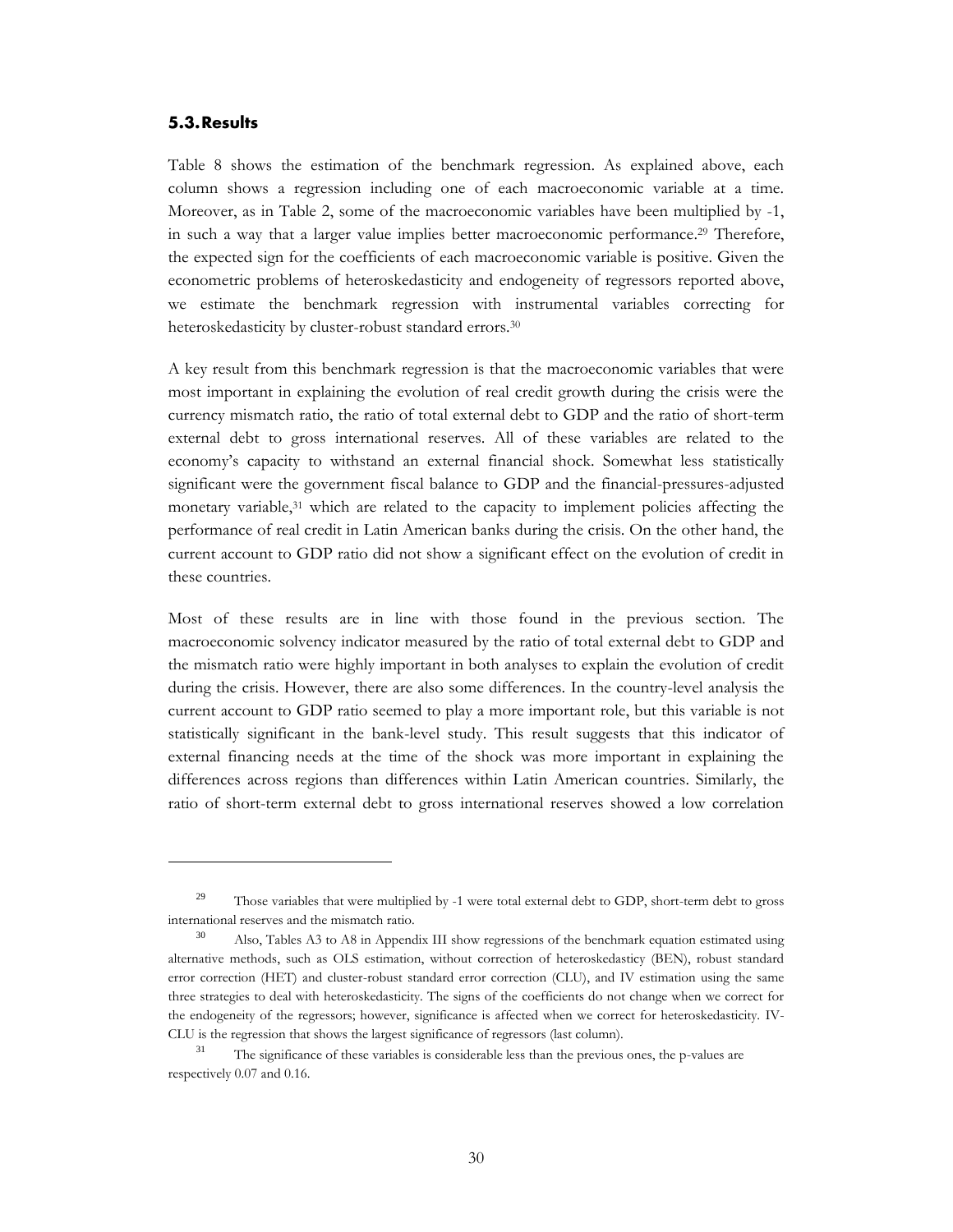with the change of credit growth at the aggregate level, but this measure of external liquidity was highly statistically significant at the micro level for Latin America.

| Equation number           | $\mathbf{1}$          | $\overline{2}$ | $\overline{3}$ | $\overline{4}$ | 5              | 6              |
|---------------------------|-----------------------|----------------|----------------|----------------|----------------|----------------|
|                           |                       |                | Short-         |                |                |                |
|                           |                       |                | term           |                |                |                |
|                           |                       |                | external       |                |                |                |
|                           |                       |                | debt /         |                |                |                |
|                           | General               |                | gross          |                |                | Financial-     |
|                           | governme              | Total          | internatio     | Current        |                | pressures-     |
|                           | nt fiscal             | external       | nal            | account        |                | adjusted       |
|                           | balance /             | debt /         | reserves (-    | balance /      | Mismatch       | monetary       |
| Variable 'X'              | <b>GDP</b>            | $GDP(-1)$      | 1)             | <b>GDP</b>     | ratio $(-1)$   | variable       |
| Variable                  | Coefficient (p-value) |                |                |                |                |                |
| Lagged real credit        |                       |                |                |                |                |                |
| growth                    | $-2.65$               | $-2.63$        | $-2.62$        | $-2.62$        | $-2.65$        | $-2.64$        |
|                           | (0.00)                | (0.00)         | (0.00)         | (0.00)         | (0.00)         | (0.00)         |
| Foreign                   | $-49.96$              | $-49.14$       | $-48.41$       | $-48.11$       | $-50.36$       | $-49.79$       |
|                           | (0.00)                | (0.00)         | (0.00)         | (0.00)         | (0.00)         | (0.00)         |
| Brazil dummy              | 60.55                 | 38.97          | 44.11          | 54.04          | 50.38          | 61.30          |
|                           | (0.00)                | (0.00)         | (0.00)         | (0.00)         | (0.00)         | (0.00)         |
| Mexico dummy              | 52.37                 | 34.49          | 38.09          | 46.09          | 42.38          | 50.57          |
|                           | (0.00)                | (0.00)         | (0.00)         | (0.00)         | (0.00)         | (0.00)         |
| Peru dummy                | 32.69                 | 28.83          | 22.45          | 32.63          | 34.70          | 32.58          |
| $\boldsymbol{\mathrm{X}}$ | (0.00)<br>0.92        | (0.00)         | (0.00)         | (0.00)         | (0.00)         | (0.00)         |
|                           |                       | 0.80           | 0.35           | $-1.02$        | 0.13           | 0.15           |
|                           | (0.07)                | (0.00)         | (0.01)         | (0.45)         | (0.00)         | (0.16)         |
| Capitalization            | 2.63                  | 2.68           | 2.66           | 2.62           | 2.64           | 2.62           |
|                           | (0.00)                | (0.00)         | (0.00)         | (0.00)         | (0.00)         | (0.00)         |
| Liquidity                 | 0.01                  | 0.01           | 0.01           | 0.01           | 0.01           | 0.01           |
| Efficiency                | (0.00)<br>0.10        | (0.00)<br>0.10 | (0.00)<br>0.09 | (0.00)<br>0.09 | (0.00)<br>0.10 | (0.00)<br>0.10 |
|                           | (0.00)                | (0.00)         | (0.00)         | (0.00)         | (0.00)         |                |
| Constant                  | 7.86                  | 37.60          | 29.38          | 10.91          | 23.31          | (0.00)<br>7.81 |
|                           | (0.56)                | (0.00)         | (0.00)         | (0.38)         | (0.04)         | (0.57)         |
| ${\bf N}$                 | 129                   | 129            | 129            | 129            | 129            | 129            |
|                           |                       |                |                |                |                |                |
| R2 <sup>2</sup>           | 0.20                  | 0.20           | 0.20           | 0.20           | 0.20           | 0.20           |

Table 8: Regression results: benchmark equation<sup>1</sup>

<sup>1</sup> Dependent variable: change in real credit growth during the crisis; estimation method: instrumental variables (two stage least squares); instrumented variable: 2007 real credit growth; instrument: 2006 real credit growth; regressors: 2007 values; standard error correction: cluster (cluster variable is country). <sup>2</sup> Generalized R2.

Moreover, as in the country-level analysis, the financial soundness characteristics of Latin American banks played a role on the evolution of credit during the crisis. In particular, the large coefficient of capitalization (larger than 2 in all regressions) indicates that the better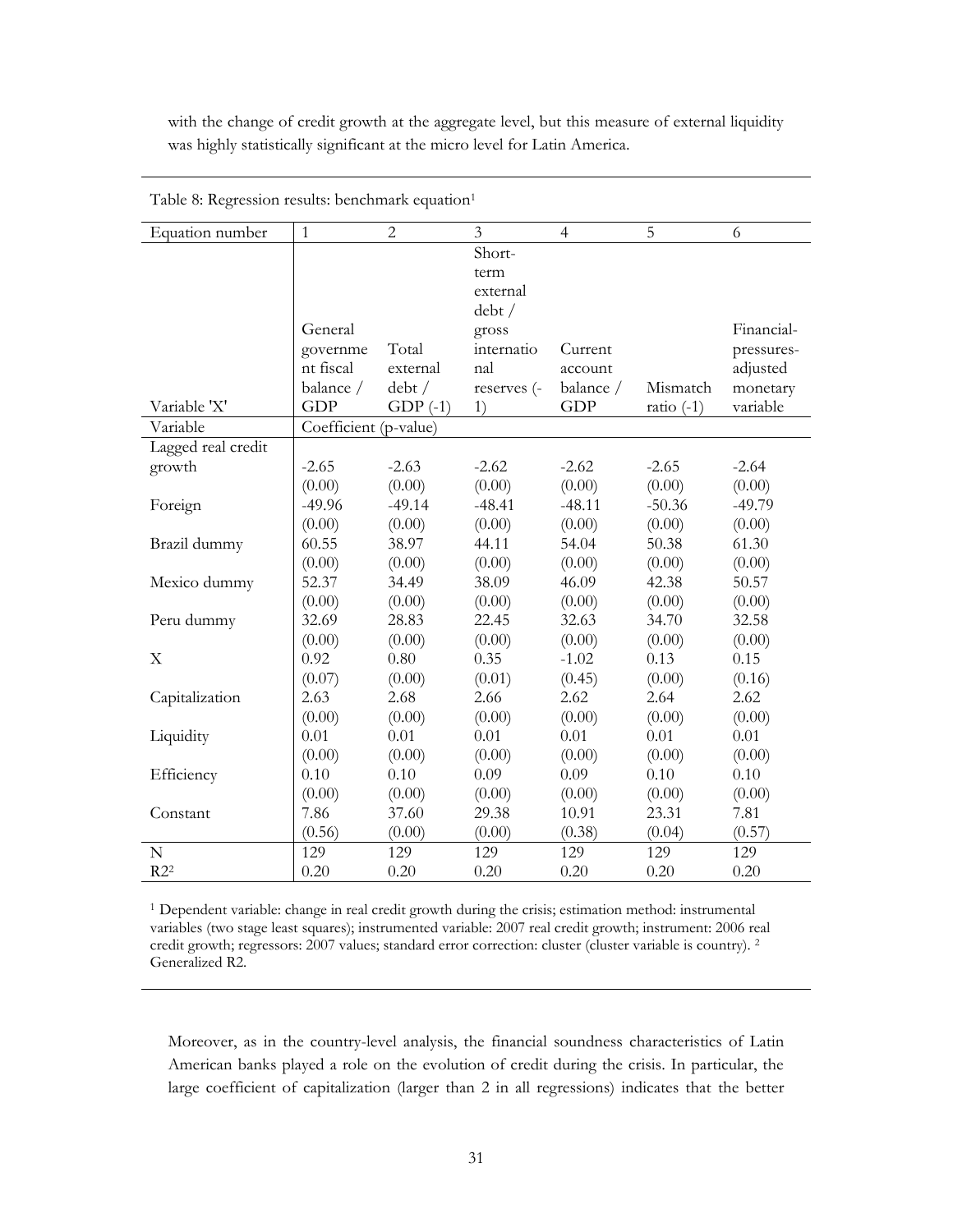capitalized banks were before the crisis, the more able they were to withstand the adverse effects of the crisis. Also, more liquid banks, measured by a greater dependence on local deposits as a funding source (and consequently lower dependence on external sources of funding), and more efficient banks (that is, those that incurred in lower costs from running the business), were able to cope better with the effects of the crisis on credit.

Furthermore, the negative sign of the lagged real credit growth regressor shows that banks that were facing larger growth rates of credit prior to the crisis were also those who suffered more in terms of credit contraction. Also, the negative sign of the foreign-owned bank variable indicates that this type of banks also performed worse than domestic banks during the crisis in terms of credit provision, after controlling for other factors. This last result is consistent with Galindo et al (2010), who find that in the years prior to the crisis foreignowned banks in Latin America responded more than domestically owned banks to external financial shocks in terms of the supply of credit.

Robustness analysis to the benchmark equation is presented in Table 9. To this end, we included other controls such as the size of the bank and other financial soundness characteristics, such as provisioning and profitability. The relative size of each bank is measured by the share of capital in its respective national system. The indicator of provisioning was measured by the loan loss reserves to impaired loans ratio (Bankscope code 4003), and the indicator of profitability was measured by the return on average assets (Bankscope code 4024).

The first column of Table 9 shows the regression after replacing the macroeconomic variables with a full set of country dummies. We found a positive and statistically significant coefficient for Brazil, Mexico and Peru, which indicates that these countries had an important country-specific effect in the performance of credit. However, the coefficients for Argentina and Chile were not statistically significant at the 10% level, which indicates that, after controlling for other factors, there was not a significant country-specific effect for these countries. Also, in columns 2 to 7 we repeat the benchmark regressions, including the additional controls mentioned above. As shown, none of the new controls was statistically significant at the 10% level, and none of the main results presented in the benchmark regression changed qualitatively. That is, the size of the banks and their levels of provisioning and profitability previous to the crisis did not appear to have a role in explaining the performance of credit during the crisis.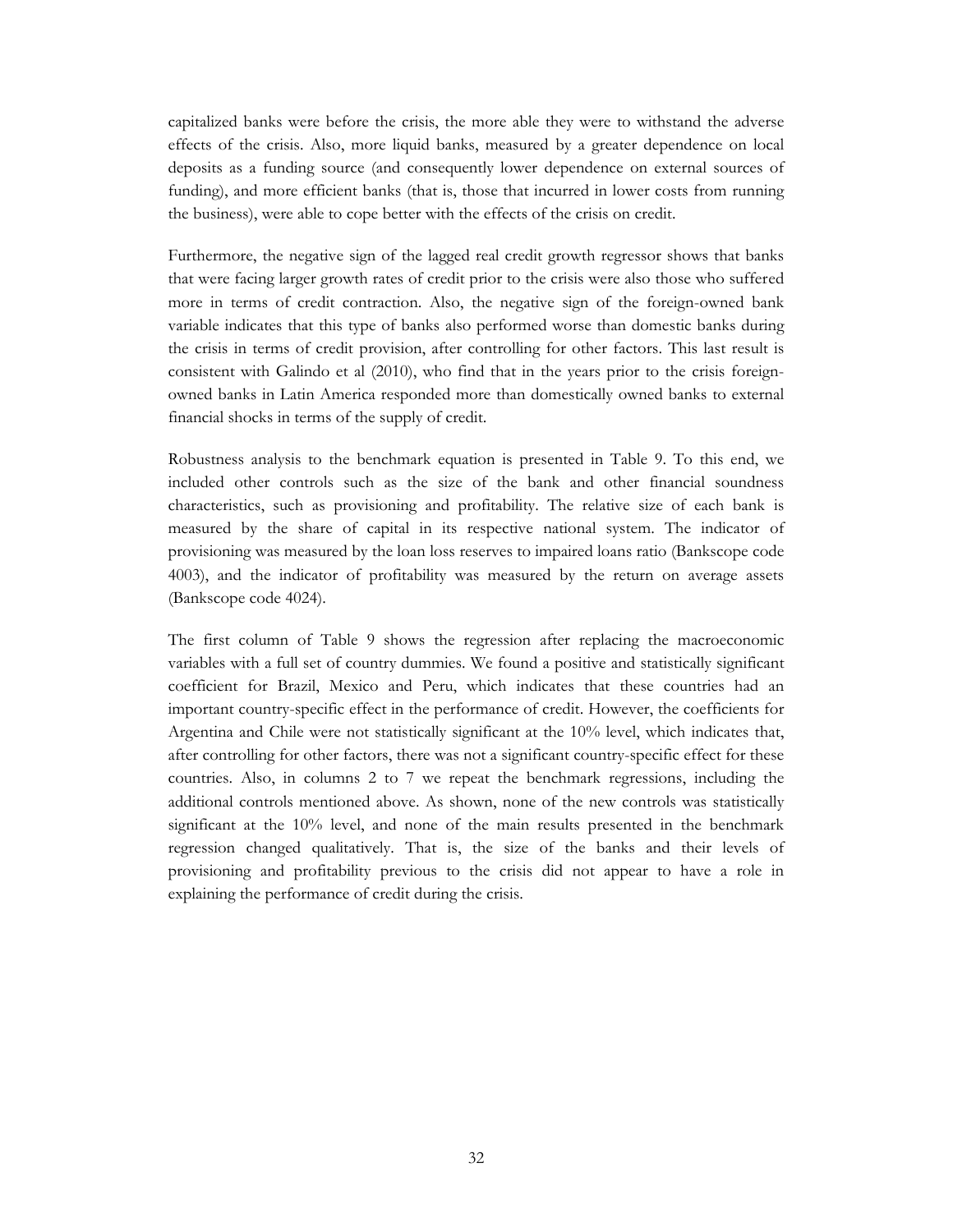| Table 9: Regression results: robustness analysis <sup>1</sup> |  |  |
|---------------------------------------------------------------|--|--|
|                                                               |  |  |

| Equation number    | $\vert$ 1 | $\overline{2}$        | 3               | $\overline{4}$      | 5               | 6               | 7              |
|--------------------|-----------|-----------------------|-----------------|---------------------|-----------------|-----------------|----------------|
|                    |           |                       |                 | Short-term          |                 |                 |                |
|                    |           |                       |                 | external            |                 |                 |                |
|                    |           | General               |                 | debt /              |                 |                 | Financial-     |
|                    |           | governme              | Total           | gross               | Current         |                 | pressures-     |
|                    |           | nt fiscal             | external        | internation account |                 |                 | adjusted       |
|                    |           | balance /             | debt /          | al reserves         | balance /       | Mismatch        | monetary       |
| Variable 'X'       |           | <b>GDP</b>            | $GDP(-1)$       | $(-1)$              | <b>GDP</b>      | ratio $(-1)$    | variable       |
| Variable           |           | Coefficient (p-value) |                 |                     |                 |                 |                |
| Lagged real credit |           |                       |                 |                     |                 |                 |                |
| growth             | $-2.67$   | $-2.68$               | $-2.67$         | $-2.68$             | $-2.69$         | $-2.67$         | $-2.68$        |
|                    | (0.00)    | (0.00)                | (0.00)          | (0.00)              | (0.00)          | (0.00)          | (0.00)         |
| Size               | $-83.74$  | $-66.95$              | $-79.84$        | $-73.25$            | $-61.56$        | $-72.75$        | $-65.20$       |
|                    | (0.32)    | (0.43)                | (0.35)          | (0.39)              | (0.47)          | (0.38)          | (0.44)         |
| Foreign            | $-48.90$  | $-49.35$              | $-47.86$        | $-47.31$            | $-47.35$        | $-49.64$        | $-49.20$       |
|                    | (0.00)    | (0.00)                | (0.00)          | (0.00)              | (0.00)          | (0.00)          | (0.00)         |
| Argentina dummy    | $-1.73$   |                       |                 |                     |                 |                 |                |
|                    | (0.92)    |                       |                 |                     |                 |                 |                |
| Brazil dummy       | 63.42     | 59.29                 | 31.94           | 39.97               | 53.01           | 42.93           | 60.87          |
|                    | (0.00)    | (0.00)                | (0.01)          | (0.00)              | (0.00)          | (0.00)          | (0.00)         |
| Chile dummy        | 20.13     |                       |                 |                     |                 |                 |                |
|                    | (0.20)    |                       |                 |                     |                 |                 |                |
| Colombia dummy     | 22.98     |                       |                 |                     |                 |                 |                |
|                    | (0.09)    |                       |                 |                     |                 |                 |                |
| Mexico dummy       | 61.72     | 54.65                 | 31.52           | 36.62               | 46.66           | 39.26           | 51.97          |
|                    | (0.00)    | (0.00)                | (0.00)          | (0.00)              | (0.00)          | (0.00)          | (0.00)         |
| Peru dummy         | 49.30     | 34.64                 | 30.60           | 22.81               | 34.76           | 37.90           | 34.41          |
|                    | (0.00)    | (0.00)                | (0.00)          | (0.00)              | (0.00)          | (0.00)          | (0.00)         |
| X                  |           | 1.42                  | 0.99            | 0.43                | $-1.21$         | 0.20            | 0.24           |
|                    |           | (0.09)                | (0.00)          | (0.01)              | (0.60)          | (0.00)          | (0.19)         |
| Capitalization     | 2.57      | 2.54                  | 2.59            | 2.60                | 2.58            | 2.54            | 2.54           |
|                    | (0.00)    | (0.00)                | (0.00)          | (0.00)              | (0.00)          | (0.00)          | (0.00)         |
| Liquidity          | 0.01      | 0.01                  | $0.01\,$        | $0.01\,$            | 0.01            | 0.01            | 0.01           |
|                    | (0.00)    | (0.00)                | (0.00)          | (0.00)              | (0.00)          | (0.00)          | (0.00)         |
| Efficiency         | 0.12      | 0.12                  | 0.12            | 0.11                | 0.10            | 0.12            | 0.12           |
|                    | (0.00)    | (0.00)                | (0.00)          | (0.00)              | (0.00)          | (0.00)          | (0.00)         |
| Profitability      | 1.19      | 1.17                  | 1.13            | 1.08                | 1.04            | 1.20            | 1.15           |
|                    | (0.22)    | (0.25)                | (0.26)          | (0.30)              | (0.34)          | (0.23)          | (0.26)         |
| Provisioning       | 0.00      | 0.00                  | $0.00\,$        | 0.01                | 0.01            | $-0.01$         | 0.00           |
|                    | (0.91)    | (0.90)                |                 | (0.82)              |                 |                 |                |
| Constant           |           | 9.92                  | (0.93)<br>47.16 | 35.32               | (0.82)          | (0.84)<br>33.97 | (0.93)<br>9.56 |
|                    |           | (0.54)                | (0.00)          | (0.02)              | 12.01<br>(0.48) | (0.01)          | (0.56)         |
| ${\bf N}$          | 129       | 129                   | 129             | 129                 | 129             | 129             | 129            |
| R2 <sup>2</sup>    |           |                       |                 |                     |                 |                 | 0.22           |
|                    | 0.36      | 0.22                  | 0.22            | 0.22                | 0.22            | 0.22            |                |

<sup>1</sup> Dependent variable: change in real credit growth during the crisis; estimation method: instrumental variables (two stage least squares); instrumented variable: 2007 real credit growth; instrument: 2006 real credit growth; regressors: 2007 values; standard error correction: cluster (cluster variable is country). <sup>2</sup> Generalized R2.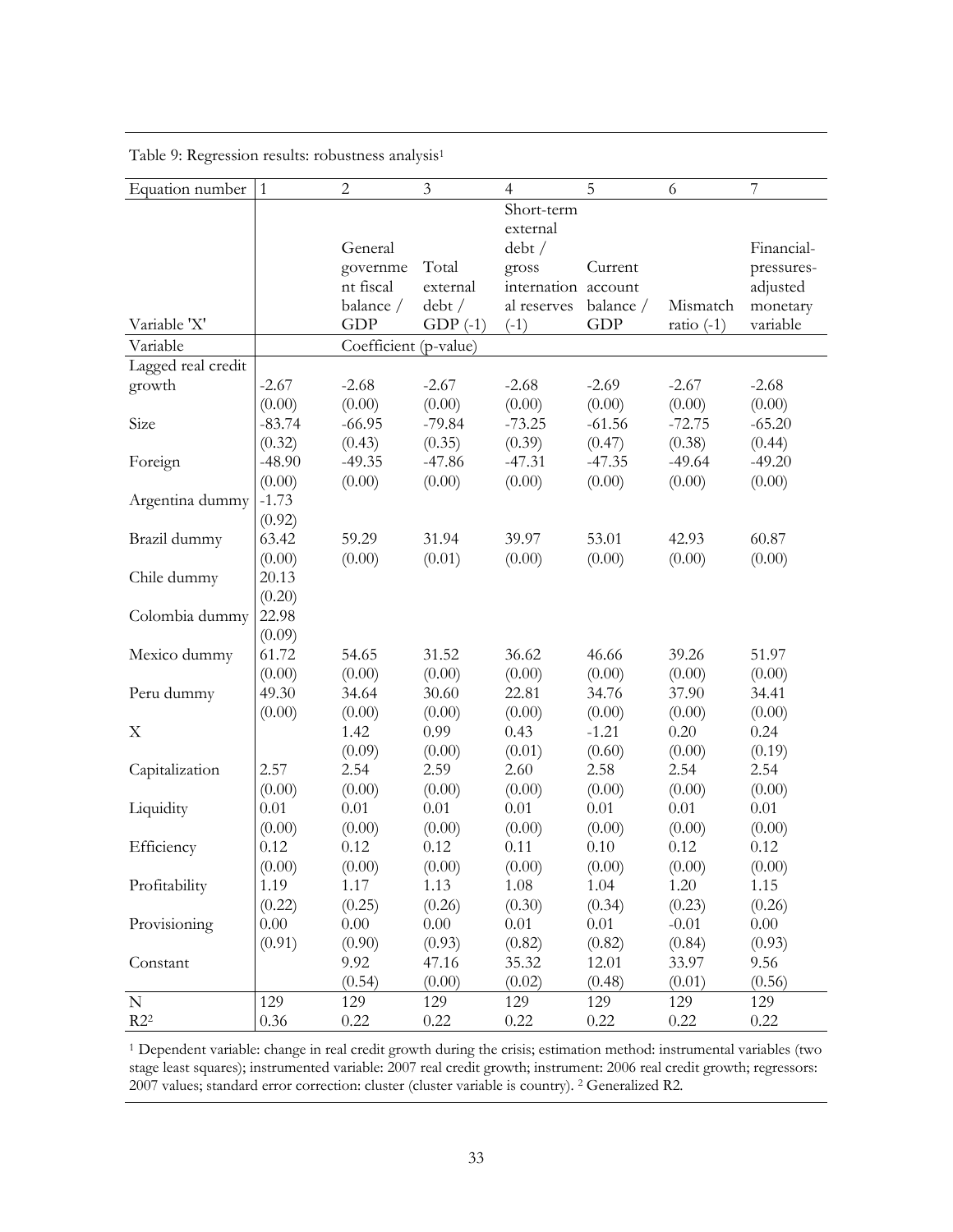## <span id="page-37-0"></span>**6. Conclusions**

Real credit growth in emerging market economies is vulnerable to adverse effects of external financial shocks. The global crisis of 2008-09 was a case in point. However, policymakers from emerging markets do not have to be (and many have not been) bystanders to the vagaries of international capital markets. It is the quality of pre-crisis credit growth (which preserved healthy balance sheets) that matters as much as its rate of expansion. Analysis at the country and bank levels shows that initial conditions, determined by the actions of local public and private sector participants, in the period *before the crisis* mattered for the behavior of real credit growth *during* the crisis.

The results at the country level strongly suggest that pre-crisis balance sheet indicators of macroeconomic performance and the strength of the financial system were closely associated with the resilience of real credit growth during the crisis. In particular, real credit growth resilience during the crisis was higher in the countries that faced the beginning of the crisis with lower external financing needs (relative to GDP), had lower currency mismatches both in private and public balance sheets, and were well placed to implement countercyclical monetary policies and to provide liquidity without generating macroeconomic instability. These results underscore the important limitations faced by emerging market economies due to their inability to issue *hard* currency. While, in general, it is not a good idea to have a large amount of liabilities denominated in currencies that a country cannot issue, this is particularly critical in the presence of an external shock that dries up hard-currency liquidity.

Analysis of data at the bank level for a set of Latin American countries reinforces a number of the results obtained at the aggregate level. In particular, the economy's overall currency mismatch was a significant variable in the econometric exercise conducted at the micro level. External debt ratios (measuring either total debt or short-term debt) were also significant variables in the real credit growth equations of Latin American banks. The capacity to implement countercyclical policies during the crisis was also important in explaining the behavior of bank credit, albeit at a lower level of significance. The policy implication is that macroprudential policies which limit both currency mismatches and external debt to ensure sustainable forms of credit expansion are absolutely central. Moreover, financial soundness characteristics of Latin American banks also played a role in explaining the dynamics of real credit during the crisis. In particular, higher ratios of capitalization, liquidity and bank efficiency were factors that helped banks to better cope with the effects of the crisis on credit. We also found that foreign banks and banks which had expanded credit growth more before the crisis were also those that cut credit most.

As additional data become available, the analysis in this paper can be useful for assessing how emerging market economies, in general, and Latin American countries, in particular, are preparing themselves to cope with the adverse effects on real credit growth of an increase in global financial turbulence.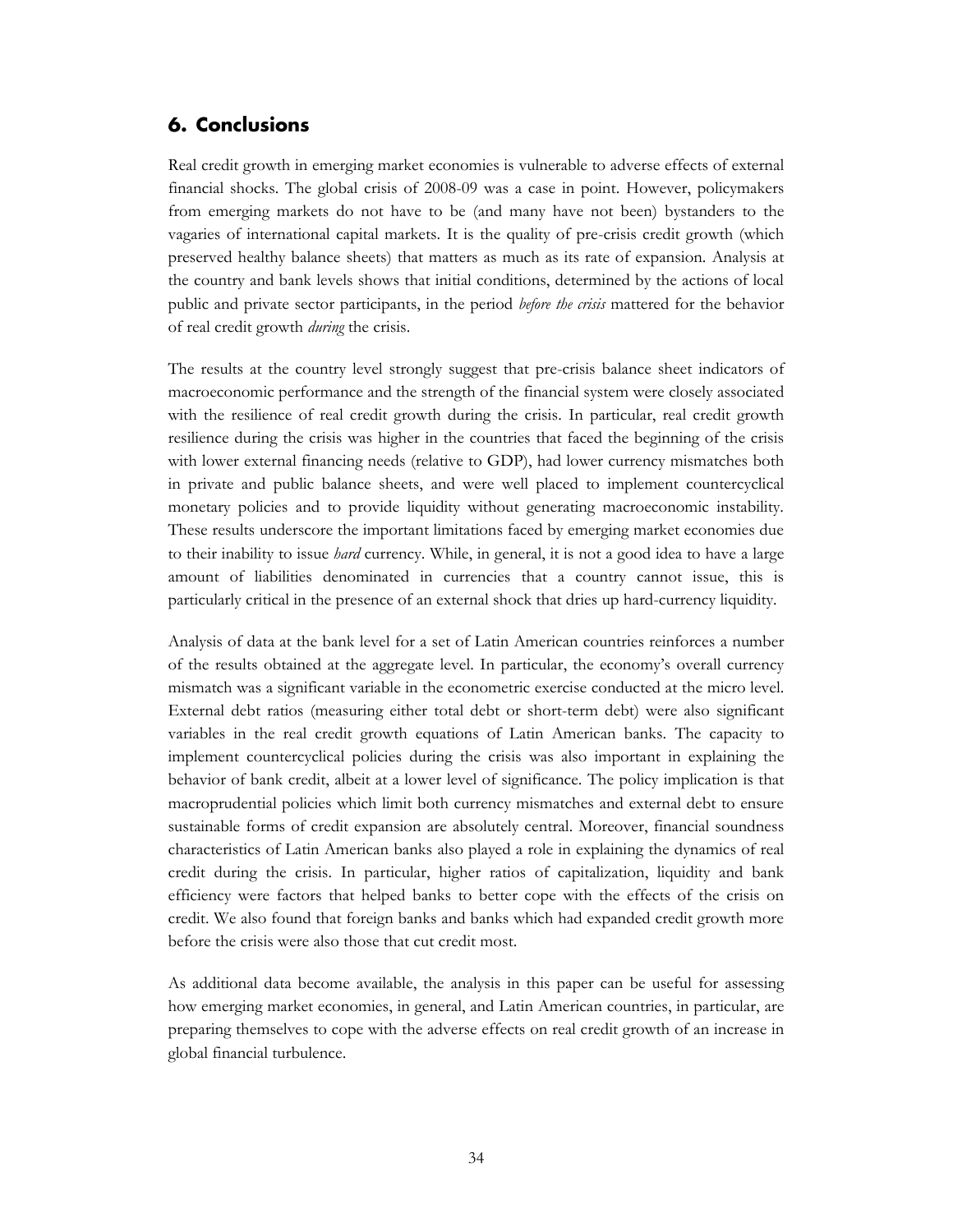## <span id="page-38-0"></span>**References**

- Aisen, A and M Franken (2010): "Bank credit during the 2008 financial crisis: A crosscountry comparison", IMF Working Paper 10/47.
- Arena, M, C Reinhart and F Vazquez (2007): "The lending channel in emerging economies: Are foreign banks different?", IMF Working Paper 07/48.
- Bakker, B and A-M Gulde (2010): "The credit boom in the EU new member states: Bad luck or bad policies?", IMF Working Paper 10/130.
- Barajas, A, R Chami, R Espinoza and H Hesse (2010): "Recent credit stagnation in the MENA region: What to expect? What can be done?", IMF Working Paper 10/219.
- Barth, J, G Caprio and R Levine (2006): *Rethinking bank regulations: Till angels govern*, Cambridge University Press.
- Birdsall, N and L Rojas-Suarez (eds) (2004): *Financing development: The power of regionalism,*  Center for Global Development.
- Calvo, G and C Reinhart (2000): "When capital inflows come to a sudden stop: Consequences and policy options", in Kenen, P and A Swoboda, *Reforming the international monetary and financial system*, International Monetary Fund.
- Cameron A C and P K Trivedi (2009): *Microeconometrics using Stata*, Stata Press.
- Cecchetti, S, M King and J Yetman (2011): "Weathering the financial crisis: Good policy or good luck?", BIS Working Papers 351.
- Chinn, M D and H Ito (2008): "A new measure of financial openness", *Journal of Comparative Policy Analysis*, 10, 309-322.
- Dages, B G, L Goldberg and D Kinney (2000): "Foreign and domestic bank participation in emerging markets: Lessons from Mexico and Argentina", *Federal Reserve Bank of New York Economic Policy Review*, 6, 17-36.
- Edwards, S (2004): "Thirty years of current account imbalances, current account reversals and sudden stops", NBER Working Paper 10276.
- Galindo, A, A Izquierdo and L Rojas-Suarez (2010): "Financial integration and foreign banks in Latin America: How do they impact the transmission of external financial shocks?", Inter-American Development Bank, RES Working Papers 4651.
- Goldstein, M and P Turner (2004): *Controlling currency mismatches in emerging markets*, Institute for International Economics.
- Gros, D and T Mayer (2010): "How to deal with sovereign default in Europe: Towards a Euro(pean) Monetary Fund", CEPS Policy Brief 202.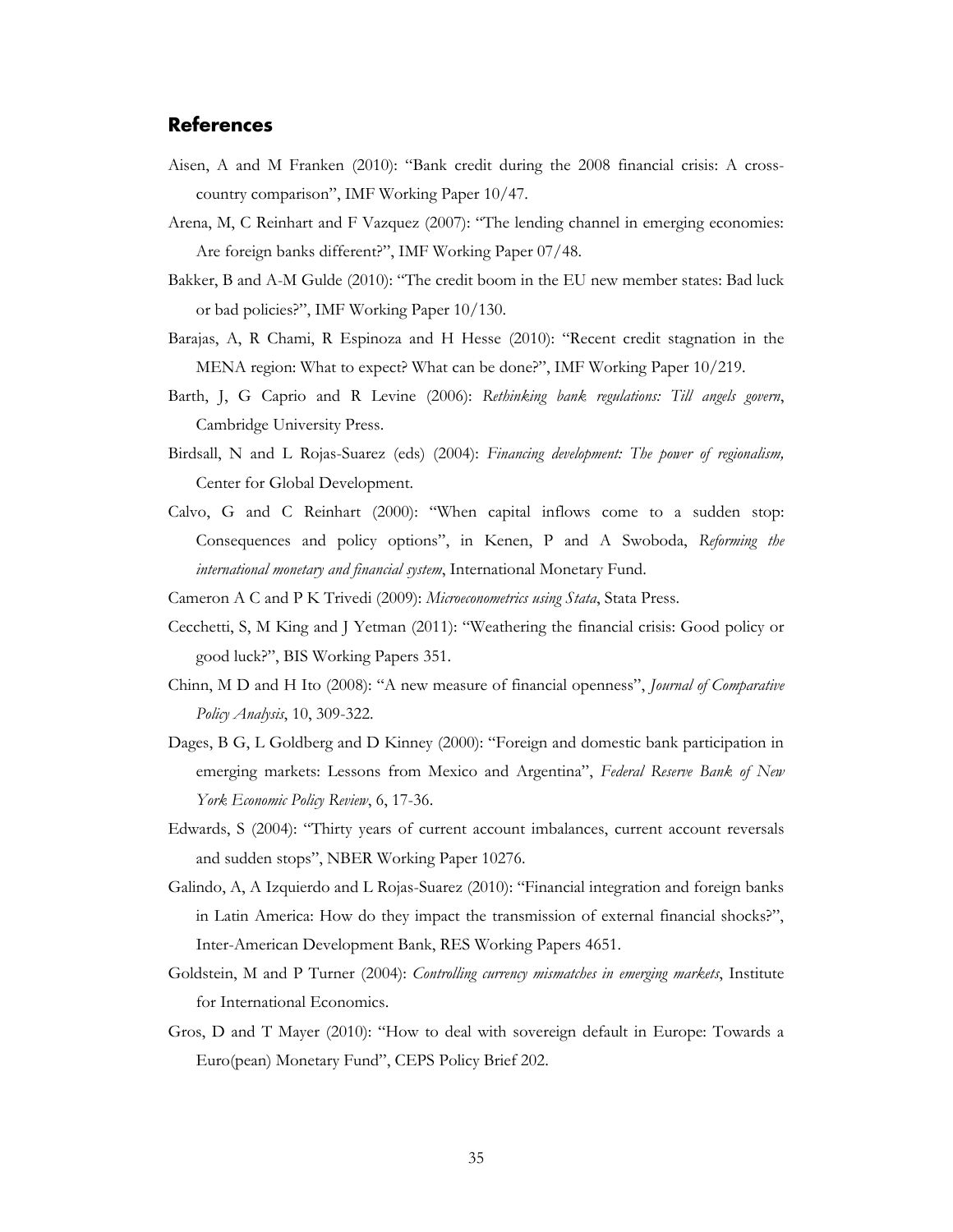- Guo, K and V Stepanyan (2011): "Determinants of bank credit in emerging markets economies", IMF Working Paper 11/51.
- Hawkins, J and M Klau (2000): "Measuring potential vulnerabilities in emerging market economies" BIS Working Paper No. 91.
- Kamil, H and K Rai (2010): "The global credit crunch and foreign banks' lending to emerging markets: Why did Latin America fare better?", IMF Working Paper 10/102.
- Kaufmann, D, A Kraay and M Mastruzzi (2010): "The worldwide governance indicators: methodology and analytical issues", World Bank, Policy Research Working Paper 5430.
- Lane, P and G M Milesi-Ferretti (2010): "The cross-country incidence of the global crisis", IMF Working Paper 10/171.
- Mendoza, E and M E Terrones (2008): "An anatomy of credit booms: Evidence from macro aggregates and micro data", IMF Working Paper 08/226.
- Pesaran, M H and R J Smith (1994): "A generalized R^2 criterion for regression models estimated by the instrumental variables method", *Econometrica*, 62, 705-710.
- Rojas-Suarez, L (2010)\*: "Same global crisis, different regional experiences: What have we learned?", Center for Global Development.
- Rojas-Suarez, L (2010): "The international financial crisis: Eight lessons for and from Latin America", Center for Global Development Working Paper 202.
- Rojas-Suarez, L (2003): "Monetary policy and exchange rates: Guiding principles for a sustainable regime", in Kuczynski, P P and J Williamson (eds), *After the Washington consensus: Restoring growth and reform in Latin America,* Institute for International Economics.
- Rose, A and M Spiegel (2011): "Cross-country causes and consequences of the crisis: An update", *European Economic Review*, 55, 309-324.
- Stock, J and M Watson (2010): "Dynamic Factor Models," ch. 2 in M. Clements and D. Hendry (eds), Oxford Handbook of Economic Forecasting.
- Takáts, E (2010): "Was it credit supply? Cross-border bank lending to emerging market economies during the financial crisis", *BIS Quarterly Review*, June.
- Taylor, J (1993): "Discretion versus policy rules in practice", Carnegie-Rochester Conference Series on Public Policy 39, 195-214.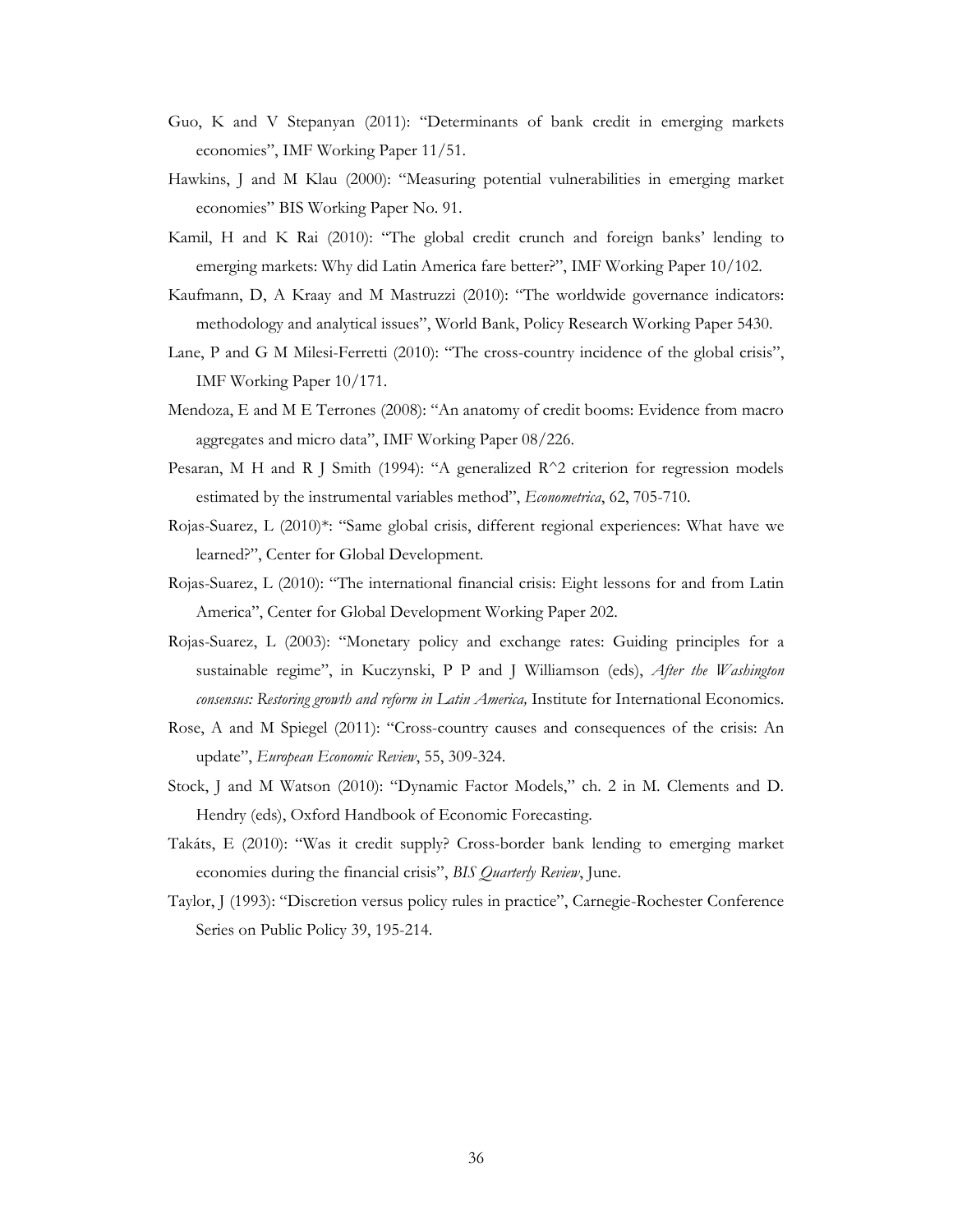## <span id="page-40-0"></span>**Appendix I: Constructing the regulatory strength variables**

The two variables included in the analysis  $-$  (i) overall activities and bank ownership restrictions and (ii) accounting and transparency – were constructed by assigning specific scores to the answers from a survey conducted by the World Bank using the Berth et al (2007) questionnaire. The value of each variable for every country is the average of the assigned scores.

All the answers to the World Bank survey can be found at: [http://econ.worldbank.org/WBSITE/EXTERNAL/EXTDEC/EXTRESEARCH/0,,cont](http://econ.worldbank.org/WBSITE/EXTERNAL/EXTDEC/EXTRESEARCH/0,,contentMDK:20345037~pagePK:64214825~piPK:64214943~theSitePK:469382,00.html) [entMDK:20345037~pagePK:64214825~piPK:64214943~theSitePK:469382,00.html](http://econ.worldbank.org/WBSITE/EXTERNAL/EXTDEC/EXTRESEARCH/0,,contentMDK:20345037~pagePK:64214825~piPK:64214943~theSitePK:469382,00.html)

This appendix presents the survey questions used and the scores assigned to construct the two regulatory strength variables

| Question  | Question in the survey              | Possible answers | Assigned scores      |
|-----------|-------------------------------------|------------------|----------------------|
| no in the |                                     |                  |                      |
| survey    |                                     |                  |                      |
| 3.10      | Are accounting practices for        | <b>YES</b>       | 1 if the answer is   |
|           | banks in accordance with            | NO.              | <b>YES</b>           |
|           | <b>International Accounting</b>     |                  | 0 if the answer is   |
|           | Standards (IAS)?                    |                  | NO                   |
| 3.11      | Are accounting practices for        | <b>YES</b>       | 1 if the answer is   |
|           | banks in accordance with US         | NO               | <b>YES</b>           |
|           | Generally Accepted Accounting       |                  | 0 if the answer is   |
|           | Principles (GAAP)?                  |                  | NO                   |
| 10.1      | Does accrued, though unpaid         | <b>YES</b>       | 1 is the answer is   |
|           | interest/principal enter the        | NO               | <b>YES</b>           |
|           | income statement while the loan     | Not Available    | 0 if the Answer is   |
|           | is still performing?                |                  | No or Not Available  |
| 10.1.1    | Does accrues, though unpaid         | <b>YES</b>       | 1 if the answer is   |
|           | interest/principal enter the        | NO.              | NO                   |
|           | income statement while the loan     | Not Available    | $0$ if the answer is |
|           | is still non-performing?            |                  | YES or Not           |
|           |                                     |                  | available            |
| 10.3      | Are financial institutions required | <b>YES</b>       | 1 is the answer is   |
|           | to produce consolidated             | NO               | <b>YES</b>           |
|           | accounts covering all banks and     | Not Available    | 0 if the Answer is   |
|           | any nonbank financial subsidiary?   |                  | No or Not Available  |
| 10.5      | Must banks disclose their risk      | <b>YES</b>       | 1 is the answer is   |
|           | management procedures to the        | NO               | <b>YES</b>           |
|           | public?                             | Not Available    | 0 if the Answer is   |
|           |                                     |                  | No or Not Available  |

#### **A. Accounting and transparency**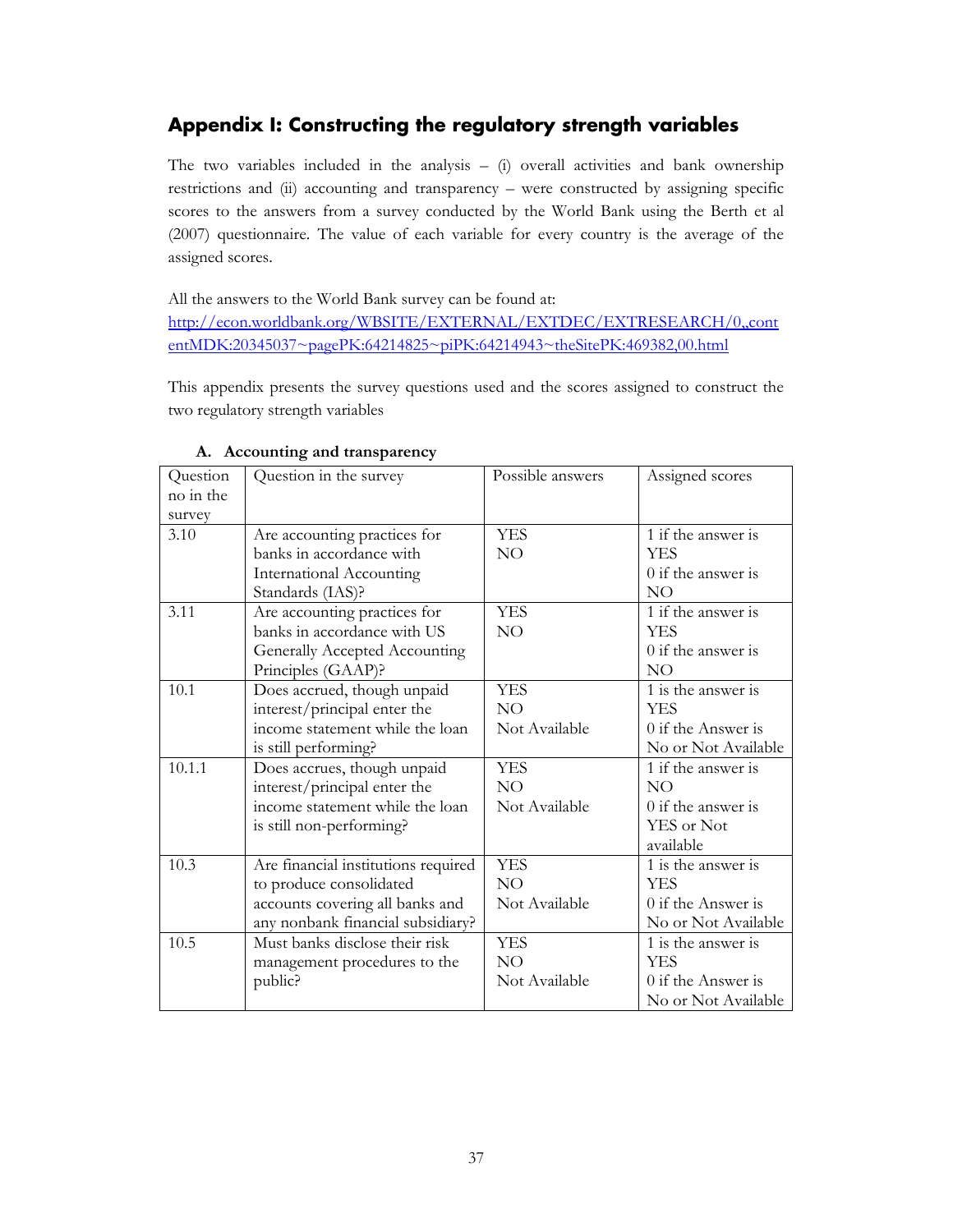| Question  | Question in the survey                          | Possible answers                                                                   | Assigned scores                       |
|-----------|-------------------------------------------------|------------------------------------------------------------------------------------|---------------------------------------|
| no in the |                                                 |                                                                                    |                                       |
| survey    |                                                 |                                                                                    |                                       |
| 4.1       | What are the conditions                         | 1. Unrestricted: A full range of activities can                                    | Unrestricted $= 1$                    |
|           | under which banks can                           | be conducted indirectly in banks                                                   | Permitted $= 2$                       |
|           | engage in security                              | 2. Permitted: A full range of these activities                                     | Restricted $=$ 3                      |
|           | activities                                      | are offered, but all or some of these activities                                   | Prohibited $=$ 4                      |
|           |                                                 | must be conducted in subsidiaries or in                                            |                                       |
|           |                                                 | another part of a common holding.                                                  |                                       |
|           |                                                 | 3. Restricted: Less than a full range of                                           |                                       |
|           |                                                 | activities can be conducted in the bank or                                         |                                       |
|           |                                                 | subsidiary.                                                                        |                                       |
|           |                                                 | 4. Prohibited: The activity cannot be                                              |                                       |
|           |                                                 | conducted in either the bank or subsidiaries                                       |                                       |
| 4.2       | What are the conditions                         | 1. Unrestricted: A full range of activities can                                    | Unrestricted $= 1$                    |
|           | under which banks can                           | be conducted indirectly in banks                                                   | Permitted $= 2$                       |
|           | engage in insurance                             | 2. Permitted: A full range of these activities                                     | Restricted $=$ 3                      |
|           | activities?                                     | are offered, but all or some of these activities                                   | Prohibited $=$ 4                      |
|           |                                                 | must be conducted in subsidiaries or in                                            |                                       |
|           |                                                 | another part of a common holding.                                                  |                                       |
|           |                                                 | 3. Restricted: Less than a full range of                                           |                                       |
|           |                                                 | activities can be conducted in the bank or                                         |                                       |
|           |                                                 | subsidiary.                                                                        |                                       |
|           |                                                 | 4. Prohibited: The activity cannot be                                              |                                       |
|           |                                                 | conducted in either the bank or subsidiaries                                       |                                       |
| 4.3       | What are the conditions                         | 1. Unrestricted: A full range of activities can                                    | Unrestricted $= 1$                    |
|           | under which banks can                           | be conducted indirectly in banks                                                   | Permitted $= 2$                       |
|           | engage in real estate                           | 2. Permitted: A full range of these activities                                     | Restricted $=$ 3                      |
|           | activities?                                     | are offered, but all or some of these activities                                   | Prohibited $=$ 4                      |
|           |                                                 | must be conducted in subsidiaries or in                                            |                                       |
|           |                                                 | another part of a common holding.                                                  |                                       |
|           |                                                 | 3. Restricted: Less than a full range of                                           |                                       |
|           |                                                 | activities can be conducted in the bank or                                         |                                       |
|           |                                                 | subsidiary.                                                                        |                                       |
|           |                                                 | 4. Prohibited: The activity cannot be                                              |                                       |
|           |                                                 | conducted in either the bank or subsidiaries                                       |                                       |
| 4.4       | Can banks own voting<br>shares in non-financial | 1. Unrestricted: A bank might own 100% of<br>the equity in any non-financial firm. | Unrestricted $= 1$<br>Permitted $= 2$ |
|           | firms?                                          | 2. Permitted: A bank might own 100% of the                                         | Restricted $=$ 3                      |
|           |                                                 | equity in a non-financial firm, but ownership                                      | Prohibited $=$ 4                      |
|           |                                                 | is limited based on the bank's equity capital.                                     |                                       |
|           |                                                 | 3. Restricted: A bank can only acquire less                                        |                                       |
|           |                                                 | than 100% of the equity in a non-financial                                         |                                       |
|           |                                                 | firm.                                                                              |                                       |
|           |                                                 | 4. Restricted: A bank might not acquire any                                        |                                       |
|           |                                                 | equity investment in a non-financial firm                                          |                                       |
|           |                                                 | whatsoever.                                                                        |                                       |
|           |                                                 |                                                                                    |                                       |

## **B. Overall activities and bank ownership restrictions**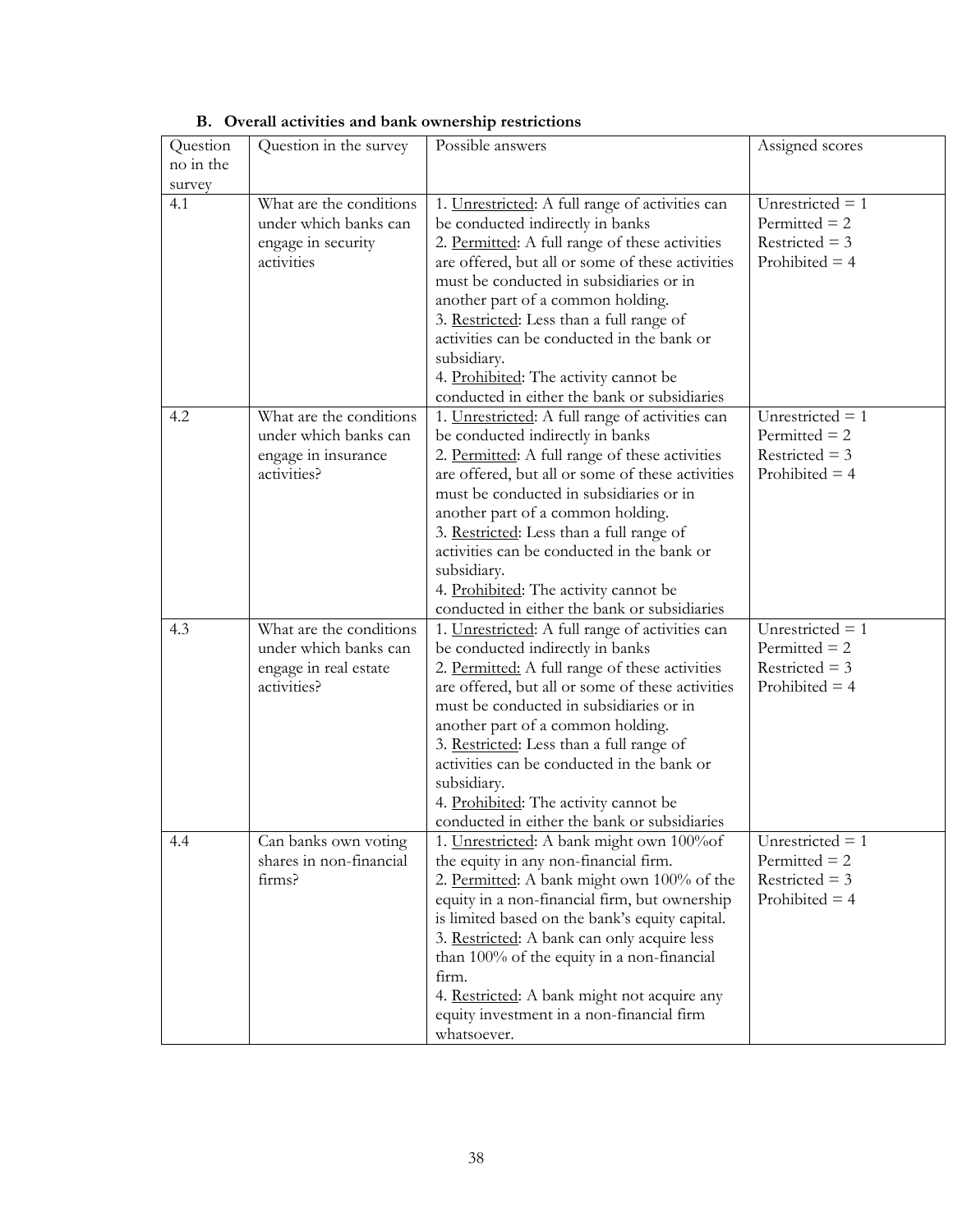## <span id="page-42-0"></span>**Appendix II: Values of the real credit growth and financialpressures-adjusted monetary variables**

|                                                                         | Real credit<br>growth <sup>1</sup> | Standardize<br>d credit<br>growth <sup>2</sup> | Country<br>ranking |
|-------------------------------------------------------------------------|------------------------------------|------------------------------------------------|--------------------|
| Latin America                                                           |                                    |                                                |                    |
| Argentina                                                               | $-24.5$                            | $-0.4$                                         | 15                 |
| Brazil                                                                  | $-33.9$                            | $-1.0$                                         | 19                 |
| Chile                                                                   | $-14.5$                            | 0.2                                            | 8                  |
| Colombia                                                                | $-24.8$                            | $-0.4$                                         | 16                 |
| Mexico                                                                  | $-14.6$                            | 0.2                                            | 9                  |
| Peru                                                                    | $-20.4$                            | $-0.2$                                         | 14                 |
| Emerging Asia                                                           |                                    |                                                |                    |
| China                                                                   | 20.5                               | 2.4                                            | 1                  |
| Chinese Taipei                                                          | 2.5                                | 1.3                                            | $\overline{c}$     |
| India                                                                   | $-10.9$                            | 0.4                                            | 7                  |
| Indonesia                                                               | $-15.1$                            | 0.2                                            | 10                 |
| Korea                                                                   | $-9.8$                             | 0.5                                            | 6                  |
| Malaysia                                                                | $-2.8$                             | 0.9                                            | 4                  |
| Philippines                                                             | $-2.9$                             | 0.9                                            | 5                  |
| Thailand                                                                | $-1.0$                             | 1.0                                            | 3                  |
| Emerging                                                                |                                    |                                                |                    |
| Europe                                                                  |                                    |                                                |                    |
| Bulgaria                                                                | $-39.1$                            | $-1.3$                                         | 20                 |
| Czech Republic                                                          | $-18.9$                            | $-0.1$                                         | 13                 |
| Estonia                                                                 | $-26.1$                            | $-0.5$                                         | 17                 |
| Hungary                                                                 | $-17.1$                            | $0.0\,$                                        | 11                 |
| Latvia                                                                  | $-26.7$                            | $-0.5$                                         | 18                 |
| Lithuania                                                               | $-41.2$                            | $-1.4$                                         | 21                 |
| Poland                                                                  | $-17.2$                            | 0.0                                            | 12                 |
| Romania                                                                 | $-53.0$                            | $-2.2$                                         | 22                 |
| <sup>1</sup> Difference in year over year percentage change for Q4 2009 |                                    |                                                |                    |
| and Q4 2007. <sup>2</sup> Standardized version of the average of the    |                                    |                                                |                    |

## $T$ <sup>11</sup>  $\begin{bmatrix} 1 & 1 & 1 \\ 0 & 1 & 1 \end{bmatrix}$  during the crisis the crisis the crisis the crisis the crisis the crisis the crisis the crisis the crisis the crisis the crisis the crisis the crisis the crisis the crisis the crisi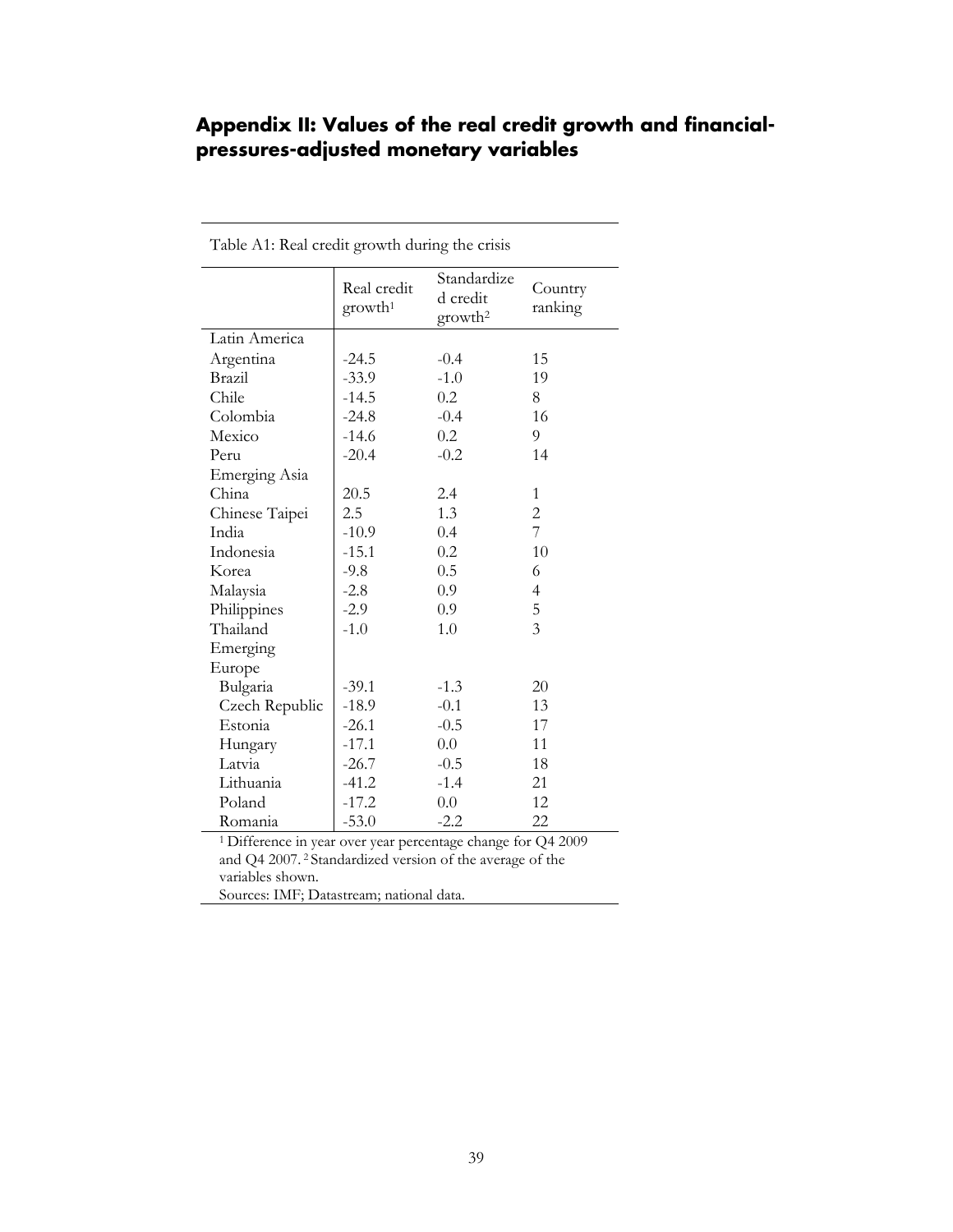|                | Monetary<br>policy stance | Credit<br>boom <sup>1</sup> | Adjusted<br>monetary<br>policy stance | Financial-<br>pressures-<br>adjusted<br>monetary<br>variable <sup>2</sup> | Country<br>ranking |
|----------------|---------------------------|-----------------------------|---------------------------------------|---------------------------------------------------------------------------|--------------------|
|                | (1)                       | (2)                         | $(3) = (1) X$<br>(2)                  | (4)                                                                       | (5)                |
| Latin America  |                           |                             |                                       |                                                                           |                    |
| Argentina      | $-3.0$                    | 2.5                         | $-7.5$                                | 0.0                                                                       | 15                 |
| Brazil         | $-2.4$                    | 8.5                         | $-20.5$                               | $-0.1$                                                                    | 17                 |
| Chile          | $-5.8$                    | $-8.0$                      | 46.3                                  | 0.7                                                                       | 5                  |
| Colombia       | $-2.4$                    | 2.8                         | $-6.6$                                | 0.0                                                                       | 14                 |
| Mexico         | $-3.5$                    | $-1.2$                      | 4.2                                   | 0.2                                                                       | 11                 |
| Peru           | $-3.9$                    | $-5.1$                      | 20.1                                  | 0.4                                                                       | 9                  |
| Emerging Asia  |                           |                             |                                       |                                                                           |                    |
| China          | $-4.2$                    | $-9.4$                      | 39.6                                  | 0.6                                                                       | 6                  |
| Chinese Taipei | $-3.6$                    | $-20.3$                     | 73.1                                  | 1.1                                                                       | $\overline{2}$     |
| India          | $-0.6$                    | $-4.9$                      | 2.8                                   | 0.2                                                                       | 13                 |
| Indonesia      | $-3.3$                    | $-10.6$                     | 35.3                                  | 0.6                                                                       | $\overline{7}$     |
| Korea          | $-0.4$                    | $-10.4$                     | 3.9                                   | 0.2                                                                       | 12                 |
| Malaysia       | $-1.7$                    | $-15.2$                     | 26.5                                  | 0.5                                                                       | 8                  |
| Philippines    | $-3.0$                    | $-18.5$                     | 55.6                                  | 0.8                                                                       | $\overline{3}$     |
| Thailand       | $-2.6$                    | $-20.9$                     | 54.8                                  | 0.8                                                                       | $\overline{4}$     |
| Emerging       |                           |                             |                                       |                                                                           |                    |
| Europe         |                           |                             |                                       |                                                                           |                    |
| Bulgaria       | $-6.9$                    | 14.0                        | $-95.7$                               | $-1.1$                                                                    | 20                 |
| Czech          |                           |                             |                                       |                                                                           |                    |
| Republic       | $-4.2$                    | $-2.8$                      | 11.9                                  | 0.3                                                                       | 10                 |
| Estonia        | $-8.7$                    | 8.1                         | $-70.6$                               | $-0.8$                                                                    | 18                 |
| Hungary        | $-5.0$                    | $-21.2$                     | 106.6                                 | 1.5                                                                       | $\mathbf{1}$       |
| Latvia         | $-13.0$                   | 14.4                        | $-187.3$                              | $-2.3$                                                                    | 21                 |
| Lithuania      | $-8.1$                    | 10.9                        | $-88.2$                               | $-1.0$                                                                    | 19                 |
| Poland         | $-4.8$                    | 3.6                         | $-17.5$                               | $-0.1$                                                                    | 16                 |
| Romania        | $-6.5$                    | 30.4                        | $-198.1$                              | $-2.5$                                                                    | 22                 |
|                |                           |                             |                                       |                                                                           |                    |

Table A2: Financial-pressures-adjusted monetary policy variable

<sup>1</sup> 2007 real credit average growth rate minus 22%; based on quarterly data. <sup>2</sup> Standardized version of column (3) shown.

Sources: IMF; Datastream; national data.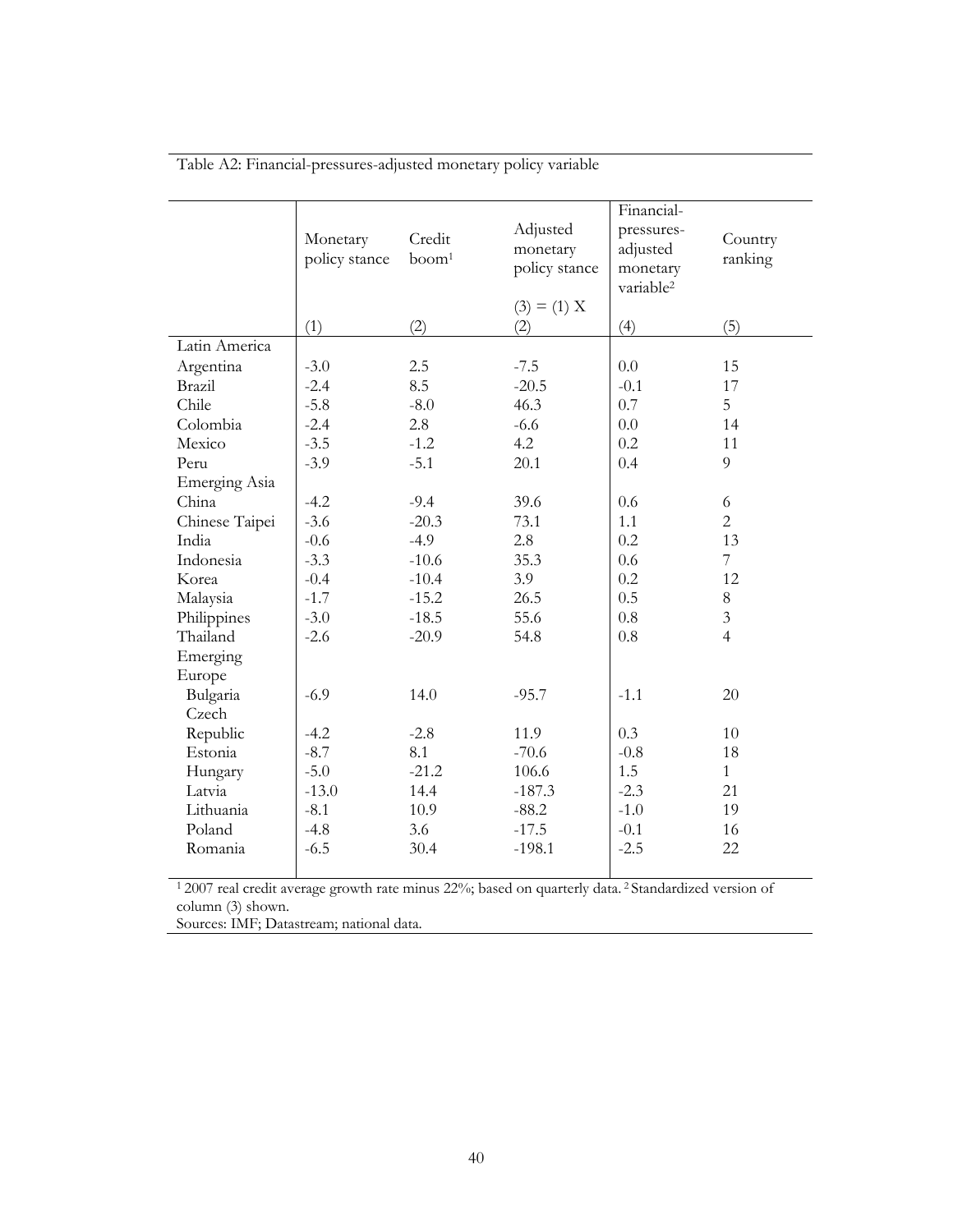## <span id="page-44-0"></span>**Appendix III: Alternative methods for estimating the benchmark regression**

| GDP <sup>1</sup>   |                       |                |                      |                      |          |                      |
|--------------------|-----------------------|----------------|----------------------|----------------------|----------|----------------------|
| Equation number    | $\mathbf{1}$          | $\overline{2}$ | 3                    | $\overline{4}$       | 5        | 6                    |
| Estimation method  | <b>OLS</b>            |                |                      | IV 2SLS <sup>2</sup> |          |                      |
|                    | $\rm No$              |                |                      | $\rm No$             |          |                      |
| Error correction   | correction            | Robust         | Cluster <sup>3</sup> | correction           | Robust   | Cluster <sup>3</sup> |
| Variable           | Coefficient (p-value) |                |                      |                      |          |                      |
| Lagged real credit |                       |                |                      |                      |          |                      |
| growth             | $-1.01$               | $-1.01$        | $-1.01$              | $-2.65$              | $-2.65$  | $-2.65$              |
|                    | (0.00)                | (0.00)         | (0.00)               | (0.03)               | (0.02)   | (0.00)               |
| Foreign            | $-19.94$              | $-19.94$       | $-19.94$             | $-49.96$             | $-49.96$ | $-49.96$             |
|                    | (0.00)                | (0.00)         | (0.06)               | (0.09)               | (0.08)   | (0.00)               |
| Brazil dummy       | 25.59                 | 25.59          | 25.59                | 60.55                | 60.55    | 60.55                |
|                    | (0.00)                | (0.00)         | (0.00)               | (0.11)               | (0.05)   | (0.00)               |
| Mexico dummy       | 11.31                 | 11.31          | 11.31                | 52.37                | 52.37    | 52.37                |
|                    | (0.29)                | (0.10)         | (0.05)               | (0.22)               | (0.30)   | (0.00)               |
| Peru dummy         | 15.64                 | 15.64          | 15.64                | 32.69                | 32.69    | 32.69                |
|                    | (0.25)                | (0.00)         | (0.02)               | (0.38)               | (0.07)   | (0.00)               |
| General            |                       |                |                      |                      |          |                      |
| government fiscal  |                       |                |                      |                      |          |                      |
| balance / GDP      | 0.74                  | 0.74           | 0.74                 | 0.92                 | 0.92     | 0.92                 |
|                    | (0.51)                | (0.30)         | (0.14)               | (0.75)               | (0.57)   | (0.07)               |
| Capitalization     | 0.57                  | 0.57           | 0.57                 | 2.63                 | 2.63     | 2.63                 |
|                    | (0.07)                | (0.08)         | (0.16)               | (0.18)               | (0.08)   | (0.00)               |
| Liquidity          | 0.01                  | 0.01           | 0.01                 | 0.01                 | 0.01     | 0.01                 |
|                    | (0.00)                | (0.00)         | (0.00)               | (0.01)               | (0.00)   | (0.00)               |
| Efficiency         | 0.26                  | 0.26           | 0.26                 | 0.10                 | 0.10     | 0.10                 |
|                    | (0.00)                | (0.12)         | (0.00)               | (0.71)               | (0.39)   | (0.00)               |
| Constant           | $-23.14$              | $-23.14$       | $-23.14$             | 7.86                 | 7.86     | 7.86                 |
|                    | (0.01)                | (0.06)         | (0.01)               | (0.80)               | (0.66)   | (0.56)               |
| $\mathbf N$        | 139                   | 139            | 139                  | 129                  | 129      | 129                  |
| R2 <sup>4</sup>    | 0.74                  | 0.74           | 0.74                 | 0.20                 | 0.20     | 0.20                 |

Table A3: Regression results: benchmark equation using general government fiscal balance /

<sup>1</sup> Dependent variable: change in real credit growth during the crisis; regressors: 2007 values. <sup>2</sup> Instrumented variable: 2007 real credit growth; instrument: 2006 real credit growth. <sup>3</sup> Cluster variable is country. <sup>4</sup> For IV estimations, generalized R2.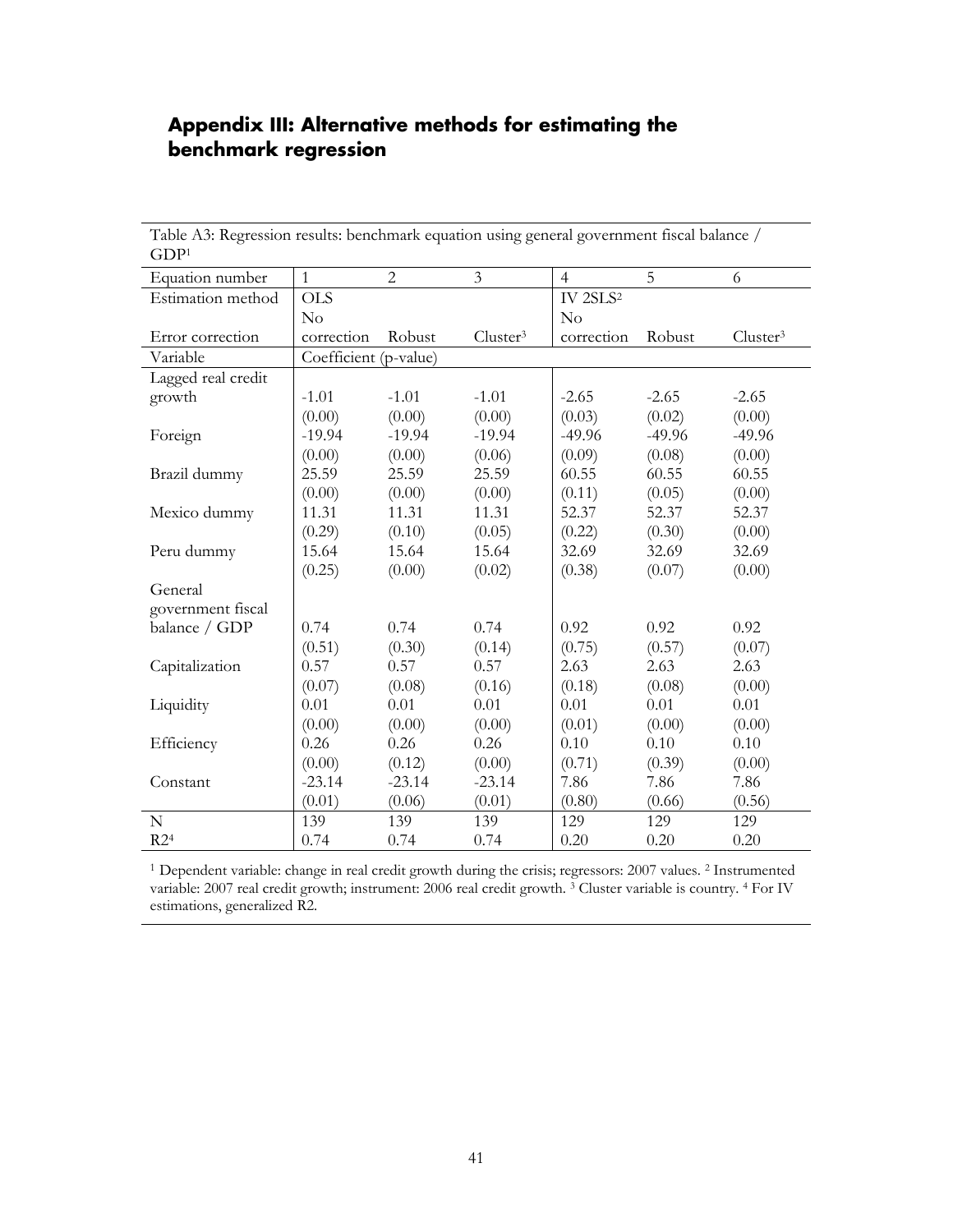| Equation number     | $\mathbf{1}$          | $\overline{2}$ | $\overline{3}$       | $\overline{4}$             | 5        | 6                    |
|---------------------|-----------------------|----------------|----------------------|----------------------------|----------|----------------------|
| Estimation method   | <b>OLS</b>            |                |                      | $\rm IV$ 2SLS <sup>2</sup> |          |                      |
|                     | No                    |                |                      | No                         |          |                      |
| Error correction    | correction            | Robust         | Cluster <sup>3</sup> | correction                 | Robust   | Cluster <sup>3</sup> |
| Variable            | Coefficient (p-value) |                |                      |                            |          |                      |
| Lagged real credit  |                       |                |                      |                            |          |                      |
| growth              | $-1.01$               | $-1.01$        | $-1.01$              | $-2.63$                    | $-2.63$  | $-2.63$              |
|                     | (0.00)                | (0.00)         | (0.00)               | (0.03)                     | (0.02)   | (0.00)               |
| Foreign             | $-19.52$              | $-19.52$       | $-19.52$             | $-49.14$                   | $-49.14$ | $-49.14$             |
|                     | (0.00)                | (0.00)         | (0.06)               | (0.09)                     | (0.07)   | (0.00)               |
| Brazil dummy        | 10.90                 | 10.90          | 10.90                | 38.97                      | 38.97    | 38.97                |
|                     | (0.43)                | (0.16)         | (0.02)               | (0.34)                     | (0.12)   | (0.00)               |
| Mexico dummy        | $-0.75$               | $-0.75$        | $-0.75$              | 34.49                      | 34.49    | 34.49                |
|                     | (0.96)                | (0.92)         | (0.79)               | (0.43)                     | (0.45)   | (0.00)               |
| Peru dummy          | 13.24                 | 13.24          | 13.24                | 28.83                      | 28.83    | 28.83                |
|                     | (0.34)                | (0.00)         | (0.03)               | (0.43)                     | (0.09)   | (0.00)               |
| Total external debt |                       |                |                      |                            |          |                      |
| $/$ GDP $(-1)$      | 0.52                  | 0.52           | 0.52                 | $0.80\,$                   | $0.80\,$ | $0.80\,$             |
|                     | (0.32)                | (0.10)         | (0.01)               | (0.57)                     | (0.29)   | (0.00)               |
| Capitalization      | 0.61                  | 0.61           | 0.61                 | 2.68                       | 2.68     | 2.68                 |
|                     | (0.05)                | (0.06)         | (0.14)               | (0.17)                     | (0.08)   | (0.00)               |
| Liquidity           | 0.01                  | 0.01           | 0.01                 | 0.01                       | 0.01     | 0.01                 |
|                     | (0.00)                | (0.00)         | (0.00)               | (0.01)                     | (0.00)   | (0.00)               |
| Efficiency          | 0.26                  | 0.26           | $0.26\,$             | 0.10                       | 0.10     | 0.10                 |
|                     | (0.00)                | (0.12)         | (0.00)               | (0.70)                     | (0.36)   | (0.00)               |
| Constant            | $-2.98$               | $-2.98$        | $-2.98$              | 37.60                      | 37.60    | 37.60                |
|                     | (0.89)                | (0.81)         | (0.61)               | (0.54)                     | (0.25)   | (0.00)               |
| $\mathbf N$         | 139                   | 139            | 139                  | 129                        | 129      | 129                  |
| R2 <sup>4</sup>     | 0.74                  | 0.74           | 0.74                 | 0.20                       | 0.20     | 0.20                 |

Table A4: Regression results: benchmark equation using total external debt / GDP<sup>1</sup>

<sup>1</sup> Dependent variable: change in real credit growth during the crisis; regressors: 2007 values. <sup>2</sup> Instrumented variable: 2007 real credit growth; instrument: 2006 real credit growth. <sup>3</sup> Cluster variable is country. <sup>4</sup> For IV estimations, generalized R2.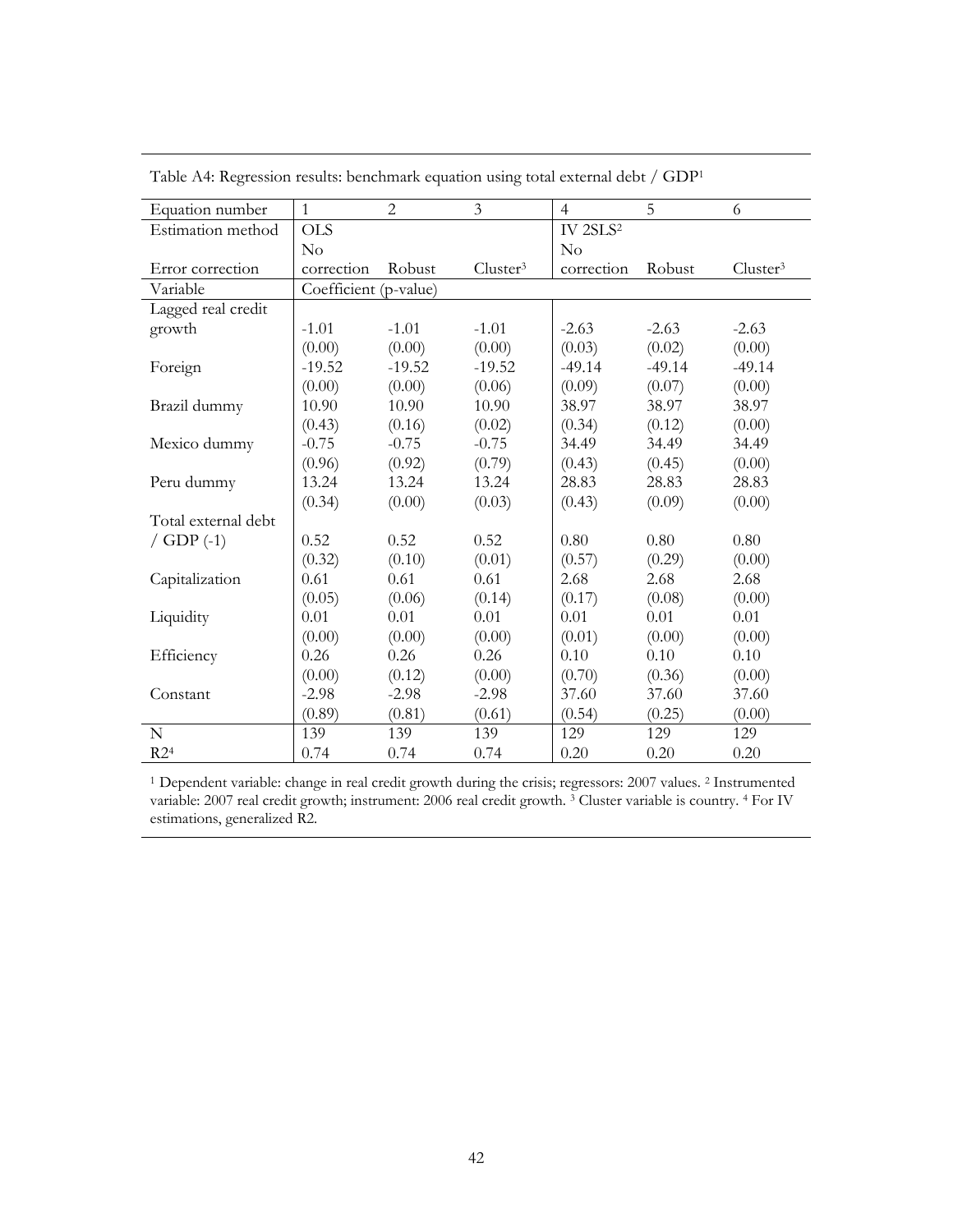| international reserves <sup>1</sup> |                       |                |                      |                      |          |                      |
|-------------------------------------|-----------------------|----------------|----------------------|----------------------|----------|----------------------|
| Equation number                     | $\mathbf{1}$          | $\overline{2}$ | $\overline{3}$       | $\overline{4}$       | 5        | 6                    |
| Estimation method                   | <b>OLS</b>            |                |                      | IV 2SLS <sup>2</sup> |          |                      |
|                                     | No                    |                |                      | No                   |          |                      |
| Error correction                    | correction            | Robust         | Cluster <sup>3</sup> | correction           | Robust   | Cluster <sup>3</sup> |
| Variable                            | Coefficient (p-value) |                |                      |                      |          |                      |
| Lagged real credit                  |                       |                |                      |                      |          |                      |
| growth                              | $-1.01$               | $-1.01$        | $-1.01$              | $-2.62$              | $-2.62$  | $-2.62$              |
|                                     | (0.00)                | (0.00)         | (0.00)               | (0.03)               | (0.02)   | (0.00)               |
| Foreign                             | $-19.15$              | $-19.15$       | $-19.15$             | $-48.41$             | $-48.41$ | $-48.41$             |
|                                     | (0.00)                | (0.00)         | (0.07)               | (0.09)               | (0.07)   | (0.00)               |
| Brazil dummy                        | 14.66                 | 14.66          | 14.66                | 44.11                | 44.11    | 44.11                |
|                                     | (0.22)                | (0.03)         | (0.00)               | (0.25)               | (0.08)   | (0.00)               |
| Mexico dummy                        | 2.02                  | 2.02           | 2.02                 | 38.09                | 38.09    | 38.09                |
|                                     | (0.88)                | (0.76)         | (0.38)               | (0.37)               | (0.41)   | (0.00)               |
| Peru dummy                          | 9.40                  | 9.40           | 9.40                 | 22.45                | 22.45    | 22.45                |
|                                     | (0.56)                | (0.06)         | (0.08)               | (0.59)               | (0.20)   | (0.00)               |
| Short-term external                 |                       |                |                      |                      |          |                      |
| debt / gross                        |                       |                |                      |                      |          |                      |
| international                       |                       |                |                      |                      |          |                      |
| reserves                            |                       |                |                      |                      |          |                      |
| $(-1)$                              | 0.23                  | 0.23           | 0.23                 | 0.35                 | 0.35     | 0.35                 |
|                                     | (0.43)                | (0.11)         | (0.06)               | (0.63)               | (0.32)   | (0.01)               |
| Capitalization                      | 0.60                  | 0.60           | 0.60                 | 2.66                 | 2.66     | 2.66                 |
|                                     | (0.05)                | (0.06)         | (0.14)               | (0.17)               | (0.07)   | (0.00)               |
| Liquidity                           | 0.01                  | 0.01           | 0.01                 | 0.01                 | 0.01     | 0.01                 |
|                                     | (0.00)                | (0.00)         | (0.00)               | (0.01)               | (0.00)   | (0.00)               |
| Efficiency                          | 0.26                  | 0.26           | 0.26                 | 0.09                 | 0.09     | 0.09                 |
|                                     | (0.00)                | (0.12)         | (0.00)               | (0.71)               | (0.37)   | (0.00)               |
| Constant                            | $-8.77$               | $-8.77$        | $-8.77$              | 29.38                | 29.38    | 29.38                |
|                                     | (0.64)                | (0.44)         | (0.06)               | (0.59)               | (0.27)   | (0.00)               |
| $\mathbf N$                         | 139                   | 139            | 139                  | 129                  | 129      | 129                  |
| R2 <sup>4</sup>                     | 0.74                  | 0.74           | 0.74                 | 0.20                 | 0.20     | 0.20                 |

Table A5: Regression results: benchmark equation using short-term external debt / gross international reserves<sup>1</sup>

<sup>1</sup> Dependent variable: change in real credit growth during the crisis; regressors: 2007 values. <sup>2</sup> Instrumented variable: 2007 real credit growth; instrument: 2006 real credit growth. <sup>3</sup> Cluster variable is country. <sup>4</sup> For IV estimations, generalised R2.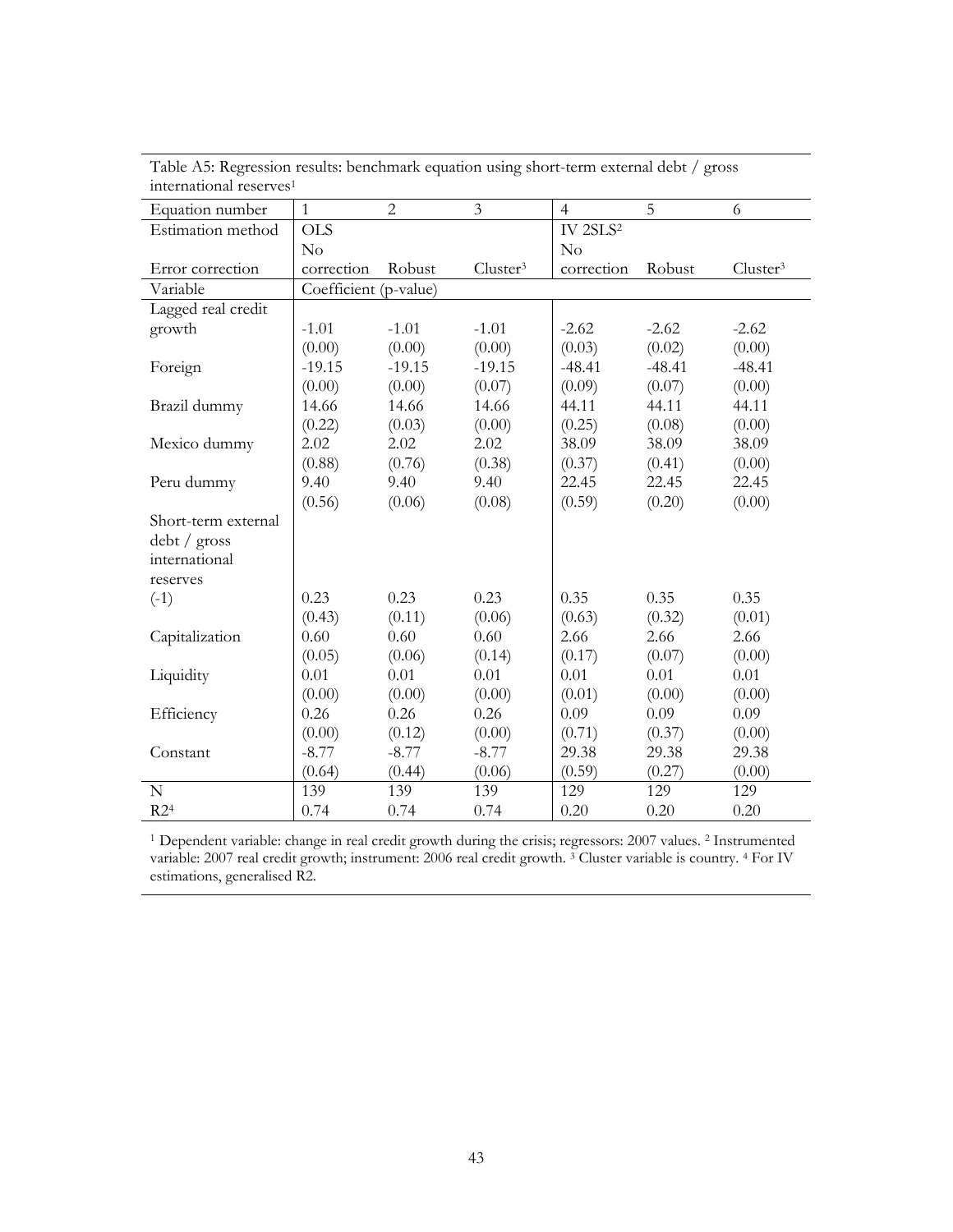| Equation number    | $\mathbf{1}$          | $\overline{2}$ | $\overline{3}$       | $\overline{4}$             | 5        | 6                    |
|--------------------|-----------------------|----------------|----------------------|----------------------------|----------|----------------------|
| Estimation method  | <b>OLS</b>            |                |                      | $\rm IV$ 2SLS <sup>2</sup> |          |                      |
|                    | No                    |                |                      | No                         |          |                      |
| Error correction   | correction            | Robust         | Cluster <sup>3</sup> | correction                 | Robust   | Cluster <sup>3</sup> |
| Variable           | Coefficient (p-value) |                |                      |                            |          |                      |
| Lagged real credit |                       |                |                      |                            |          |                      |
| growth             | $-1.01$               | $-1.01$        | $-1.01$              | $-2.62$                    | $-2.62$  | $-2.62$              |
|                    | (0.00)                | (0.00)         | (0.00)               | (0.03)                     | (0.02)   | (0.00)               |
| Foreign            | $-18.99$              | $-18.99$       | $-18.99$             | $-48.11$                   | $-48.11$ | $-48.11$             |
|                    | (0.00)                | (0.00)         | (0.07)               | (0.09)                     | (0.07)   | (0.00)               |
| Brazil dummy       | 21.43                 | 21.43          | 21.43                | 54.04                      | 54.04    | 54.04                |
|                    | (0.01)                | (0.00)         | (0.00)               | (0.11)                     | (0.05)   | (0.00)               |
| Mexico dummy       | 7.70                  | 7.70           | 7.70                 | 46.09                      | 46.09    | 46.09                |
|                    | (0.50)                | (0.22)         | (0.11)               | (0.26)                     | (0.34)   | (0.00)               |
| Peru dummy         | 16.17                 | 16.17          | 16.17                | 32.63                      | 32.63    | 32.63                |
|                    | (0.23)                | (0.00)         | (0.04)               | (0.37)                     | (0.07)   | (0.00)               |
| Current account    |                       |                |                      |                            |          |                      |
| balance / GDP      | $-0.52$               | $-0.52$        | $-0.52$              | $-1.02$                    | $-1.02$  | $-1.02$              |
|                    | (0.79)                | (0.53)         | (0.66)               | (0.84)                     | (0.65)   | (0.45)               |
| Capitalization     | 0.58                  | 0.58           | $0.58\,$             | 2.62                       | 2.62     | 2.62                 |
|                    | (0.06)                | (0.07)         | (0.16)               | (0.18)                     | (0.07)   | (0.00)               |
| Liquidity          | 0.01                  | 0.01           | 0.01                 | 0.01                       | 0.01     | 0.01                 |
|                    | (0.00)                | (0.00)         | (0.00)               | (0.01)                     | (0.00)   | (0.00)               |
| Efficiency         | 0.25                  | 0.25           | 0.25                 | 0.09                       | 0.09     | 0.09                 |
|                    | (0.00)                | (0.13)         | (0.00)               | (0.73)                     | (0.40)   | (0.00)               |
| Constant           | $-21.06$              | $-21.06$       | $-21.06$             | 10.91                      | 10.91    | 10.91                |
|                    | (0.03)                | (0.07)         | (0.01)               | (0.73)                     | (0.53)   | (0.38)               |
| ${\bf N}$          | 139                   | 139            | 139                  | 129                        | 129      | 129                  |
| R2 <sup>4</sup>    | 0.74                  | 0.74           | 0.74                 | 0.20                       | 0.20     | 0.20                 |

Table A6: Regression results: benchmark equation using current account balance / GDP<sup>1</sup>

<sup>1</sup> Dependent variable: change in real credit growth during the crisis; regressors: 2007 values. <sup>2</sup> Instrumented variable: 2007 real credit growth; instrument: 2006 real credit growth. <sup>3</sup> Cluster variable is country. <sup>4</sup> For IV estimations, generalised R2.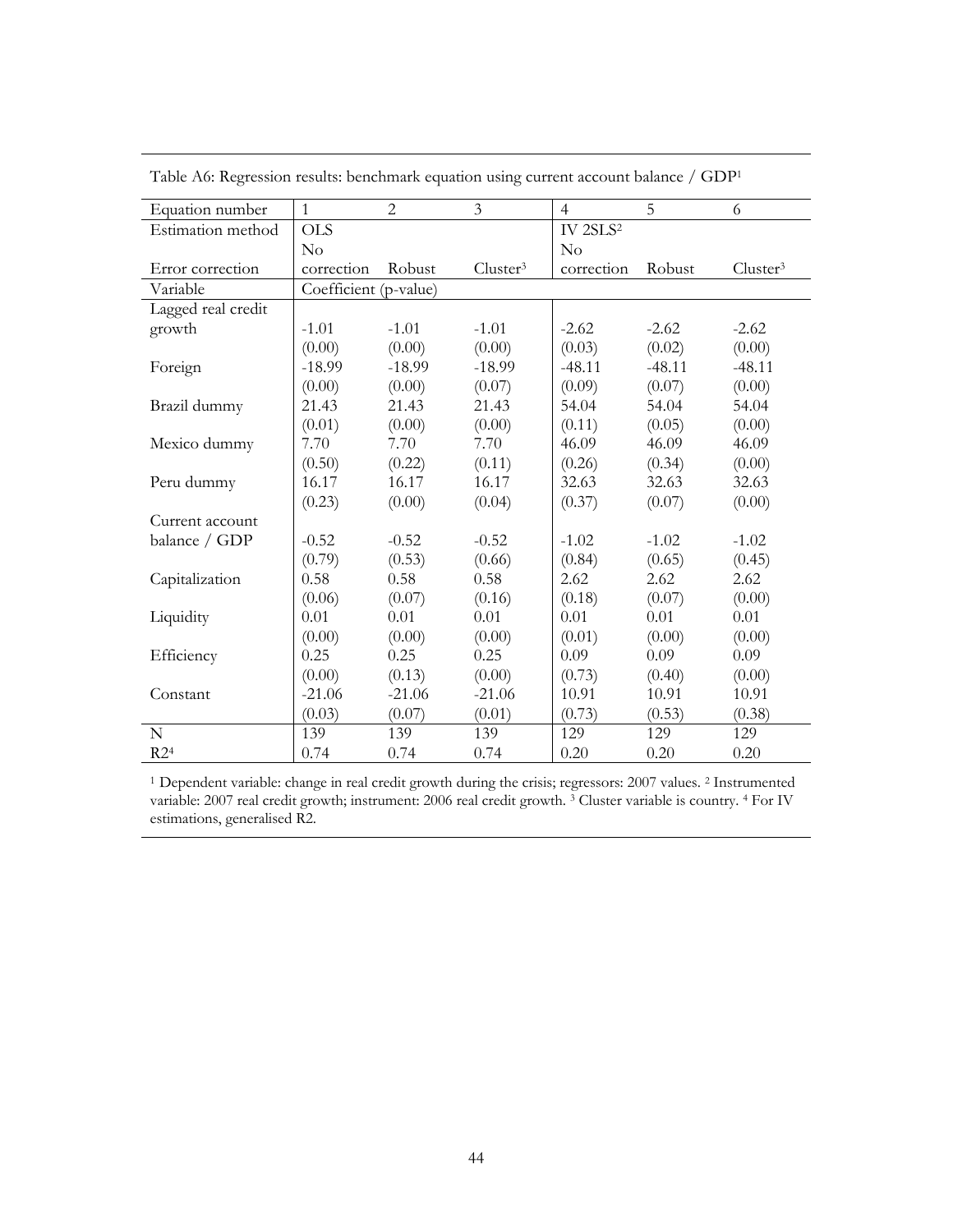| Equation number     | $\mathbf{1}$          | $\overline{2}$ | $\overline{3}$       | $\overline{4}$       | 5        | 6                    |
|---------------------|-----------------------|----------------|----------------------|----------------------|----------|----------------------|
| Estimation method   | <b>OLS</b>            |                |                      | IV 2SLS <sup>2</sup> |          |                      |
|                     | No                    |                |                      | $\rm No$             |          |                      |
| Error correction    | correction            | Robust         | Cluster <sup>3</sup> | correction           | Robust   | Cluster <sup>3</sup> |
| Variable            | Coefficient (p-value) |                |                      |                      |          |                      |
| Lagged real credit  |                       |                |                      |                      |          |                      |
| growth              | $-1.01$               | $-1.01$        | $-1.01$              | $-2.65$              | $-2.65$  | $-2.65$              |
|                     | (0.00)                | (0.00)         | (0.00)               | (0.03)               | (0.02)   | (0.00)               |
| Foreign             | $-20.13$              | $-20.13$       | $-20.13$             | $-50.36$             | $-50.36$ | $-50.36$             |
|                     | (0.00)                | (0.00)         | (0.05)               | (0.09)               | (0.08)   | (0.00)               |
| Brazil dummy        | 17.58                 | 17.58          | 17.58                | 50.38                | 50.38    | 50.38                |
|                     | (0.06)                | (0.01)         | (0.00)               | (0.16)               | (0.05)   | (0.00)               |
| Mexico dummy        | 3.46                  | 3.46           | 3.46                 | 42.38                | 42.38    | 42.38                |
|                     | (0.78)                | (0.64)         | (0.12)               | (0.32)               | (0.36)   | (0.00)               |
| Peru dummy          | 17.09                 | 17.09          | 17.09                | 34.70                | 34.70    | 34.70                |
|                     | (0.20)                | (0.00)         | (0.02)               | (0.35)               | (0.07)   | (0.00)               |
| Mismatch ratio (-1) | $0.10\,$              | $0.10\,$       | 0.10                 | 0.13                 | 0.13     | 0.13                 |
|                     | (0.41)                | (0.23)         | (0.04)               | (0.67)               | (0.47)   | (0.00)               |
| Capitalization      | 0.57                  | 0.57           | 0.57                 | 2.64                 | 2.64     | 2.64                 |
|                     | (0.07)                | (0.08)         | (0.16)               | (0.18)               | (0.08)   | (0.00)               |
| Liquidity           | 0.01                  | $0.01\,$       | 0.01                 | 0.01                 | 0.01     | 0.01                 |
|                     | (0.00)                | (0.00)         | (0.00)               | (0.01)               | (0.00)   | (0.00)               |
| Efficiency          | 0.26                  | 0.26           | 0.26                 | 0.10                 | 0.10     | 0.10                 |
|                     | (0.00)                | (0.12)         | (0.00)               | (0.70)               | (0.38)   | (0.00)               |
| Constant            | $-11.32$              | $-11.32$       | $-11.32$             | 23.31                | 23.31    | 23.31                |
|                     | (0.47)                | (0.32)         | (0.00)               | (0.61)               | (0.43)   | (0.04)               |
| $\mathbf N$         | 139                   | 139            | 139                  | 129                  | 129      | 129                  |
| R2 <sup>4</sup>     | 0.74                  | 0.74           | 0.74                 | 0.20                 | 0.20     | 0.20                 |

Table A7: Regression results: benchmark equation using the mismatch ratio<sup>1</sup>

<sup>1</sup> Dependent variable: change in real credit growth during the crisis; regressors: 2007 values. <sup>2</sup> Instrumented variable: 2007 real credit growth; instrument: 2006 real credit growth. <sup>3</sup> Cluster variable is country. <sup>4</sup> For IV estimations, generalised R2.